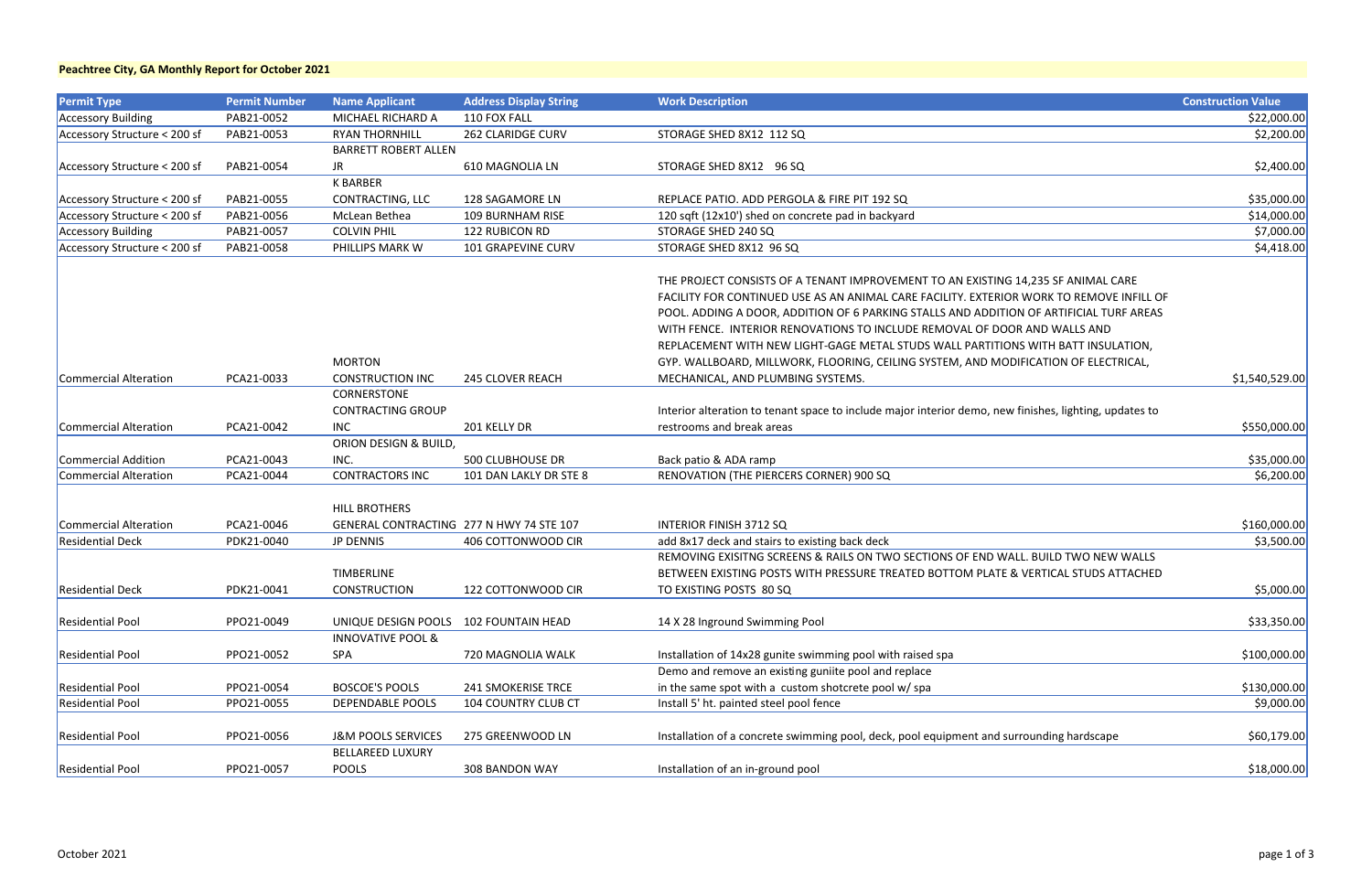| <b>Permit Type</b>                   | <b>Permit Number</b> | <b>Name Applicant</b>                  | <b>Address Display String</b> | <b>Work Description</b>                                                                                 | <b>Construction Value</b> |
|--------------------------------------|----------------------|----------------------------------------|-------------------------------|---------------------------------------------------------------------------------------------------------|---------------------------|
|                                      |                      |                                        |                               |                                                                                                         |                           |
|                                      |                      |                                        |                               | Two open areas at the front of the house will be closed in for an office and a bedroom. One half bath   |                           |
|                                      |                      |                                        |                               | will be converted to a full bath. The back hallway will be widened. The kitchen will be completely      |                           |
|                                      |                      | <b>FORTNER JASON AND</b>               |                               | redone. An existing garage door will be removed and dried in in the basement. An existing sliding door  |                           |
| <b>Residential Alteration</b>        | PRA21-0053           | <b>GEORGINA</b>                        | 501 TUXEDO LN                 | in the other garage will be removed and dried in.                                                       | \$83,000.00               |
|                                      |                      |                                        |                               |                                                                                                         |                           |
| <b>Residential Alteration</b>        | PRA21-0060           | LEGEND CONSTRUCTION 248 SMOKERISE TRCE |                               | REMOVE EXISTING BATHROOM / REMODEL 210 SQ                                                               | \$25,000.00]              |
|                                      |                      | <b>MARK GOODSON</b>                    |                               |                                                                                                         |                           |
| <b>Residential Alteration</b>        | PRA21-0061           | <b>HOMES</b>                           | 103 WESTBERRY ST              | FRAMING, PLUMBING, HVAV, ELECTRICAL, INSULATION, SHEETROCK, TRIM & PAINT 1800 SQ                        | \$69,000.00               |
| <b>Residential Alteration</b>        | PRA21-0062           | <b>EYRE BRANDON</b>                    | 118 EVERHILL                  | Convert attached garage into media/family room.                                                         | \$45,000.00               |
|                                      |                      |                                        |                               | FINISH PARTIAL BASEMENT ARE A 13X30. REMOVE PARTITION WALL. MAKE A FULL BATH, LAUNDRY                   |                           |
| <b>Residential Alteration</b>        | PRA21-0063           | DUNCAN FAMILY HOMES 30 PARKGATE LN     |                               | CLOSET & SUMP PUMP CLOSET AND LIVING ROOM 390 SQ                                                        | \$55,000.00               |
| <b>Residential Alteration</b>        | PRA21-0064           | <b>KOUKOUTSIS YANNI</b>                | 600 FOUR WINDS PT             | Install Double 14" LVL beams and remove 18' of interior wall.                                           | \$1,000.00                |
|                                      |                      |                                        |                               | Remove an existing covered paver patio on the rear of the home and pour back a concrete covered         |                           |
|                                      |                      |                                        |                               | patio of the exact dimensions. Install two flood lights and two ceiling fan/light combos at the covered |                           |
|                                      |                      |                                        |                               | patio. Replace the exterior door leading into the house from the covered patio. Pour a new 9' X 6'      |                           |
| <b>Residential Alteration</b>        | PRA21-0065           | LICHTY DANIEL MARC                     | 905 HUNTINGTON PL             | uncovered concrete grilling patio that is attached to the covered patio.                                | \$28,000.00               |
|                                      |                      |                                        |                               |                                                                                                         |                           |
| <b>Residential Addition</b>          | PRADD21-0074         | PFEIFER BUILDING CO                    | 1023 SARANAC PARK             | REMOVING EXISTING STEEL PATIO COVERING TO BUILD NEW 14' x 31' COVERED PORCH PER PLANS                   | \$23,000.00               |
|                                      |                      |                                        |                               | Cover Back Patio                                                                                        |                           |
| <b>Residential Addition</b>          | PRADD21-0078         | L & S CONTRACTING                      | <b>308 TURTLE BAY</b>         | Add Electric                                                                                            | \$15,000.00               |
|                                      |                      | <b>K BARBER</b>                        |                               |                                                                                                         |                           |
| <b>Residential Addition</b>          | PRADD21-0080         | CONTRACTING, LLC                       | <b>101 COUNTRY CLUB CT</b>    | BUILD 2 STORY ADDITION ON SLAB 300 SQ                                                                   | \$128,000.00              |
|                                      |                      |                                        |                               |                                                                                                         |                           |
| <b>Residential New Single Family</b> | PSF21-0208           | <b>CHADWICK HOMES INC</b>              | 714 MAGNOLIA WALK             | construct a new Conewago plan on lot 16                                                                 | \$244,335.00              |
|                                      |                      |                                        |                               |                                                                                                         |                           |
| <b>Residential New Single Family</b> | PSF21-0216           | <b>CHADWICK HOMES INC</b>              | 722 MAGNOLIA WALK             | Build a new Tuscarora plan on lot 12                                                                    | \$331,065.00              |
| <b>Residential New Sngl Fam-</b>     |                      | PULTE HOME COMPANY                     |                               |                                                                                                         |                           |
| <b>STOCK</b>                         | PSF21-0223           | LLC –                                  | 606 NAPIER PASS               | New construction of a single family home.                                                               | \$376,854.00              |
|                                      |                      |                                        |                               | <b>NSFH Willow Plan</b>                                                                                 |                           |
| Residential New Sngl Fam-            |                      | <b>KOLTER SIGNATURE</b>                |                               | POC Allen 770-780-8316                                                                                  |                           |
| <b>STOCK</b>                         | PSF21-0224           | HOMES GA LLC                           | 334 COTTONWOOD CIR            | EMC                                                                                                     | \$426,390.00              |
|                                      |                      |                                        |                               | NSFH Willow Plan                                                                                        |                           |
| Residential New Sngl Fam-            |                      | <b>KOLTER SIGNATURE</b>                |                               | POC Allen 770-780-8356                                                                                  |                           |
| <b>STOCK</b>                         | PSF21-0225           | HOMES GA LLC                           | 314 COTTONWOOD CIR            | EMC                                                                                                     | \$373,076.00              |
|                                      |                      |                                        |                               | NSFH Oakside Plan                                                                                       |                           |
| Residential New Sngl Fam-            |                      | KOLTER SIGNATURE                       |                               | POC Allen 770-780-8316                                                                                  |                           |
| <b>STOCK</b>                         | PSF21-0226           | HOMES GA LLC                           | 118 COTTONWOOD CIR            | EMC                                                                                                     | \$552,172.00              |
| Residential New Sngl Fam-            |                      | PULTE HOME COMPANY                     |                               |                                                                                                         |                           |
| <b>STOCK</b>                         | PSF21-0227           | <b>LLC</b>                             | <b>608 NAPIER PASS</b>        | New construction of a single family home.                                                               | \$386,517.00              |
| Residential New Sngl Fam-            |                      |                                        |                               |                                                                                                         |                           |
| <b>STOCK</b>                         | PSF21-0236           | CHADWICK HOMES INC 717 MAGNOLIA WALK   |                               | Construct new Prompton plan on lot 9. Same house plan as lot 13 (720 Magnolia Walk)                     | \$306,705.00              |
| <b>Residential New Sngl Fam-</b>     |                      | PULTE HOME COMPANY                     |                               |                                                                                                         |                           |
| STOCK                                | PSF21-0238           | <b>LLC</b>                             | 610 NAPIER PASS               | New construction of a single family home                                                                | \$371,892.00              |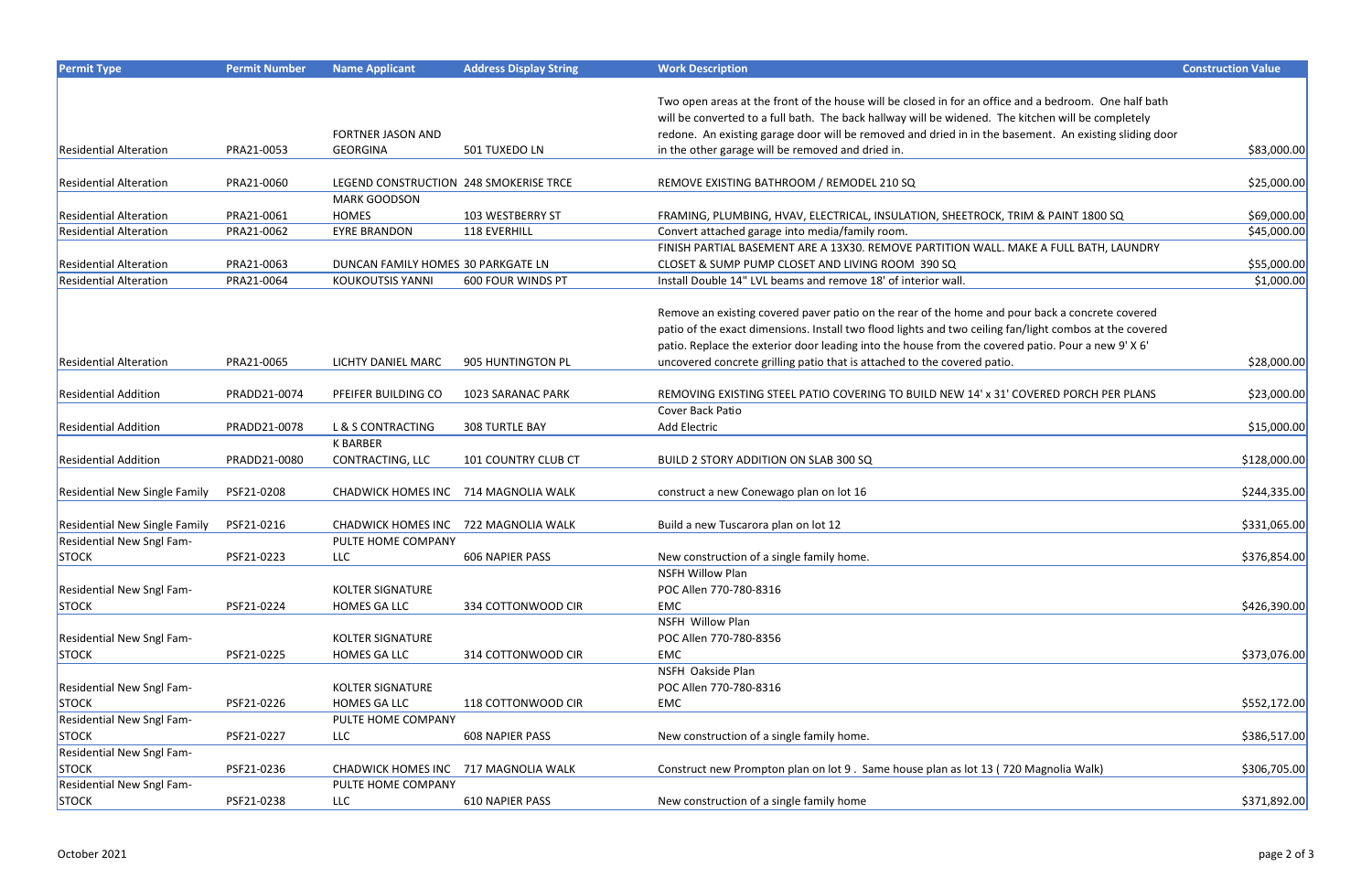| <b>Permit Type</b>               | <b>Permit Number</b> | <b>Name Applicant</b>   | <b>Address Display String</b> | <b>Work Description</b>                   | <b>Construction Value</b> |
|----------------------------------|----------------------|-------------------------|-------------------------------|-------------------------------------------|---------------------------|
| Residential New Sngl Fam-        |                      | PULTE HOME COMPANY      |                               |                                           |                           |
| STOCK                            | PSF21-0239           | LLC                     | <b>247 WIDENER WAY</b>        | New construction of a single family home. | \$514,877.00              |
| Residential New Sngl Fam-        |                      | <b>KOLTER SIGNATURE</b> |                               |                                           |                           |
| <b>STOCK</b>                     | PSF21-0240           | <b>HOMES GA LLC</b>     | 117 RED MAPLE DR              | NSFH Maple Plan                           | \$352,336.00              |
| <b>Residential New Sngl Fam-</b> |                      | <b>KOLTER SIGNATURE</b> |                               |                                           |                           |
| <b>STOCK</b>                     | PSF21-0241           | <b>HOMES GA LLC</b>     | 207 SWEETBAY CT               | NSFH Laurel Plan                          | \$245,464.00              |
| <b>Residential New Sngl Fam-</b> |                      | KOLTER SIGNATURE        |                               |                                           |                           |
| <b>STOCK</b>                     | PSF21-0242           | <b>HOMES GA LLC</b>     | 410 COTTONWOOD CIR            | NSFH Laurel Plan                          | \$275,964.00              |
| <b>Residential New Sngl Fam-</b> |                      | <b>KOLTER SIGNATURE</b> |                               |                                           |                           |
| <b>STOCK</b>                     | PSF21-0243           | <b>HOMES GA LLC</b>     | 317 BLUE SPRUCE DR            | NSFH Hickory Plan                         | \$260,592.00              |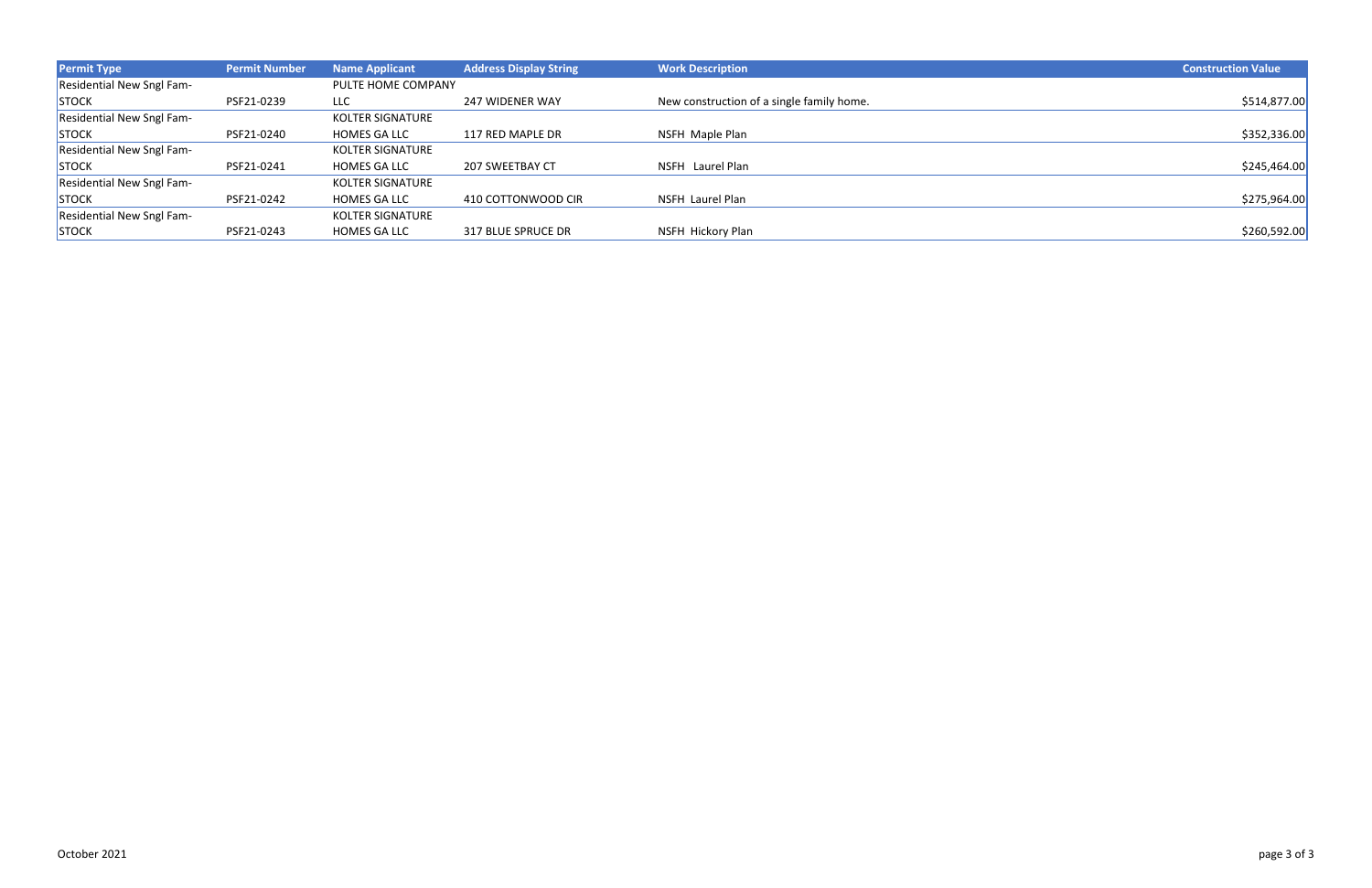

153 WILLOWBEND ROAD, PEACHTREE CITY, GA 30269 PHONE: 770-487-8901 INSPECTION REQUEST LINE: 770-631-2588 EXT 1222 WWW.PEACHTREE-CITY.ORG

PAB21-0052

Issued: 10/04/2021

#### **Accessory Building**

Expires: 04/25/2022

**This permit conveys no right to occupy any street, alley, multi-use path or sidewalk either temporarily or permanently.**

| <b>LOCATION</b>                                                                                                                                                     | <b>OWNER/OCCUPANT</b>                                                | <b>CONTRACTOR</b>                                          |
|---------------------------------------------------------------------------------------------------------------------------------------------------------------------|----------------------------------------------------------------------|------------------------------------------------------------|
| 110 FOX FALL<br>Sub: BELLE GROVE<br><b>Lot:</b> 36<br><b>PID:</b> 071713036<br>$R-1$<br>Zoning:                                                                     | MICHAEL RICHARD A<br>110 FOX FALL<br>PEACHTREE CITY GA 30,269        |                                                            |
| <b>Setbacks*: Front: 30.00 Rear: 30.00</b><br><b>Side Left: 7.50 Side Right: 7.50</b><br>* Always verify zoning setbacks with the<br>official plat of the property. | <b>Phone:</b> (770) 652 1134<br>Email: richard michael@bellsouth.net | <b>Phone:</b><br>Email:<br><b>Work Done By Owner?: YES</b> |

**Work Description:**

**Construction Value:** \$22,000 **616 Square Footage (00 if not applicable or not known):** 616

**Because the proposed structure is within 5 feet of a setback line, you must submit a form board survey conducted by a Land Surveyor registered in the state of Georgia to the City for review and approval. DO NOT POUR FOUNDATION until this form board survey is approved by the City. Stipulations:**

#### **FOR NEXT BUSINESS DAY INSPECTION ALL PERMITS ARE REQUIRED TO HAVE AN INSPECTION**

## **CALL 770-631-2588 EXT. 1222 - BEFORE 3:30 P.M.**

#### **A.M. (8:00 - 12:00) OR P.M. (1:00 - 4:00) MAY BE REQUESTED**

**A Foundation Survey is required for ALL new commercial construction and residential construction that will be within 5 feet of a required setback line. This survey must be submited after the foundation phase of the project, and no work shall be done on that structure beyond the foundation phase until the survey is approved. (Section 18-120 of the Peachtree City Code of Ordinances)**

| Fee Total:          | \$330.00 |
|---------------------|----------|
| Amount Paid:        | \$330.00 |
| <b>Balance Due:</b> | \$0.00   |

**THIS PERMIT BECOMES NULL AND VOID IF WORK OR CONSTRUCTION AUTHORIZED IS NOT COMMENCED WITHIN 6 MONTHS OR IS SUSPENDED OR ABANDONED FOR A PERIOD OF 6 MONTHS AT ANY TIME AFTER WORK IS STARTED. SEPARATE TRADE AFFIDAVITS ARE REQUIRED FOR ELECTRICAL, PLUMBING, HEATING, AND AIR CONDITIONING PRIOR TO PERFORMANCE OF CONSTRUCTION. ALL PROVISIONS OF LAWS AND ORDINANCES GOVERNING THIS TYPE OF WORK WILL BE COMPLIED WITH WHETHER SPECIFIED HEREIN OR NOT. GRANTING OF A PERMIT DOES NOT PERSUME TO GIVE AUTHORITY TO VIOLATE OR CANCEL THE PROVISIONS OF ANY OTHER STATE OR LOCAL LAW REGULATING CONSTRUCTION.**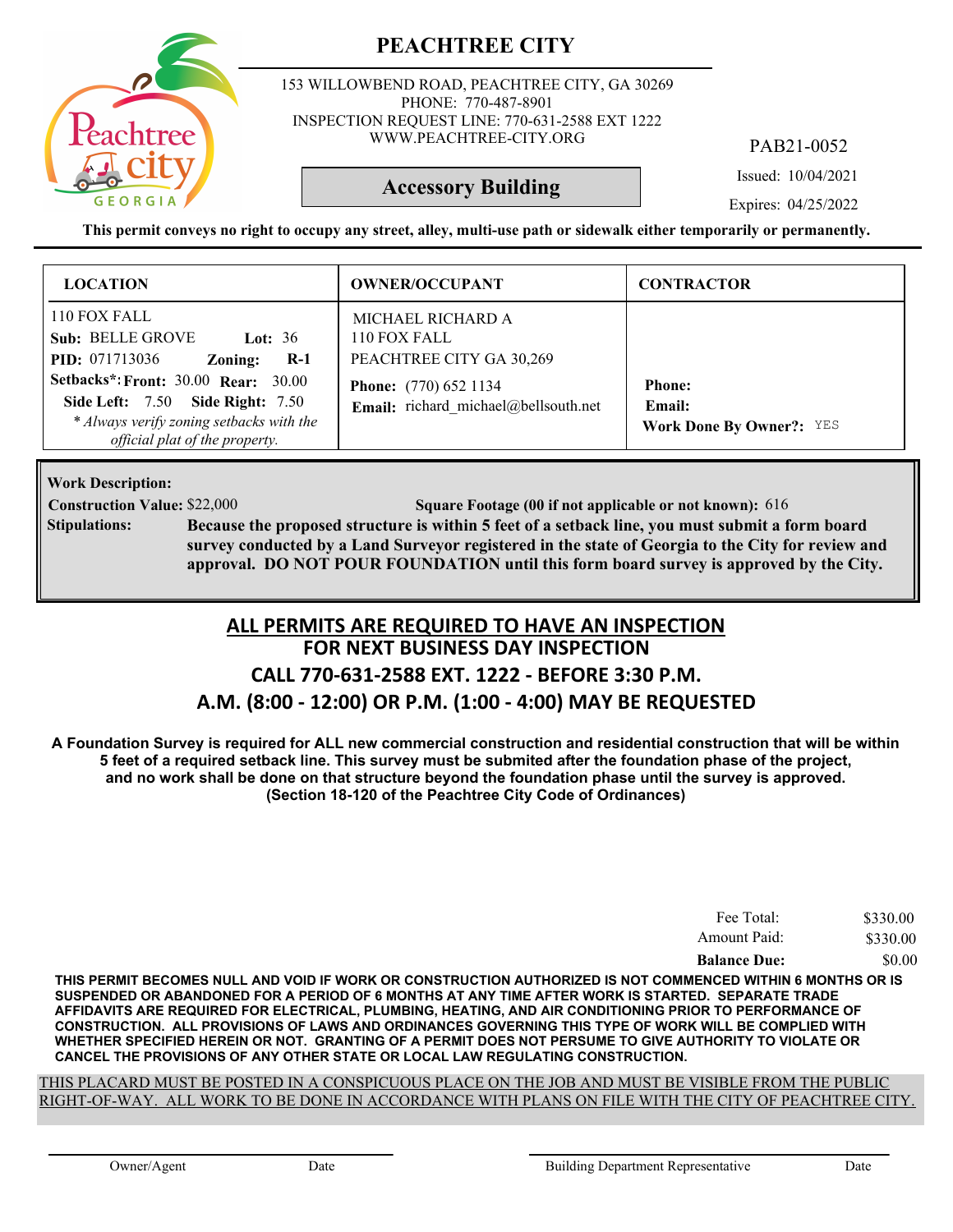

153 WILLOWBEND ROAD, PEACHTREE CITY, GA 30269 PHONE: 770-487-8901 INSPECTION REQUEST LINE: 770-631-2588 EXT 1222 WWW.PEACHTREE-CITY.ORG

PAB21-0053

Issued: 10/04/2021

#### **Accessory Structure < 200 sf**

Expires: 04/02/2022

**This permit conveys no right to occupy any street, alley, multi-use path or sidewalk either temporarily or permanently.**

| <b>LOCATION</b>                                                                                                                                                                                                                                                          | <b>OWNER/OCCUPANT</b>                                                                                                                       | <b>CONTRACTOR</b>                                                 |
|--------------------------------------------------------------------------------------------------------------------------------------------------------------------------------------------------------------------------------------------------------------------------|---------------------------------------------------------------------------------------------------------------------------------------------|-------------------------------------------------------------------|
| <b>262 CLARIDGE CURV</b><br>Sub: MARKS NORTH, THE Lot: 7<br><b>PID:</b> 060716007<br>$R-15$<br>Zoning:<br><b>Setbacks*: Front: 40.00 Rear: 30.00</b><br>Side Left: 10.00 Side Right: 10.00<br>* Always verify zoning setbacks with the<br>official plat of the property. | <b>RYAN THORNHILL</b><br><b>262 CLARIDGE CURV</b><br>PEACHTREE CITY GA 30269<br><b>Phone:</b> (253) 678 7386<br>Email: THORNHILLFAMILY09@GN | <b>Phone:</b><br><b>Email:</b><br><b>Work Done By Owner?: YES</b> |

Work Description: STORAGE SHED 8X12 112 SQ **Stipulations:**

**Construction Value:** \$2,200 5 **Square Footage (00 if not applicable or not known): 112** 

### **FOR NEXT BUSINESS DAY INSPECTION CALL 770-631-2588 EXT. 1222 - BEFORE 3:30 P.M. A.M. (8:00 - 12:00) OR P.M. (1:00 - 4:00) MAY BE REQUESTED ALL PERMITS ARE REQUIRED TO HAVE AN INSPECTION**

**A Foundation Survey is required for ALL new commercial construction and residential construction that will be within 5 feet of a required setback line. This survey must be submited after the foundation phase of the project, and no work shall be done on that structure beyond the foundation phase until the survey is approved. (Section 18-120 of the Peachtree City Code of Ordinances)**

| Fee Total:          | \$75.00 |
|---------------------|---------|
| Amount Paid:        | \$75.00 |
| <b>Balance Due:</b> | \$0.00  |

**THIS PERMIT BECOMES NULL AND VOID IF WORK OR CONSTRUCTION AUTHORIZED IS NOT COMMENCED WITHIN 6 MONTHS OR IS SUSPENDED OR ABANDONED FOR A PERIOD OF 6 MONTHS AT ANY TIME AFTER WORK IS STARTED. SEPARATE TRADE AFFIDAVITS ARE REQUIRED FOR ELECTRICAL, PLUMBING, HEATING, AND AIR CONDITIONING PRIOR TO PERFORMANCE OF CONSTRUCTION. ALL PROVISIONS OF LAWS AND ORDINANCES GOVERNING THIS TYPE OF WORK WILL BE COMPLIED WITH WHETHER SPECIFIED HEREIN OR NOT. GRANTING OF A PERMIT DOES NOT PERSUME TO GIVE AUTHORITY TO VIOLATE OR CANCEL THE PROVISIONS OF ANY OTHER STATE OR LOCAL LAW REGULATING CONSTRUCTION.**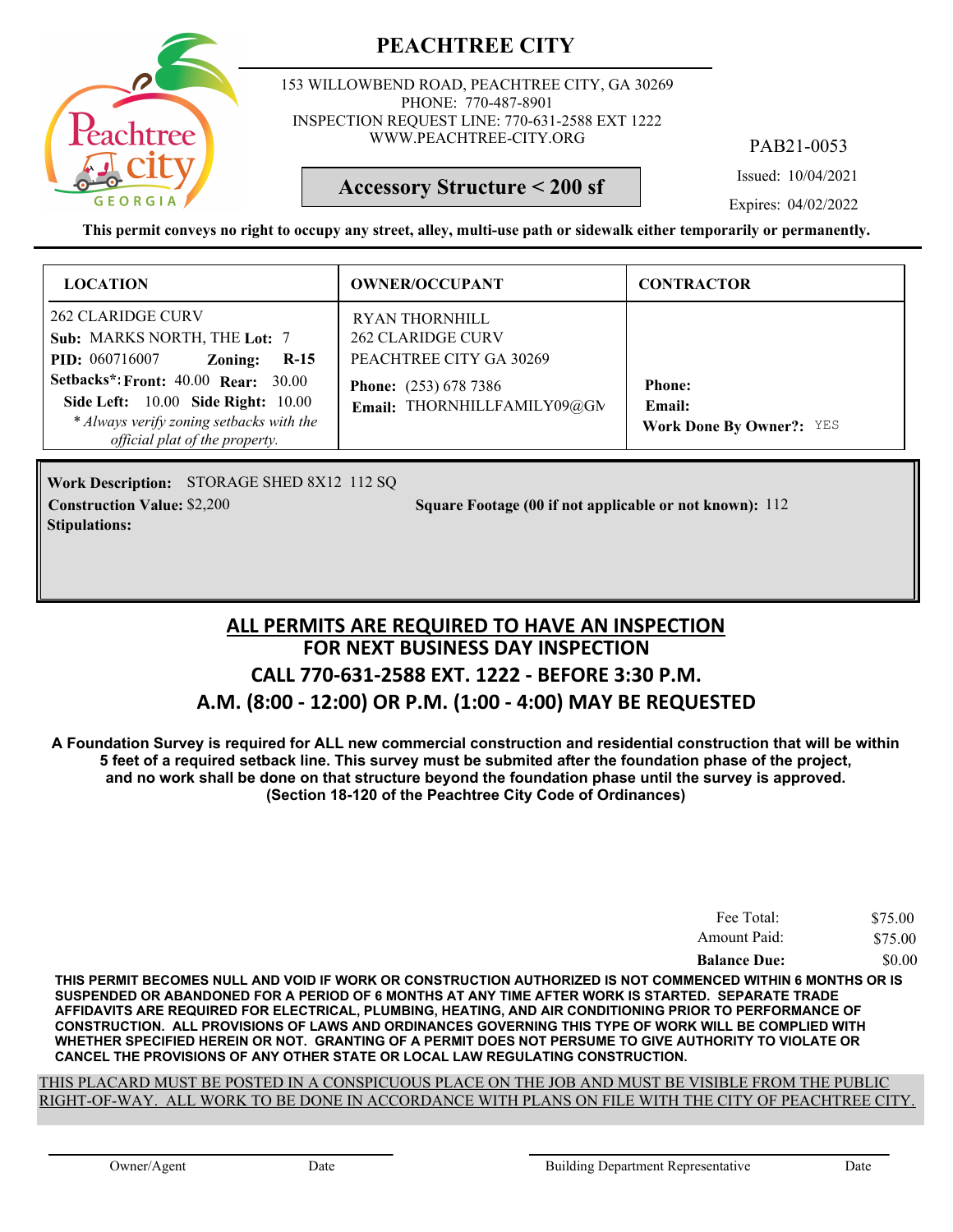

153 WILLOWBEND ROAD, PEACHTREE CITY, GA 30269 PHONE: 770-487-8901 INSPECTION REQUEST LINE: 770-631-2588 EXT 1222 WWW.PEACHTREE-CITY.ORG

PAB21-0054

Issued: 10/04/2021

#### **Accessory Structure < 200 sf**

Expires: 04/02/2022

**This permit conveys no right to occupy any street, alley, multi-use path or sidewalk either temporarily or permanently.**

| <b>LOCATION</b>                                                                                                                                                | <b>OWNER/OCCUPANT</b>                                                         | <b>CONTRACTOR</b>                                          |
|----------------------------------------------------------------------------------------------------------------------------------------------------------------|-------------------------------------------------------------------------------|------------------------------------------------------------|
| 610 MAGNOLIA LN<br>Sub: NORTH PINEGATE Lot: 50<br><b>PID:</b> 073417035<br>$R-15$<br>Zoning:                                                                   | <b>BARRETT ROBERT ALLEN JR</b><br>610 MAGNOLIA LN<br>PEACHTREE CITY GA 30,269 |                                                            |
| <b>Setbacks*: Front: 40.00 Rear: 30.00</b><br>Side Left: 10.00 Side Right: 10.00<br>* Always verify zoning setbacks with the<br>official plat of the property. | <b>Phone:</b><br>Email: RABARRETT1008@GMAIL.C                                 | <b>Phone:</b><br>Email:<br><b>Work Done By Owner?: YES</b> |

Work Description: STORAGE SHED 8X12 96 SQ

**Construction Value:** \$2,400 **96 Square Footage (00 if not applicable or not known):** 96 **Stipulations: HOMEOWNER TO ENSURE STRUCTURE IS LOCATED OUTSIDE OF THE 20' EASEMENT.**

## **FOR NEXT BUSINESS DAY INSPECTION CALL 770-631-2588 EXT. 1222 - BEFORE 3:30 P.M. A.M. (8:00 - 12:00) OR P.M. (1:00 - 4:00) MAY BE REQUESTED ALL PERMITS ARE REQUIRED TO HAVE AN INSPECTION**

**A Foundation Survey is required for ALL new commercial construction and residential construction that will be within 5 feet of a required setback line. This survey must be submited after the foundation phase of the project, and no work shall be done on that structure beyond the foundation phase until the survey is approved. (Section 18-120 of the Peachtree City Code of Ordinances)**

| Fee Total:          | \$75.00 |
|---------------------|---------|
| Amount Paid:        | \$75.00 |
| <b>Balance Due:</b> | \$0.00  |

**THIS PERMIT BECOMES NULL AND VOID IF WORK OR CONSTRUCTION AUTHORIZED IS NOT COMMENCED WITHIN 6 MONTHS OR IS SUSPENDED OR ABANDONED FOR A PERIOD OF 6 MONTHS AT ANY TIME AFTER WORK IS STARTED. SEPARATE TRADE AFFIDAVITS ARE REQUIRED FOR ELECTRICAL, PLUMBING, HEATING, AND AIR CONDITIONING PRIOR TO PERFORMANCE OF CONSTRUCTION. ALL PROVISIONS OF LAWS AND ORDINANCES GOVERNING THIS TYPE OF WORK WILL BE COMPLIED WITH WHETHER SPECIFIED HEREIN OR NOT. GRANTING OF A PERMIT DOES NOT PERSUME TO GIVE AUTHORITY TO VIOLATE OR CANCEL THE PROVISIONS OF ANY OTHER STATE OR LOCAL LAW REGULATING CONSTRUCTION.**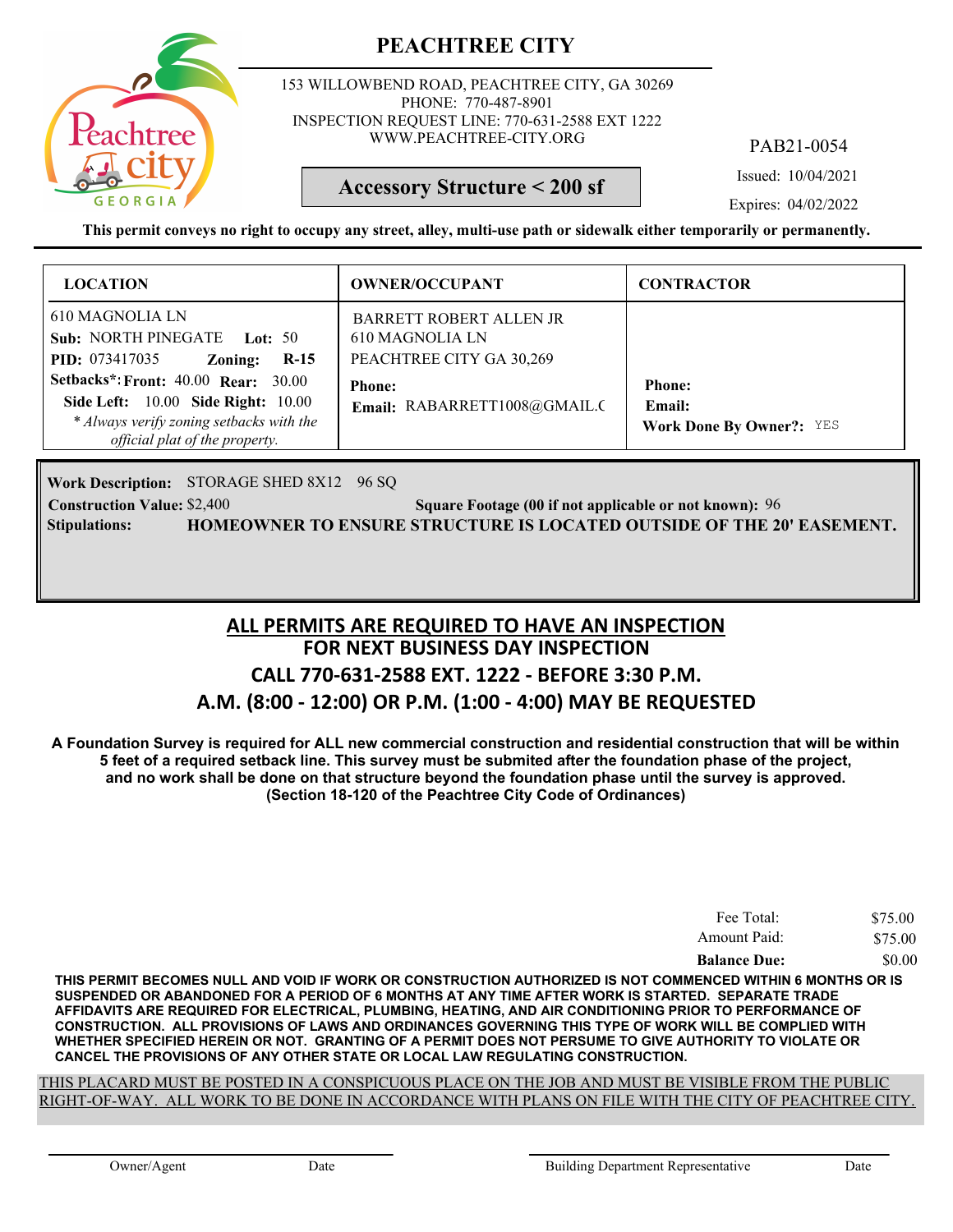

153 WILLOWBEND ROAD, PEACHTREE CITY, GA 30269 PHONE: 770-487-8901 INSPECTION REQUEST LINE: 770-631-2588 EXT 1222 WWW.PEACHTREE-CITY.ORG

PAB21-0055

Issued: 10/05/2021

Expires: 04/03/2022

**This permit conveys no right to occupy any street, alley, multi-use path or sidewalk either temporarily or permanently.**

**Accessory Structure < 200 sf**

| <b>LOCATION</b>                                                                                                                                                                                                                                             | <b>OWNER/OCCUPANT</b>                                                                  | <b>CONTRACTOR</b>                                                                                                                                              |
|-------------------------------------------------------------------------------------------------------------------------------------------------------------------------------------------------------------------------------------------------------------|----------------------------------------------------------------------------------------|----------------------------------------------------------------------------------------------------------------------------------------------------------------|
| 128 SAGAMORE LN<br>Sub: SAGAMORE<br>Lot: $20$<br><b>PID:</b> 073513020<br>$GR-4$<br>Zoning:<br><b>Setbacks*: Front: 15.00 Rear: 20.00</b><br>Side Left: 5.00 Side Right: 5.00<br>* Always verify zoning setbacks with the<br>official plat of the property. | LONG DAVID R<br>128 SAGAMORE LN<br>PEACHTREE CITY GA 30,269<br><b>Phone:</b><br>Email: | K BARBER CONTRACTING, LLC<br><b>264 CARL WILLIAMS RD</b><br>SENOIA GA 30276<br>Phone: (770) 527 5329<br>Email: BOBBYHALE71@GMAIL.CO<br>Work Done By Owner?: NO |

Work Description: REPLACE PATIO. ADD PERGOLA & FIRE PIT 192 SQ **Construction Value:** \$35,000 514 **Square Footage (00 if not applicable or not known):** 514 **Stipulations:**

### **FOR NEXT BUSINESS DAY INSPECTION CALL 770-631-2588 EXT. 1222 - BEFORE 3:30 P.M. A.M. (8:00 - 12:00) OR P.M. (1:00 - 4:00) MAY BE REQUESTED ALL PERMITS ARE REQUIRED TO HAVE AN INSPECTION**

**A Foundation Survey is required for ALL new commercial construction and residential construction that will be within 5 feet of a required setback line. This survey must be submited after the foundation phase of the project, and no work shall be done on that structure beyond the foundation phase until the survey is approved. (Section 18-120 of the Peachtree City Code of Ordinances)**

| Fee Total:          | \$75.00 |
|---------------------|---------|
| Amount Paid:        | \$75.00 |
| <b>Balance Due:</b> | \$0.00  |

**THIS PERMIT BECOMES NULL AND VOID IF WORK OR CONSTRUCTION AUTHORIZED IS NOT COMMENCED WITHIN 6 MONTHS OR IS SUSPENDED OR ABANDONED FOR A PERIOD OF 6 MONTHS AT ANY TIME AFTER WORK IS STARTED. SEPARATE TRADE AFFIDAVITS ARE REQUIRED FOR ELECTRICAL, PLUMBING, HEATING, AND AIR CONDITIONING PRIOR TO PERFORMANCE OF CONSTRUCTION. ALL PROVISIONS OF LAWS AND ORDINANCES GOVERNING THIS TYPE OF WORK WILL BE COMPLIED WITH WHETHER SPECIFIED HEREIN OR NOT. GRANTING OF A PERMIT DOES NOT PERSUME TO GIVE AUTHORITY TO VIOLATE OR CANCEL THE PROVISIONS OF ANY OTHER STATE OR LOCAL LAW REGULATING CONSTRUCTION.**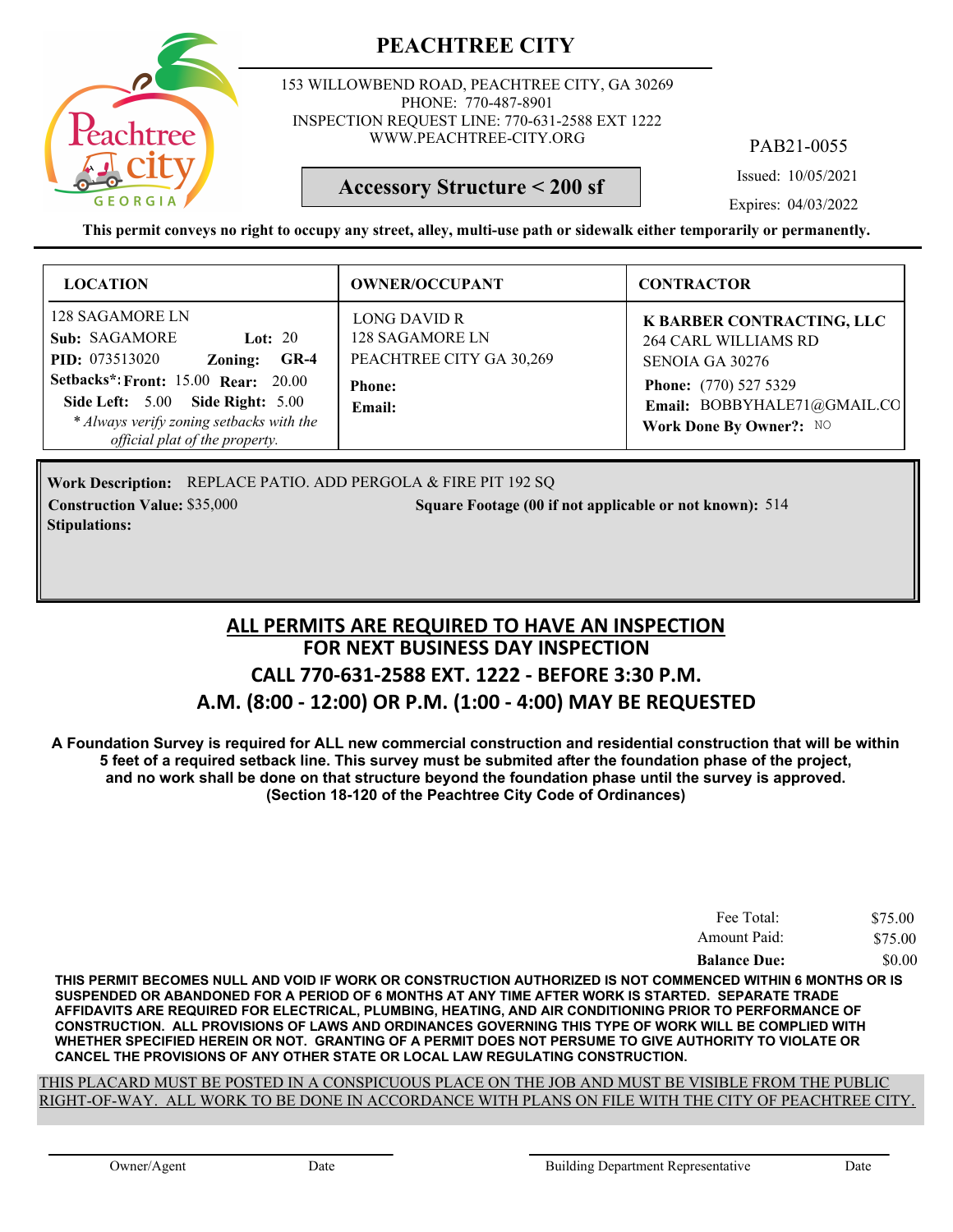

153 WILLOWBEND ROAD, PEACHTREE CITY, GA 30269 PHONE: 770-487-8901 INSPECTION REQUEST LINE: 770-631-2588 EXT 1222 WWW.PEACHTREE-CITY.ORG

PAB21-0056

Issued: 10/11/2021

#### **Accessory Structure < 200 sf**

Expires: 04/09/2022

**This permit conveys no right to occupy any street, alley, multi-use path or sidewalk either temporarily or permanently.**

| <b>LOCATION</b>                                                                                                                             | <b>OWNER/OCCUPANT</b>                                             | <b>CONTRACTOR</b>                         |
|---------------------------------------------------------------------------------------------------------------------------------------------|-------------------------------------------------------------------|-------------------------------------------|
| 109 BURNHAM RISE<br>Sub: BURNHAM WOODS Lot: 46<br><b>PID</b> : 061104046<br>Zoning:<br>$R-15$<br><b>Setbacks*: Front: 40.00 Rear: 30.00</b> | McLean Bethea<br>109 Burnham Rise<br><b>Phone:</b> (843) 506 9445 | <b>Phone:</b>                             |
| <b>Side Left:</b> 10.00 <b>Side Right:</b> 10.00<br>* Always verify zoning setbacks with the<br>official plat of the property.              | Email: mclean.bethea@gmail.com                                    | Email:<br><b>Work Done By Owner?: YES</b> |

Work Description: 120 sqft (12x10') shed on concrete pad in backyard **Construction Value:** \$14,000 **000 000 000 000 Square Footage (00 if not applicable or not known): 00 Stipulations:**

## **FOR NEXT BUSINESS DAY INSPECTION CALL 770-631-2588 EXT. 1222 - BEFORE 3:30 P.M. A.M. (8:00 - 12:00) OR P.M. (1:00 - 4:00) MAY BE REQUESTED ALL PERMITS ARE REQUIRED TO HAVE AN INSPECTION**

**A Foundation Survey is required for ALL new commercial construction and residential construction that will be within 5 feet of a required setback line. This survey must be submited after the foundation phase of the project, and no work shall be done on that structure beyond the foundation phase until the survey is approved. (Section 18-120 of the Peachtree City Code of Ordinances)**

| Fee Total:          | \$75.00 |
|---------------------|---------|
| Amount Paid:        | \$75.00 |
| <b>Balance Due:</b> | \$0.00  |

**THIS PERMIT BECOMES NULL AND VOID IF WORK OR CONSTRUCTION AUTHORIZED IS NOT COMMENCED WITHIN 6 MONTHS OR IS SUSPENDED OR ABANDONED FOR A PERIOD OF 6 MONTHS AT ANY TIME AFTER WORK IS STARTED. SEPARATE TRADE AFFIDAVITS ARE REQUIRED FOR ELECTRICAL, PLUMBING, HEATING, AND AIR CONDITIONING PRIOR TO PERFORMANCE OF CONSTRUCTION. ALL PROVISIONS OF LAWS AND ORDINANCES GOVERNING THIS TYPE OF WORK WILL BE COMPLIED WITH WHETHER SPECIFIED HEREIN OR NOT. GRANTING OF A PERMIT DOES NOT PERSUME TO GIVE AUTHORITY TO VIOLATE OR CANCEL THE PROVISIONS OF ANY OTHER STATE OR LOCAL LAW REGULATING CONSTRUCTION.**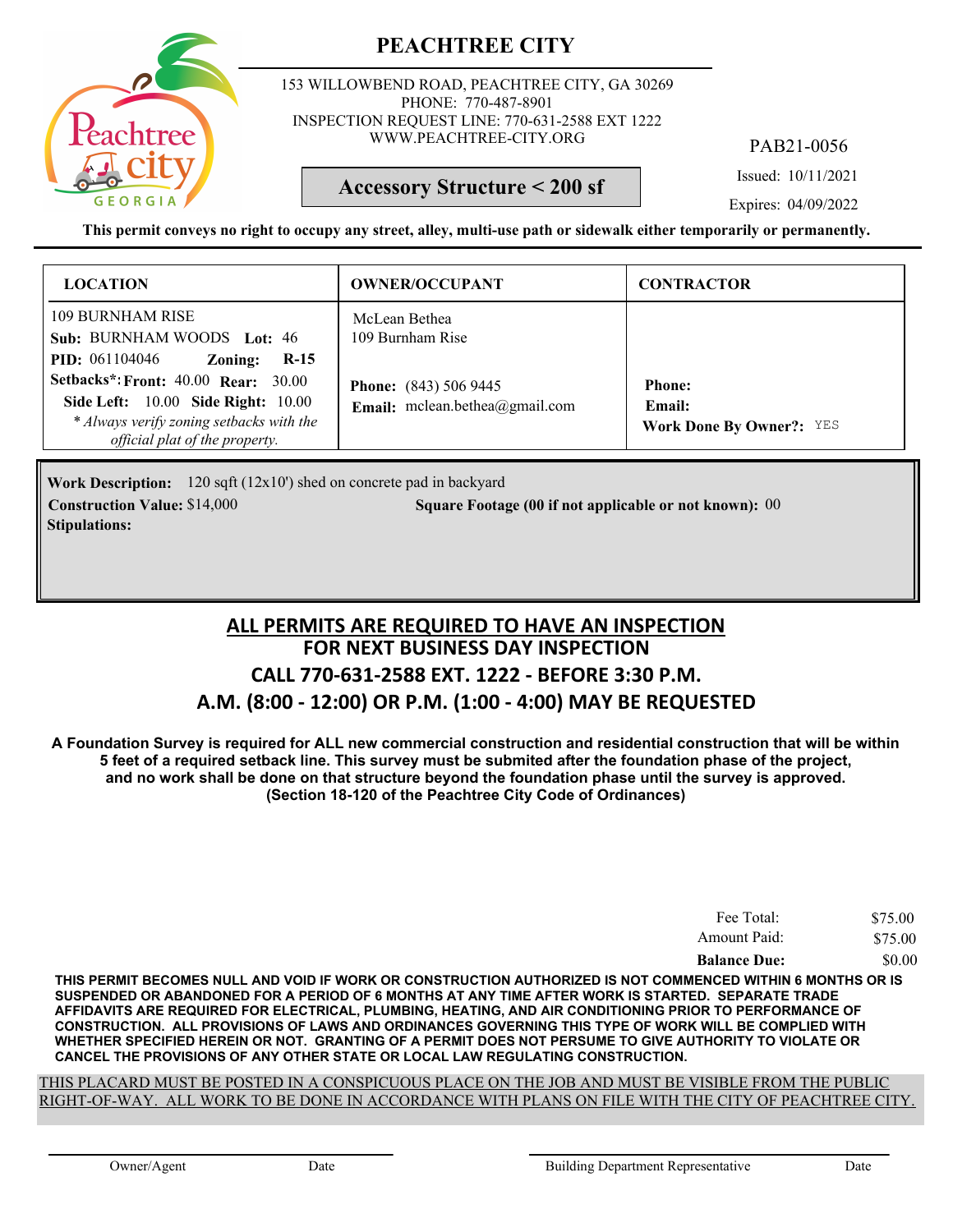

153 WILLOWBEND ROAD, PEACHTREE CITY, GA 30269 PHONE: 770-487-8901 INSPECTION REQUEST LINE: 770-631-2588 EXT 1222 WWW.PEACHTREE-CITY.ORG

PAB21-0057

Issued: 10/13/2021

#### **Accessory Building**

Expires: 04/11/2022

**This permit conveys no right to occupy any street, alley, multi-use path or sidewalk either temporarily or permanently.**

| <b>LOCATION</b>                                                                                                                                                           | <b>OWNER/OCCUPANT</b>                                           | <b>CONTRACTOR</b>                                          |
|---------------------------------------------------------------------------------------------------------------------------------------------------------------------------|-----------------------------------------------------------------|------------------------------------------------------------|
| 122 RUBICON RD<br>Sub: RUBICON, THE<br>Lot: $65$<br><b>PID:</b> 060909065<br>$R-12$<br>Zoning:                                                                            | <b>COLVIN PHIL</b><br>122 RUBICON RD<br>Peachtree City GA 30269 |                                                            |
| Setbacks*: Front: $40.00$ Rear: $30.00$<br><b>Side Left:</b> 10.00 <b>Side Right:</b> 10.00<br>* Always verify zoning setbacks with the<br>official plat of the property. | <b>Phone:</b> (678) 613 4545<br>Email: PHILCOLVINTATTOO@GM/     | <b>Phone:</b><br>Email:<br><b>Work Done By Owner?: YES</b> |

Work Description: STORAGE SHED 240 SQ **Stipulations:**

**Construction Value:** \$7,000 240 **240** 240 Square Footage (00 if not applicable or not known): 240

## **FOR NEXT BUSINESS DAY INSPECTION CALL 770-631-2588 EXT. 1222 - BEFORE 3:30 P.M. A.M. (8:00 - 12:00) OR P.M. (1:00 - 4:00) MAY BE REQUESTED ALL PERMITS ARE REQUIRED TO HAVE AN INSPECTION**

**A Foundation Survey is required for ALL new commercial construction and residential construction that will be within 5 feet of a required setback line. This survey must be submited after the foundation phase of the project, and no work shall be done on that structure beyond the foundation phase until the survey is approved. (Section 18-120 of the Peachtree City Code of Ordinances)**

| Fee Total:          | \$360.00 |
|---------------------|----------|
| Amount Paid:        | \$360.00 |
| <b>Balance Due:</b> | \$0.00   |

**THIS PERMIT BECOMES NULL AND VOID IF WORK OR CONSTRUCTION AUTHORIZED IS NOT COMMENCED WITHIN 6 MONTHS OR IS SUSPENDED OR ABANDONED FOR A PERIOD OF 6 MONTHS AT ANY TIME AFTER WORK IS STARTED. SEPARATE TRADE AFFIDAVITS ARE REQUIRED FOR ELECTRICAL, PLUMBING, HEATING, AND AIR CONDITIONING PRIOR TO PERFORMANCE OF CONSTRUCTION. ALL PROVISIONS OF LAWS AND ORDINANCES GOVERNING THIS TYPE OF WORK WILL BE COMPLIED WITH WHETHER SPECIFIED HEREIN OR NOT. GRANTING OF A PERMIT DOES NOT PERSUME TO GIVE AUTHORITY TO VIOLATE OR CANCEL THE PROVISIONS OF ANY OTHER STATE OR LOCAL LAW REGULATING CONSTRUCTION.**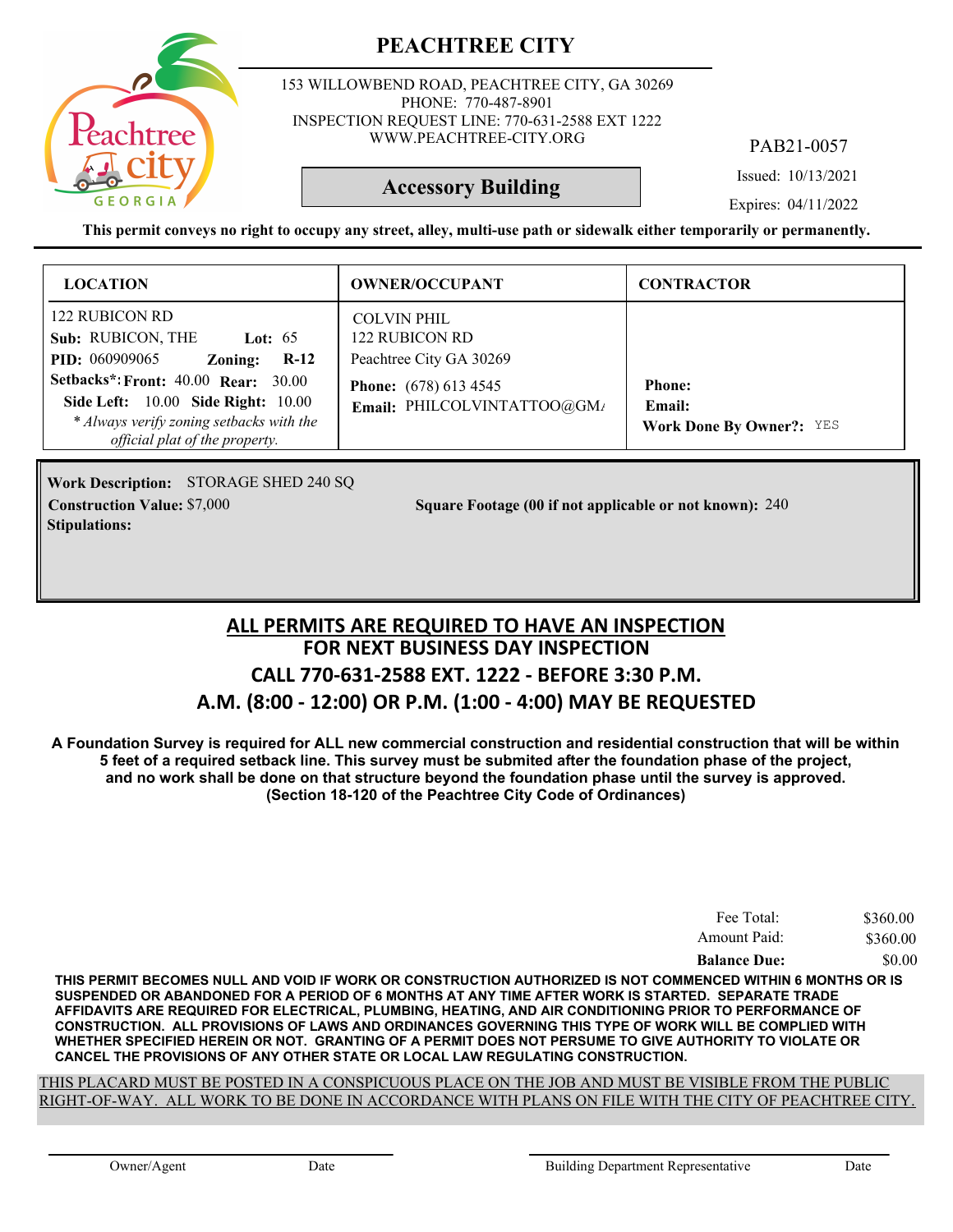

153 WILLOWBEND ROAD, PEACHTREE CITY, GA 30269 PHONE: 770-487-8901 INSPECTION REQUEST LINE: 770-631-2588 EXT 1222 WWW.PEACHTREE-CITY.ORG

PAB21-0058

Issued: 10/19/2021

#### **Accessory Structure < 200 sf**

Expires: 04/17/2022

**This permit conveys no right to occupy any street, alley, multi-use path or sidewalk either temporarily or permanently.**

| <b>LOCATION</b>                                                                                                                                                              | <b>OWNER/OCCUPANT</b>                                             | <b>CONTRACTOR</b>                                          |
|------------------------------------------------------------------------------------------------------------------------------------------------------------------------------|-------------------------------------------------------------------|------------------------------------------------------------|
| <b>101 GRAPEVINE CURV</b><br>Sub: ROCKSPRAY<br>Lot: $85$<br><b>PID:</b> 061113052<br>$R-12$<br>Zoning:                                                                       | PHILLIPS MARK W<br>101 GRAPEVINE CURV<br>PEACHTREE CITY GA 30,269 |                                                            |
| <b>Setbacks*: Front: 40.00 Rear: 30.00</b><br><b>Side Left:</b> 10.00 <b>Side Right:</b> 10.00<br>* Always verify zoning setbacks with the<br>official plat of the property. | <b>Phone:</b> (678) 480 3853<br>Email: phillips52466@hotmail.com  | <b>Phone:</b><br>Email:<br><b>Work Done By Owner?: YES</b> |

Work Description: STORAGE SHED 8X12 96 SQ **Stipulations:**

**Construction Value:** \$4,418 **Square Footage (00 if not applicable or not known): 96** 

## **FOR NEXT BUSINESS DAY INSPECTION CALL 770-631-2588 EXT. 1222 - BEFORE 3:30 P.M. A.M. (8:00 - 12:00) OR P.M. (1:00 - 4:00) MAY BE REQUESTED ALL PERMITS ARE REQUIRED TO HAVE AN INSPECTION**

**A Foundation Survey is required for ALL new commercial construction and residential construction that will be within 5 feet of a required setback line. This survey must be submited after the foundation phase of the project, and no work shall be done on that structure beyond the foundation phase until the survey is approved. (Section 18-120 of the Peachtree City Code of Ordinances)**

| Fee Total:<br>Amount Paid: | \$75.00 |
|----------------------------|---------|
|                            | \$75.00 |
| <b>Balance Due:</b>        | \$0.00  |

**THIS PERMIT BECOMES NULL AND VOID IF WORK OR CONSTRUCTION AUTHORIZED IS NOT COMMENCED WITHIN 6 MONTHS OR IS SUSPENDED OR ABANDONED FOR A PERIOD OF 6 MONTHS AT ANY TIME AFTER WORK IS STARTED. SEPARATE TRADE AFFIDAVITS ARE REQUIRED FOR ELECTRICAL, PLUMBING, HEATING, AND AIR CONDITIONING PRIOR TO PERFORMANCE OF CONSTRUCTION. ALL PROVISIONS OF LAWS AND ORDINANCES GOVERNING THIS TYPE OF WORK WILL BE COMPLIED WITH WHETHER SPECIFIED HEREIN OR NOT. GRANTING OF A PERMIT DOES NOT PERSUME TO GIVE AUTHORITY TO VIOLATE OR CANCEL THE PROVISIONS OF ANY OTHER STATE OR LOCAL LAW REGULATING CONSTRUCTION.**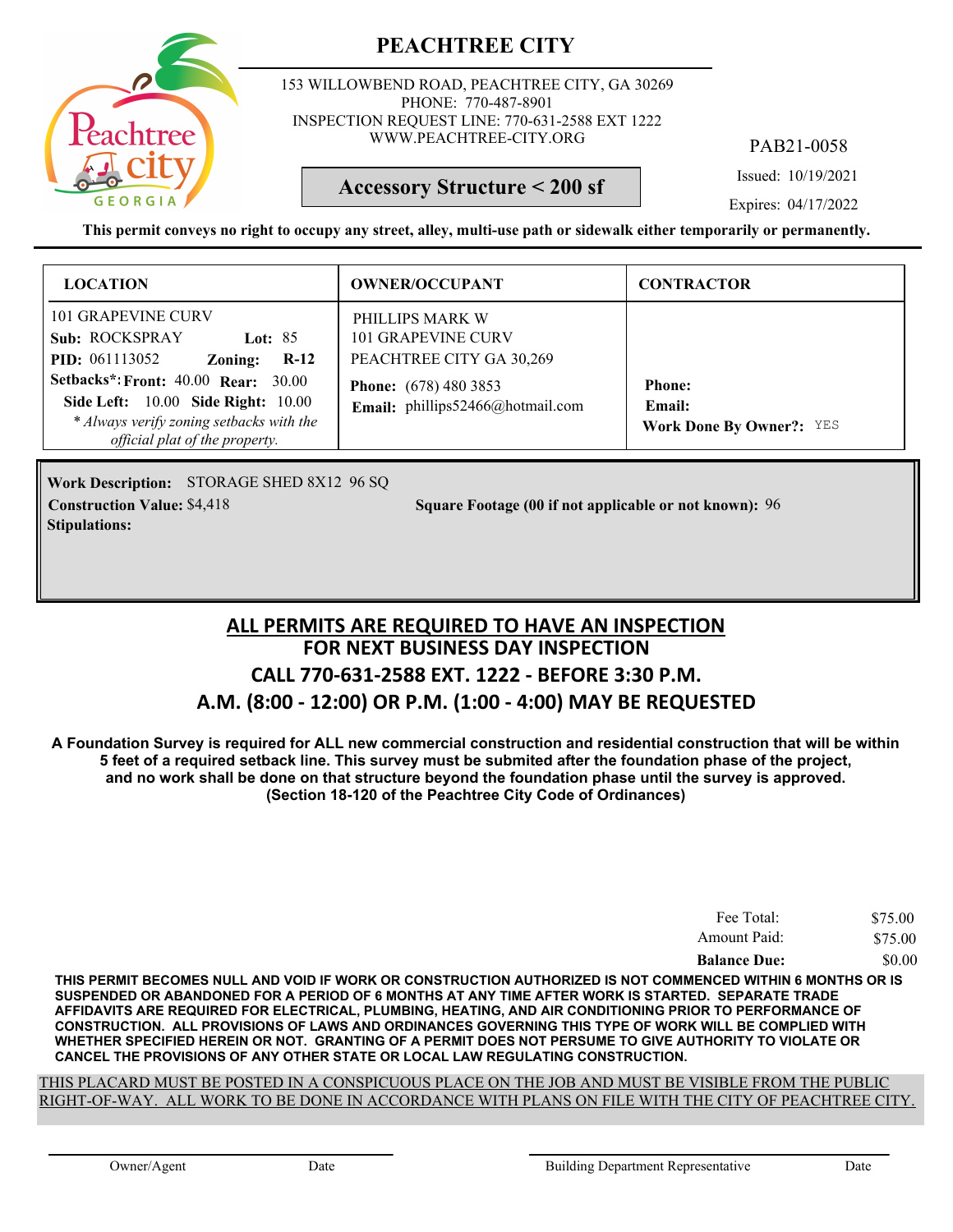

153 WILLOWBEND ROAD, PEACHTREE CITY, GA 30269 PHONE: 770-487-8901 INSPECTION REQUEST LINE: 770-631-2588 EXT 1222 WWW.PEACHTREE-CITY.ORG

PCA21-0033

Issued: 10/05/2021

**Commercial Alteration**

Expires: 04/16/2022

**This permit conveys no right to occupy any street, alley, multi-use path or sidewalk either temporarily or permanently.**

| <b>LOCATION</b>                                                                                                                                                | <b>OWNER/OCCUPANT</b>                                                    | <b>CONTRACTOR</b>                                                                |
|----------------------------------------------------------------------------------------------------------------------------------------------------------------|--------------------------------------------------------------------------|----------------------------------------------------------------------------------|
| <b>245 CLOVER REACH</b><br>Sub:<br>Lot:<br>PID: 0732 014<br>LI<br>Zoning:                                                                                      | <b>V&amp;B INVESTORS LLLP</b><br>PO BOX 3224<br>PEACHTREE CITY GA 30,269 | <b>MORTON CONSTRUCTION INC</b><br><b>603 W CROSSVILLE RD</b><br>ROSWELL GA 30075 |
| <b>Setbacks*: Front: 50.00 Rear: 50.00</b><br>Side Left: 20.00 Side Right: 20.00<br>* Always verify zoning setbacks with the<br>official plat of the property. | <b>Phone:</b><br>Email:                                                  | <b>Phone:</b><br>Email:<br>Work Done By Owner?: NO                               |

THE PROJECT CONSISTS OF A TENANT IMPROVEMENT TO AN EXISTING 14,235 SF ANIMAL CARE **Work Description:** FACILITY FOR CONTINUED USE AS AN ANIMAL CARE FACILITY. EXTERIOR WORK TO REMOVE INFILL OF POOL. ADDING A DOOR, ADDITION OF 6 PARKING STALLS AND ADDITION OF ARTIFICIAL TURF AREAS WITH FENCE. INTERIOR RENOVATIONS TO INCLUDE REMOVAL OF DOOR AND WALLS AND REPLACEMENT WITH NEW LIGHT-GAGE METAL STUDS WALL PARTITIONS WITH BATT INSULATION, GYP. WALLBOARD, MILLWORK, FLOORING, CEILING SYSTEM, AND MODIFICATION OF ELECTRICAL, MECHANICAL, AND PLUMBING SYSTEMS.

**Stipulations:**

**Construction Value:** \$1,540,529 5 **Square Footage (00 if not applicable or not known):** 14,235

#### **FOR NEXT BUSINESS DAY INSPECTION ALL PERMITS ARE REQUIRED TO HAVE AN INSPECTION**

## **CALL 770-631-2588 EXT. 1222 - BEFORE 3:30 P.M. A.M. (8:00 - 12:00) OR P.M. (1:00 - 4:00) MAY BE REQUESTED**

**A Foundation Survey is required for ALL new commercial construction and residential construction that will be within 5 feet of a required setback line. This survey must be submited after the foundation phase of the project, and no work shall be done on that structure beyond the foundation phase until the survey is approved. (Section 18-120 of the Peachtree City Code of Ordinances)**

| <b>Balance Due:</b> | \$0.00      |
|---------------------|-------------|
| Amount Paid:        | \$11,481.53 |
| Fee Total:          | \$11,481.53 |

**THIS PERMIT BECOMES NULL AND VOID IF WORK OR CONSTRUCTION AUTHORIZED IS NOT COMMENCED WITHIN 6 MONTHS OR IS SUSPENDED OR ABANDONED FOR A PERIOD OF 6 MONTHS AT ANY TIME AFTER WORK IS STARTED. SEPARATE TRADE AFFIDAVITS ARE REQUIRED FOR ELECTRICAL, PLUMBING, HEATING, AND AIR CONDITIONING PRIOR TO PERFORMANCE OF CONSTRUCTION. ALL PROVISIONS OF LAWS AND ORDINANCES GOVERNING THIS TYPE OF WORK WILL BE COMPLIED WITH WHETHER SPECIFIED HEREIN OR NOT. GRANTING OF A PERMIT DOES NOT PERSUME TO GIVE AUTHORITY TO VIOLATE OR CANCEL THE PROVISIONS OF ANY OTHER STATE OR LOCAL LAW REGULATING CONSTRUCTION.**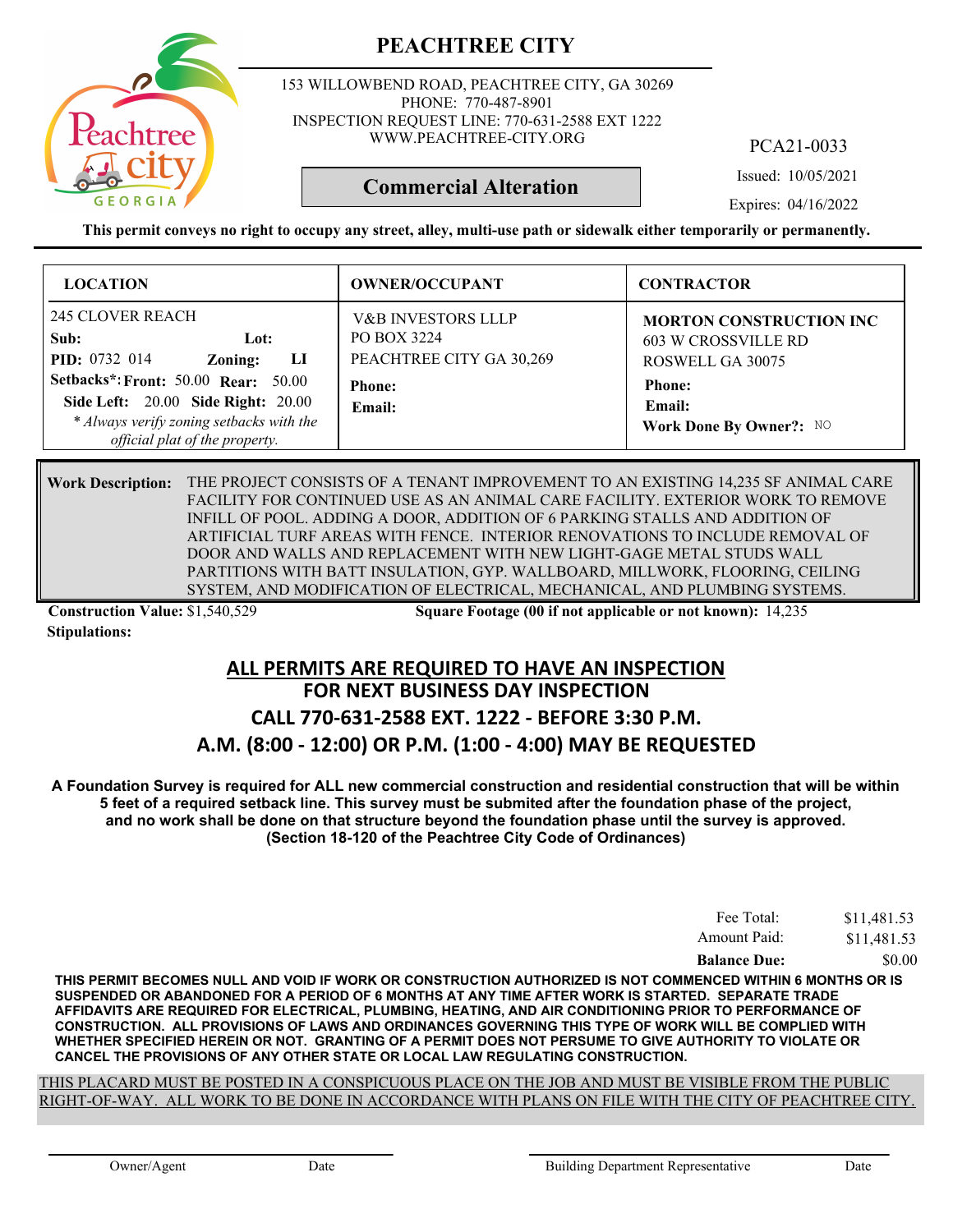

153 WILLOWBEND ROAD, PEACHTREE CITY, GA 30269 PHONE: 770-487-8901 INSPECTION REQUEST LINE: 770-631-2588 EXT 1222 WWW.PEACHTREE-CITY.ORG

PCA21-0042

Issued: 10/06/2021

Expires: 04/27/2022

**This permit conveys no right to occupy any street, alley, multi-use path or sidewalk either temporarily or permanently.**

**Commercial Alteration**

| <b>LOCATION</b>                                                                                                                                                                                                                         | <b>OWNER/OCCUPANT</b>                                                                                | <b>CONTRACTOR</b>                                                                                                                                                                   |
|-----------------------------------------------------------------------------------------------------------------------------------------------------------------------------------------------------------------------------------------|------------------------------------------------------------------------------------------------------|-------------------------------------------------------------------------------------------------------------------------------------------------------------------------------------|
| 201 KELLY DR<br>Sub:<br>Lot:<br><b>PID:</b> 0614 046<br>GI<br>Zoning:<br>Setbacks*: Front: 50.00 Rear: 50.00<br><b>Side Left: 20.00 Side Right: 20.00</b><br>* Always verify zoning setbacks with the<br>official plat of the property. | <b>HELLA INC</b><br>201 KELLY DR PO BOX #2665<br>PEACHTREE CITY GA 30,269<br><b>Phone:</b><br>Email: | <b>CORNERSTONE CONTRACTING GI</b><br>889 FRANKLIN GATEWAY STE 180<br><b>MARIETTA GA 30067</b><br><b>Phone:</b> (770) 575 2642<br>Email: DCSIMZYK@MSN.COM<br>Work Done By Owner?: NO |

Work Description: Interior alteration to tenant space to include major interior demo, new finishes, lighting, updates to restrooms and break areas

**Stipulations:**

**Construction Value:** \$550,000 10,304 Square Footage (00 if not applicable or not known): 10,304

#### **FOR NEXT BUSINESS DAY INSPECTION CALL 770-631-2588 EXT. 1222 - BEFORE 3:30 P.M. A.M. (8:00 - 12:00) OR P.M. (1:00 - 4:00) MAY BE REQUESTED ALL PERMITS ARE REQUIRED TO HAVE AN INSPECTION**

**A Foundation Survey is required for ALL new commercial construction and residential construction that will be within 5 feet of a required setback line. This survey must be submited after the foundation phase of the project, and no work shall be done on that structure beyond the foundation phase until the survey is approved. (Section 18-120 of the Peachtree City Code of Ordinances)**

| Fee Total:          | \$4,014.56 |
|---------------------|------------|
| Amount Paid:        | \$4,014.56 |
| <b>Balance Due:</b> | \$0.00     |

**THIS PERMIT BECOMES NULL AND VOID IF WORK OR CONSTRUCTION AUTHORIZED IS NOT COMMENCED WITHIN 6 MONTHS OR IS SUSPENDED OR ABANDONED FOR A PERIOD OF 6 MONTHS AT ANY TIME AFTER WORK IS STARTED. SEPARATE TRADE AFFIDAVITS ARE REQUIRED FOR ELECTRICAL, PLUMBING, HEATING, AND AIR CONDITIONING PRIOR TO PERFORMANCE OF CONSTRUCTION. ALL PROVISIONS OF LAWS AND ORDINANCES GOVERNING THIS TYPE OF WORK WILL BE COMPLIED WITH WHETHER SPECIFIED HEREIN OR NOT. GRANTING OF A PERMIT DOES NOT PERSUME TO GIVE AUTHORITY TO VIOLATE OR CANCEL THE PROVISIONS OF ANY OTHER STATE OR LOCAL LAW REGULATING CONSTRUCTION.**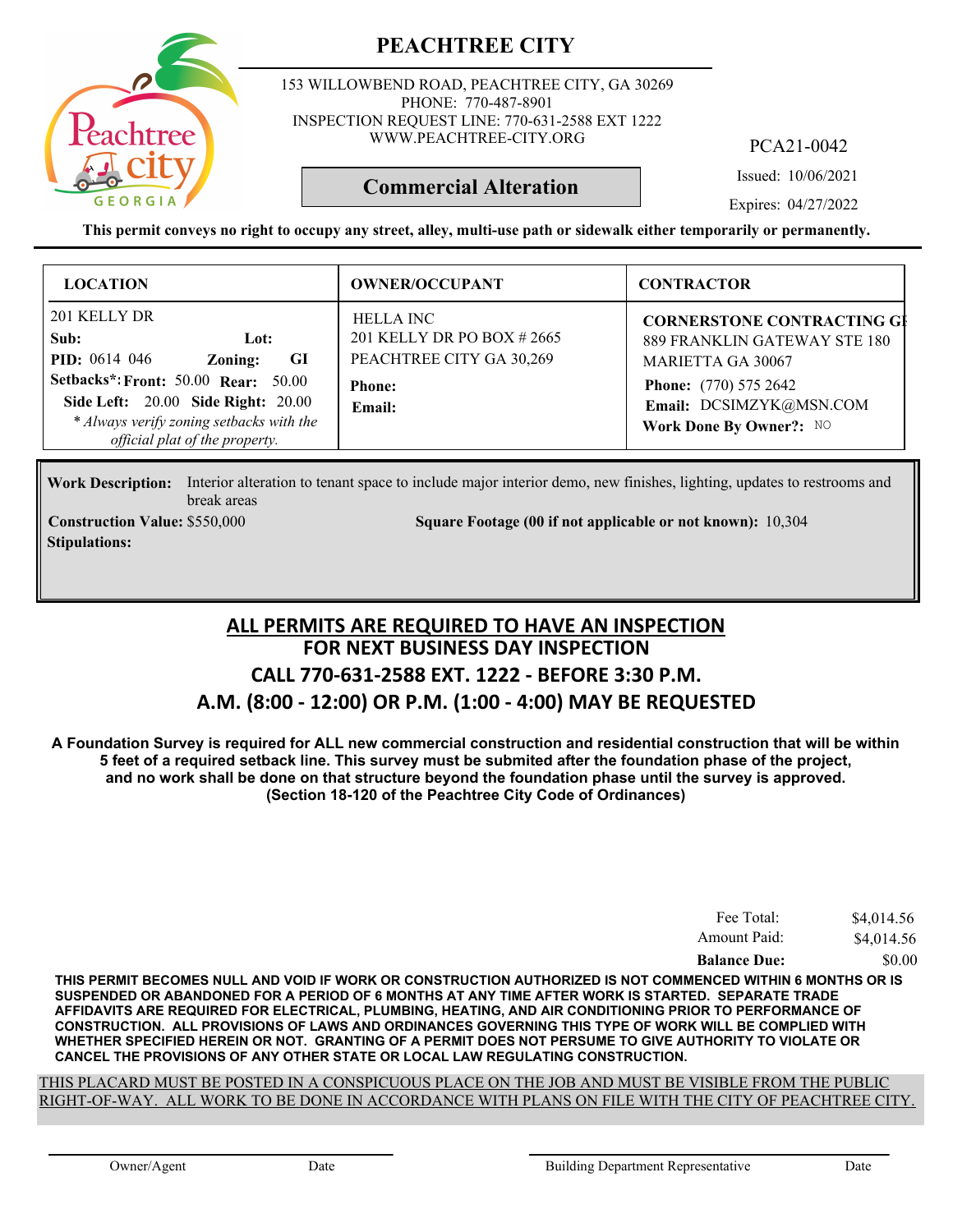153 WILLOWBEND ROAD, PEACHTREE CITY, GA 30269 PHONE: 770-487-8901 INSPECTION REQUEST LINE: 770-631-2588 EXT 1222 WWW.PEACHTREE-CITY.ORG

**PEACHTREE CITY**

PCA21-0043

Issued: 10/04/2021

Expires: 04/24/2022

**This permit conveys no right to occupy any street, alley, multi-use path or sidewalk either temporarily or permanently.**

**Commercial Addition**

| <b>LOCATION</b>                                                                                                                                                                                                                                               | <b>OWNER/OCCUPANT</b>                                                                       | <b>CONTRACTOR</b>                                                                                                                                                            |
|---------------------------------------------------------------------------------------------------------------------------------------------------------------------------------------------------------------------------------------------------------------|---------------------------------------------------------------------------------------------|------------------------------------------------------------------------------------------------------------------------------------------------------------------------------|
| <b>500 CLUBHOUSE DR</b><br>Sub: PLANTERRA RIDGE Lot:<br><b>PID:</b> $0615$ 013<br>GC<br>Zoning:<br>Setbacks*: Front: 0.00 Rear: 0.00<br>Side Right: $0.00$<br>Side Left: $0.00$<br>* Always verify zoning setbacks with the<br>official plat of the property. | PLANTERRA RIDGE GOLF CLUB<br>924 SHAW RD<br>SHARPSBURG GA 30,277<br><b>Phone:</b><br>Email: | <b>ORION DESIGN &amp; BUILD, INC.</b><br>175 COUNTRY CLUB DR STE 400<br>STOCKBRIDGE GA 30281<br><b>Phone:</b><br>Email: jason@clear-viewcloud.com<br>Work Done By Owner?: NO |

**Work Description:** Back patio & ADA ramp **Stipulations:**

**Construction Value:** \$35,000 635 Square Footage (00 if not applicable or not known): 635

### **FOR NEXT BUSINESS DAY INSPECTION CALL 770-631-2588 EXT. 1222 - BEFORE 3:30 P.M. A.M. (8:00 - 12:00) OR P.M. (1:00 - 4:00) MAY BE REQUESTED ALL PERMITS ARE REQUIRED TO HAVE AN INSPECTION**

**A Foundation Survey is required for ALL new commercial construction and residential construction that will be within 5 feet of a required setback line. This survey must be submited after the foundation phase of the project, and no work shall be done on that structure beyond the foundation phase until the survey is approved. (Section 18-120 of the Peachtree City Code of Ordinances)**

| Fee Total:          | \$975.00 |
|---------------------|----------|
| Amount Paid:        | \$975.00 |
| <b>Balance Due:</b> | \$0.00   |

**THIS PERMIT BECOMES NULL AND VOID IF WORK OR CONSTRUCTION AUTHORIZED IS NOT COMMENCED WITHIN 6 MONTHS OR IS SUSPENDED OR ABANDONED FOR A PERIOD OF 6 MONTHS AT ANY TIME AFTER WORK IS STARTED. SEPARATE TRADE AFFIDAVITS ARE REQUIRED FOR ELECTRICAL, PLUMBING, HEATING, AND AIR CONDITIONING PRIOR TO PERFORMANCE OF CONSTRUCTION. ALL PROVISIONS OF LAWS AND ORDINANCES GOVERNING THIS TYPE OF WORK WILL BE COMPLIED WITH WHETHER SPECIFIED HEREIN OR NOT. GRANTING OF A PERMIT DOES NOT PERSUME TO GIVE AUTHORITY TO VIOLATE OR CANCEL THE PROVISIONS OF ANY OTHER STATE OR LOCAL LAW REGULATING CONSTRUCTION.**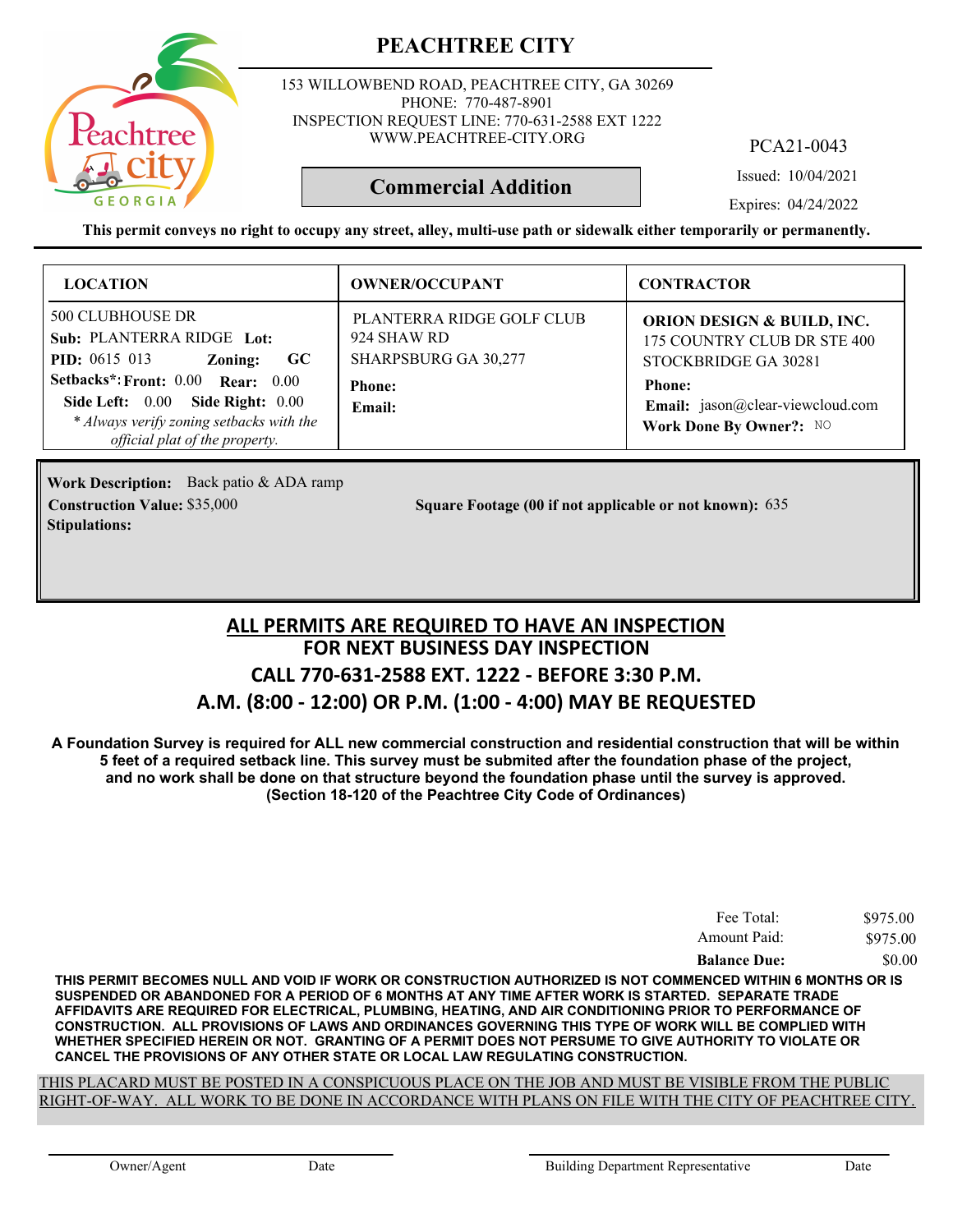

153 WILLOWBEND ROAD, PEACHTREE CITY, GA 30269 PHONE: 770-487-8901 INSPECTION REQUEST LINE: 770-631-2588 EXT 1222 WWW.PEACHTREE-CITY.ORG

PCA21-0044

Issued: 10/25/2021

Expires: 04/23/2022

**This permit conveys no right to occupy any street, alley, multi-use path or sidewalk either temporarily or permanently.**

**Commercial Alteration**

| <b>LOCATION</b>                                                                                                                                                 | <b>OWNER/OCCUPANT</b>                                                  | <b>CONTRACTOR</b>                                                            |
|-----------------------------------------------------------------------------------------------------------------------------------------------------------------|------------------------------------------------------------------------|------------------------------------------------------------------------------|
| 101 DAN LAKLY DR STE 8<br><b>Sub: CROSSINGS EAST</b><br>Lot:<br><b>PID:</b> 0718 042<br>Zoning:                                                                 | <b>HDR INVESTMENT LLC</b><br>1080 MAYCROFT KNL<br>SNELLVILLE GA 30,078 | <b>CONTRACTORS INC</b><br>1035 RESEARCH CENTER DR SW, B.<br>ATLANTA GA 30331 |
| Setbacks*: Front: 0.00 Rear: 0.00<br><b>Side Right: 0.00</b><br>Side Left: $0.00$<br>* Always verify zoning setbacks with the<br>official plat of the property. | <b>Phone:</b><br>Email:                                                | <b>Phone:</b><br>Email: MCOCKERILL@CONTRACT<br>Work Done By Owner?: NO       |

Work Description: RENOVATION (THE PIERCERS CORNER) 900 SQ **Construction Value:** \$6,200 **5000 Square Footage (00 if not applicable or not known): 900 Stipulations:**

### **FOR NEXT BUSINESS DAY INSPECTION CALL 770-631-2588 EXT. 1222 - BEFORE 3:30 P.M. A.M. (8:00 - 12:00) OR P.M. (1:00 - 4:00) MAY BE REQUESTED ALL PERMITS ARE REQUIRED TO HAVE AN INSPECTION**

**A Foundation Survey is required for ALL new commercial construction and residential construction that will be within 5 feet of a required setback line. This survey must be submited after the foundation phase of the project, and no work shall be done on that structure beyond the foundation phase until the survey is approved. (Section 18-120 of the Peachtree City Code of Ordinances)**

| Fee Total:          | \$760.00 |
|---------------------|----------|
| Amount Paid:        | \$760.00 |
| <b>Balance Due:</b> | \$0.00   |

**THIS PERMIT BECOMES NULL AND VOID IF WORK OR CONSTRUCTION AUTHORIZED IS NOT COMMENCED WITHIN 6 MONTHS OR IS SUSPENDED OR ABANDONED FOR A PERIOD OF 6 MONTHS AT ANY TIME AFTER WORK IS STARTED. SEPARATE TRADE AFFIDAVITS ARE REQUIRED FOR ELECTRICAL, PLUMBING, HEATING, AND AIR CONDITIONING PRIOR TO PERFORMANCE OF CONSTRUCTION. ALL PROVISIONS OF LAWS AND ORDINANCES GOVERNING THIS TYPE OF WORK WILL BE COMPLIED WITH WHETHER SPECIFIED HEREIN OR NOT. GRANTING OF A PERMIT DOES NOT PERSUME TO GIVE AUTHORITY TO VIOLATE OR CANCEL THE PROVISIONS OF ANY OTHER STATE OR LOCAL LAW REGULATING CONSTRUCTION.**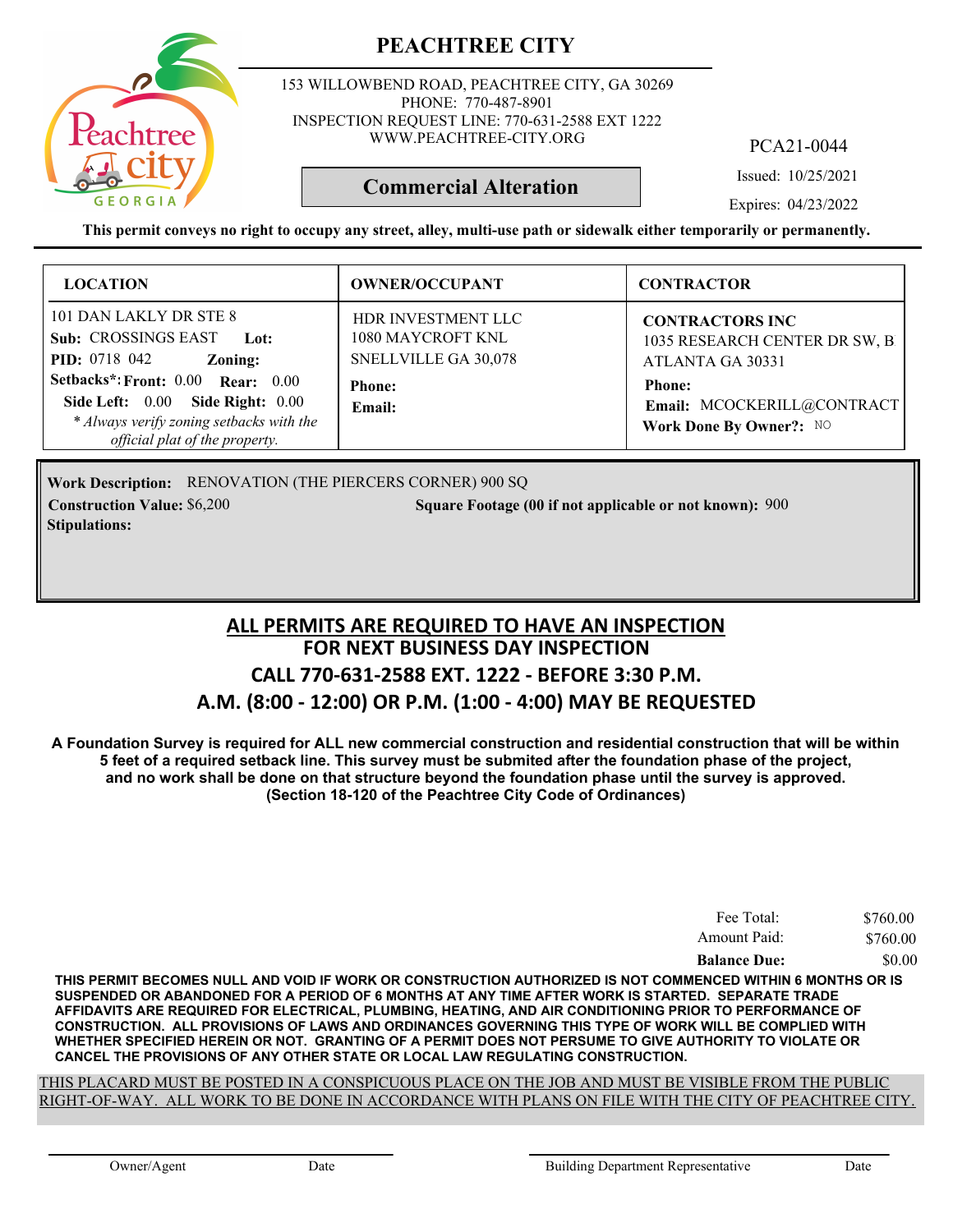

153 WILLOWBEND ROAD, PEACHTREE CITY, GA 30269 PHONE: 770-487-8901 INSPECTION REQUEST LINE: 770-631-2588 EXT 1222 WWW.PEACHTREE-CITY.ORG

PCA21-0046

Issued: 10/08/2021

Expires: 04/23/2022

**This permit conveys no right to occupy any street, alley, multi-use path or sidewalk either temporarily or permanently.**

**Commercial Alteration**

| <b>LOCATION</b>                                                                                                                                                                                                                                                                    | <b>OWNER/OCCUPANT</b>                                                                                                  | <b>CONTRACTOR</b>                                                                                                                       |
|------------------------------------------------------------------------------------------------------------------------------------------------------------------------------------------------------------------------------------------------------------------------------------|------------------------------------------------------------------------------------------------------------------------|-----------------------------------------------------------------------------------------------------------------------------------------|
| 277 N HWY 74 STE 107<br>Sub: WISDOM POINT BLD <sub>'Lot</sub> :<br><b>PID:</b> $0734$ 065<br>Zoning:<br>$\bf GC$<br><b>Setbacks*: Front: 40.00 Rear: 20.00</b><br>Side Left: 10.00 Side Right: 10.00<br>* Always verify zoning setbacks with the<br>official plat of the property. | WISDOM POINTE INVESTMENTS LI<br>128 MIDDLETON DR<br>PEACHTREE CITY GA 30,269<br><b>Phone:</b> (770) 527 2796<br>Email: | <b>HILL BROTHERS GENERAL CONTI</b><br>1003 ELAINE CT<br>MCDONOUGH GA 30252<br><b>Phone:</b><br><b>Email:</b><br>Work Done By Owner?: NO |

Work Description: INTERIOR FINISH 3712 SQ **Stipulations:**

**Construction Value:** \$160,000 3,712 **Square Footage (00 if not applicable or not known):** 3,712

### **FOR NEXT BUSINESS DAY INSPECTION CALL 770-631-2588 EXT. 1222 - BEFORE 3:30 P.M. A.M. (8:00 - 12:00) OR P.M. (1:00 - 4:00) MAY BE REQUESTED ALL PERMITS ARE REQUIRED TO HAVE AN INSPECTION**

**A Foundation Survey is required for ALL new commercial construction and residential construction that will be within 5 feet of a required setback line. This survey must be submited after the foundation phase of the project, and no work shall be done on that structure beyond the foundation phase until the survey is approved. (Section 18-120 of the Peachtree City Code of Ordinances)**

| Fee Total:          | \$2,175.00 |
|---------------------|------------|
| Amount Paid:        | \$2,175.00 |
| <b>Balance Due:</b> | \$0.00     |

**THIS PERMIT BECOMES NULL AND VOID IF WORK OR CONSTRUCTION AUTHORIZED IS NOT COMMENCED WITHIN 6 MONTHS OR IS SUSPENDED OR ABANDONED FOR A PERIOD OF 6 MONTHS AT ANY TIME AFTER WORK IS STARTED. SEPARATE TRADE AFFIDAVITS ARE REQUIRED FOR ELECTRICAL, PLUMBING, HEATING, AND AIR CONDITIONING PRIOR TO PERFORMANCE OF CONSTRUCTION. ALL PROVISIONS OF LAWS AND ORDINANCES GOVERNING THIS TYPE OF WORK WILL BE COMPLIED WITH WHETHER SPECIFIED HEREIN OR NOT. GRANTING OF A PERMIT DOES NOT PERSUME TO GIVE AUTHORITY TO VIOLATE OR CANCEL THE PROVISIONS OF ANY OTHER STATE OR LOCAL LAW REGULATING CONSTRUCTION.**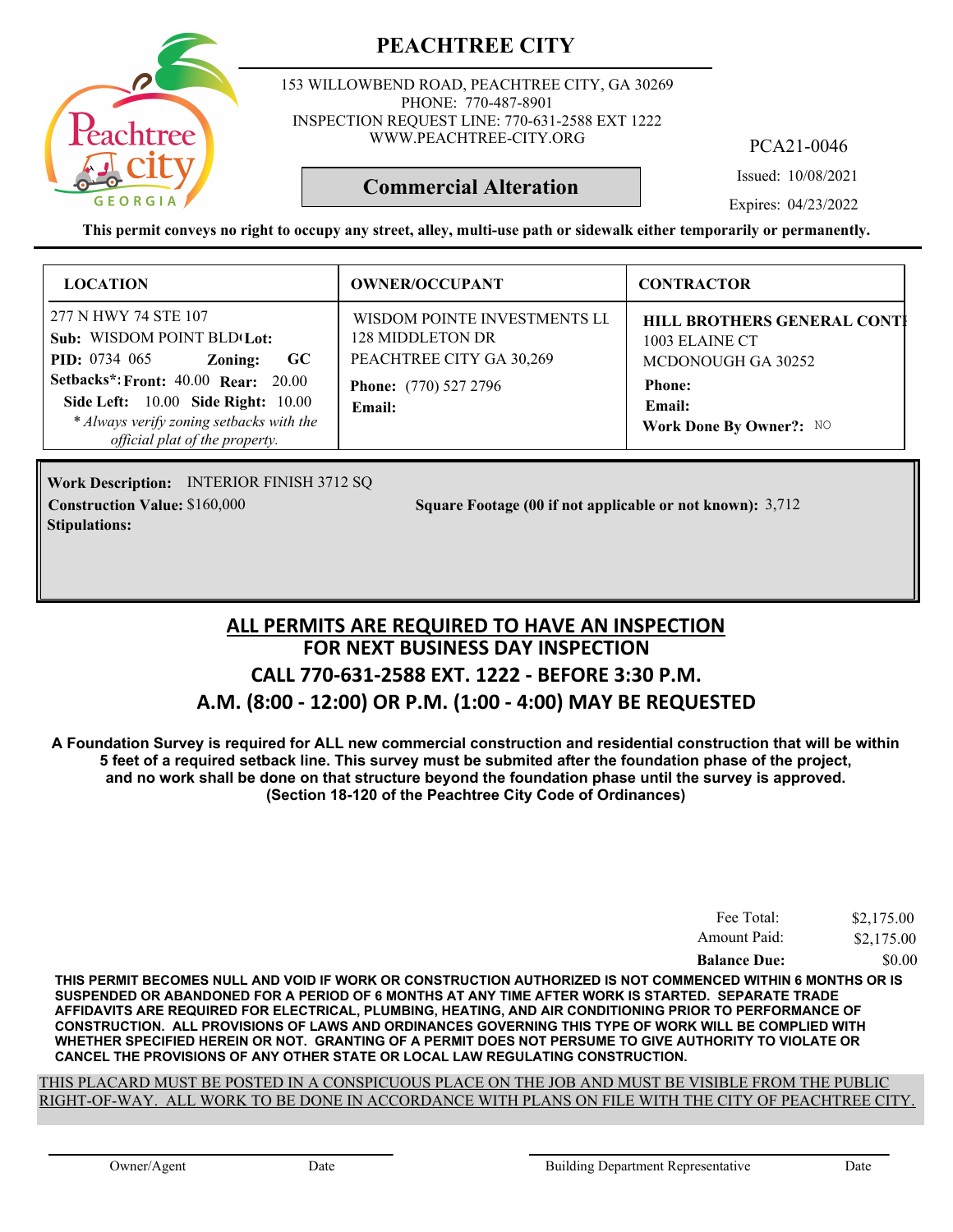

153 WILLOWBEND ROAD, PEACHTREE CITY, GA 30269 PHONE: 770-487-8901 INSPECTION REQUEST LINE: 770-631-2588 EXT 1222 WWW.PEACHTREE-CITY.ORG

PDK21-0040

Issued: 10/04/2021

**Residential Deck**

Expires: 04/11/2022

**This permit conveys no right to occupy any street, alley, multi-use path or sidewalk either temporarily or permanently.**

| <b>LOCATION</b>                                                                                                                                                                                                                                               | <b>OWNER/OCCUPANT</b>                                                                                        | <b>CONTRACTOR</b>                                                                                                                               |
|---------------------------------------------------------------------------------------------------------------------------------------------------------------------------------------------------------------------------------------------------------------|--------------------------------------------------------------------------------------------------------------|-------------------------------------------------------------------------------------------------------------------------------------------------|
| 406 COTTONWOOD CIR<br>Sub: CRESSWIND<br>Lot: $409$<br>Zoning: LUR-14<br><b>PID:</b> 074525009<br><b>Setbacks*: Front: 10.00 Rear: 10.00</b><br>Side Left: 0.00 Side Right: 0.00<br>* Always verify zoning setbacks with the<br>official plat of the property. | <b>BRIAN WARD</b><br>406 COTTONWOOD CIR<br>PEACHTREE CITY GA 30269<br><b>Phone:</b> (678) 471 9748<br>Email: | <b>JP DENNIS</b><br>2721 HWY 85<br>SENOJA GA 30276<br><b>Phone:</b> (770) 560 7693<br>Email: jpdennis1@bellsouth.net<br>Work Done By Owner?: NO |

**Work Description:** add 8x17 deck and stairs to existing back deck

**Construction Value:** \$3,500 50 168 Square Footage (00 if not applicable or not known): 168 **DRAINAGE EASEMENT LOCATED ON THE BACK OF THE PROPERTY. HOMEOWNER SHALL ENSURE THAT THE PROPOSED DECK DOES NOT EXTEND INTO THE DRAINAGE EASEMENT. Stipulations:**

#### **FOR NEXT BUSINESS DAY INSPECTION CALL 770-631-2588 EXT. 1222 - BEFORE 3:30 P.M. ALL PERMITS ARE REQUIRED TO HAVE AN INSPECTION**

## **A.M. (8:00 - 12:00) OR P.M. (1:00 - 4:00) MAY BE REQUESTED**

**A Foundation Survey is required for ALL new commercial construction and residential construction that will be within 5 feet of a required setback line. This survey must be submited after the foundation phase of the project, and no work shall be done on that structure beyond the foundation phase until the survey is approved. (Section 18-120 of the Peachtree City Code of Ordinances)**

| Fee Total:          | \$360.00 |
|---------------------|----------|
| Amount Paid:        | \$360.00 |
| <b>Balance Due:</b> | \$0.00   |

**THIS PERMIT BECOMES NULL AND VOID IF WORK OR CONSTRUCTION AUTHORIZED IS NOT COMMENCED WITHIN 6 MONTHS OR IS SUSPENDED OR ABANDONED FOR A PERIOD OF 6 MONTHS AT ANY TIME AFTER WORK IS STARTED. SEPARATE TRADE AFFIDAVITS ARE REQUIRED FOR ELECTRICAL, PLUMBING, HEATING, AND AIR CONDITIONING PRIOR TO PERFORMANCE OF CONSTRUCTION. ALL PROVISIONS OF LAWS AND ORDINANCES GOVERNING THIS TYPE OF WORK WILL BE COMPLIED WITH WHETHER SPECIFIED HEREIN OR NOT. GRANTING OF A PERMIT DOES NOT PERSUME TO GIVE AUTHORITY TO VIOLATE OR CANCEL THE PROVISIONS OF ANY OTHER STATE OR LOCAL LAW REGULATING CONSTRUCTION.**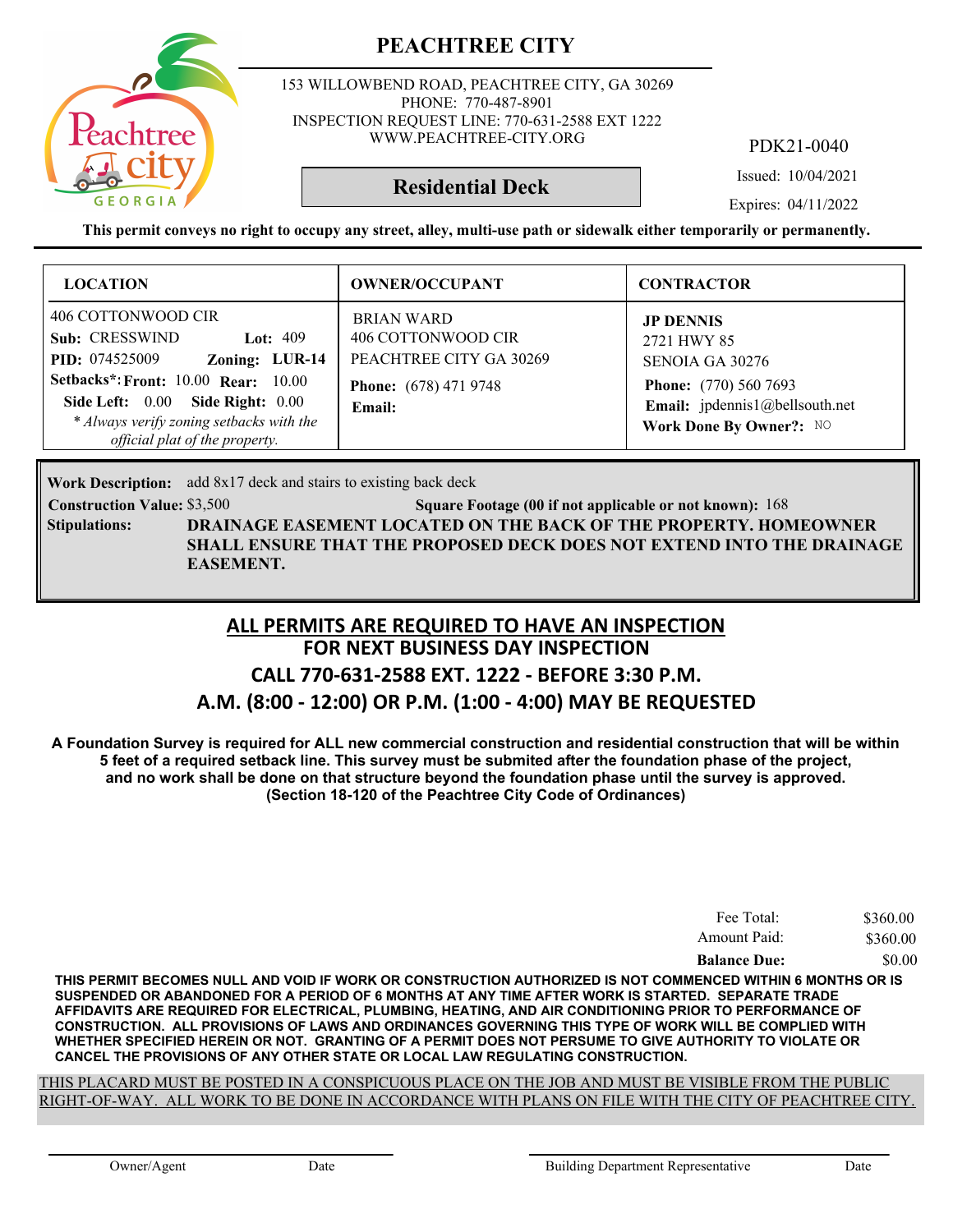

153 WILLOWBEND ROAD, PEACHTREE CITY, GA 30269 PHONE: 770-487-8901 INSPECTION REQUEST LINE: 770-631-2588 EXT 1222 WWW.PEACHTREE-CITY.ORG

PDK21-0041

Issued: 10/18/2021

**Residential Deck**

Expires: 04/16/2022

**This permit conveys no right to occupy any street, alley, multi-use path or sidewalk either temporarily or permanently.**

| <b>LOCATION</b>                                                                                                                                                                                                                                               | <b>OWNER/OCCUPANT</b>                                                                               | <b>CONTRACTOR</b>                                                                                                                 |
|---------------------------------------------------------------------------------------------------------------------------------------------------------------------------------------------------------------------------------------------------------------|-----------------------------------------------------------------------------------------------------|-----------------------------------------------------------------------------------------------------------------------------------|
| 122 COTTONWOOD CIR<br>Sub: CRESSWIND<br>Lot: $518$<br>Zoning: LUR-14<br><b>PID:</b> 074539004<br><b>Setbacks*: Front: 10.00 Rear: 10.00</b><br>Side Left: 0.00 Side Right: 0.00<br>* Always verify zoning setbacks with the<br>official plat of the property. | <b>TERESA DETWILLER</b><br>122 COTTONWOOD CIR<br>PEACHTREE CITY GA 30269<br><b>Phone:</b><br>Email: | <b>TIMBERLINE CONSTRUCTION</b><br>135B SHAMROCK IND BLVD<br>TYRONE GA 30290<br><b>Phone:</b><br>Email:<br>Work Done By Owner?: NO |

#### Work Description: REMOVING EXISITNG SCREENS & RAILS ON TWO SECTIONS OF END WALL. BUILD TWO NEW WALLS BETWEEN EXISTING POSTS WITH PRESSURE TREATED BOTTOM PLATE & VERTICAL STUDS ATTACHED TO EXISTING POSTS 80 SQ

**Stipulations:**

**Construction Value: Square Footage (00 if not applicable or not known):** \$5,000 80

## **FOR NEXT BUSINESS DAY INSPECTION CALL 770-631-2588 EXT. 1222 - BEFORE 3:30 P.M. ALL PERMITS ARE REQUIRED TO HAVE AN INSPECTION**

#### **A.M. (8:00 - 12:00) OR P.M. (1:00 - 4:00) MAY BE REQUESTED**

**A Foundation Survey is required for ALL new commercial construction and residential construction that will be within 5 feet of a required setback line. This survey must be submited after the foundation phase of the project, and no work shall be done on that structure beyond the foundation phase until the survey is approved. (Section 18-120 of the Peachtree City Code of Ordinances)**

| Fee Total:          | \$360.00 |
|---------------------|----------|
| Amount Paid:        | \$360.00 |
| <b>Balance Due:</b> | \$0.00   |

**THIS PERMIT BECOMES NULL AND VOID IF WORK OR CONSTRUCTION AUTHORIZED IS NOT COMMENCED WITHIN 6 MONTHS OR IS SUSPENDED OR ABANDONED FOR A PERIOD OF 6 MONTHS AT ANY TIME AFTER WORK IS STARTED. SEPARATE TRADE AFFIDAVITS ARE REQUIRED FOR ELECTRICAL, PLUMBING, HEATING, AND AIR CONDITIONING PRIOR TO PERFORMANCE OF CONSTRUCTION. ALL PROVISIONS OF LAWS AND ORDINANCES GOVERNING THIS TYPE OF WORK WILL BE COMPLIED WITH WHETHER SPECIFIED HEREIN OR NOT. GRANTING OF A PERMIT DOES NOT PERSUME TO GIVE AUTHORITY TO VIOLATE OR CANCEL THE PROVISIONS OF ANY OTHER STATE OR LOCAL LAW REGULATING CONSTRUCTION.**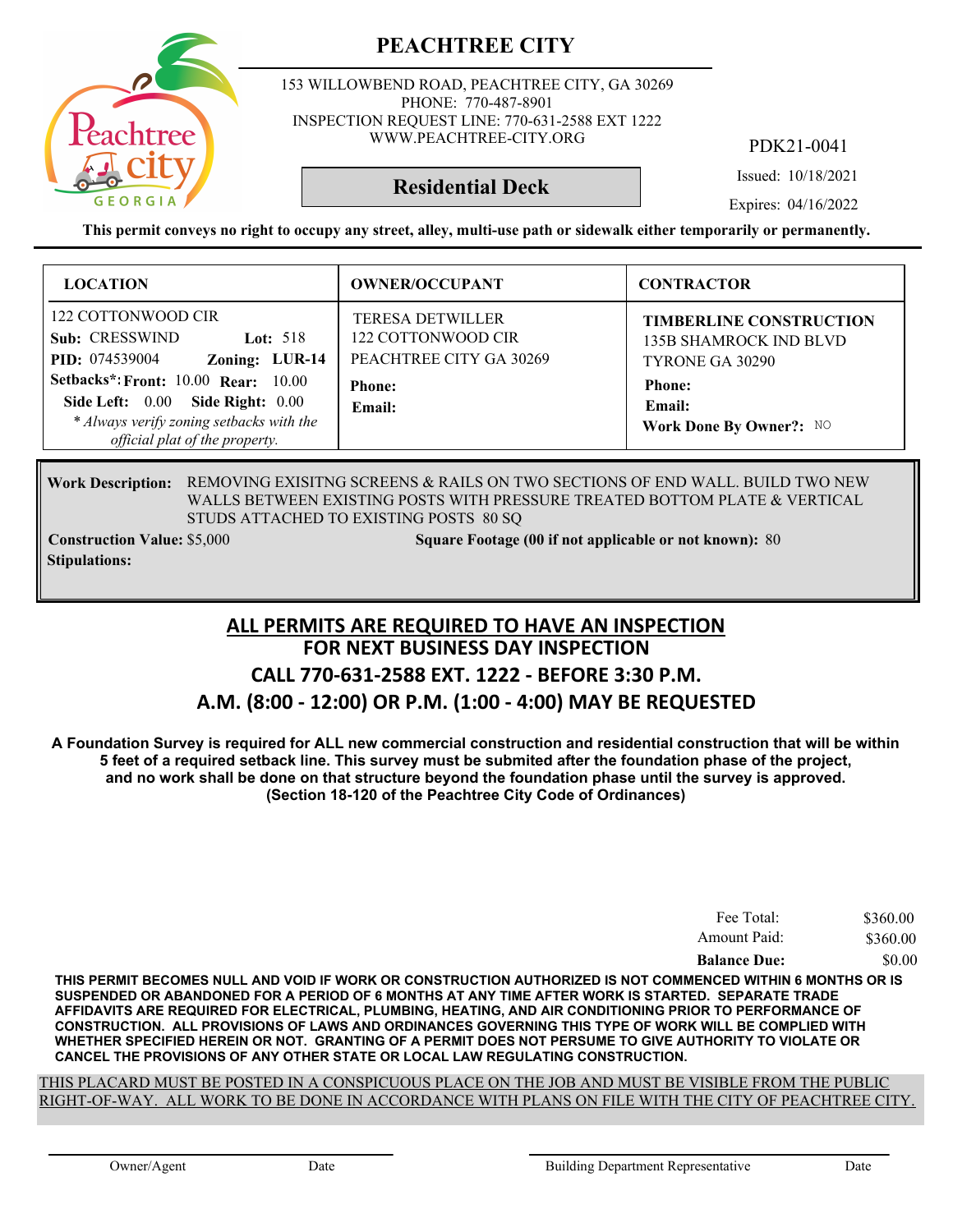153 WILLOWBEND ROAD, PEACHTREE CITY, GA 30269 PHONE: 770-487-8901 INSPECTION REQUEST LINE: 770-631-2588 EXT 1222 WWW.PEACHTREE-CITY.ORG

PPO21-0049

Issued: 10/13/2021

**Residential Pool**

Expires: 04/11/2022

**This permit conveys no right to occupy any street, alley, multi-use path or sidewalk either temporarily or permanently.**

| <b>LOCATION</b>                                                                                                                                                                                                                                                        | <b>OWNER/OCCUPANT</b>                                                                                                          | <b>CONTRACTOR</b>                                                                                                                                                      |
|------------------------------------------------------------------------------------------------------------------------------------------------------------------------------------------------------------------------------------------------------------------------|--------------------------------------------------------------------------------------------------------------------------------|------------------------------------------------------------------------------------------------------------------------------------------------------------------------|
| <b>102 FOUNTAIN HEAD</b><br>Sub: FOUNTAIN HEAD Lot: 21<br><b>PID:</b> 071703021<br>$R-10$<br>Zoning:<br><b>Setbacks*: Front: 30.00 Rear: 30.00</b><br>Side Left: 10.00 Side Right: 10.00<br>* Always verify zoning setbacks with the<br>official plat of the property. | <b>GOMEZ TRACEY</b><br><b>102 FOUNTAIN HEAD</b><br>PEACHTREE CITY GA 30269<br><b>Phone:</b><br>Email: traceysemail22@yahoo.com | <b>UNIQUE DESIGN POOLS</b><br>130 POWELL RD STE C<br>TYRONE GA 30290<br><b>Phone:</b> (678) 633 9958<br>Email: uniquedesignpoolsga@gmail.co<br>Work Done By Owner?: NO |

14 X 28 Inground Swimming Pool **Work Description: Stipulations:**

**Construction Value:** \$33,350 **80.8 Square Footage (00 if not applicable or not known): 00** 

#### **FOR NEXT BUSINESS DAY INSPECTION CALL 770-631-2588 EXT. 1222 - BEFORE 3:30 P.M. A.M. (8:00 - 12:00) OR P.M. (1:00 - 4:00) MAY BE REQUESTED ALL PERMITS ARE REQUIRED TO HAVE AN INSPECTION**

**A Foundation Survey is required for ALL new commercial construction and residential construction that will be within 5 feet of a required setback line. This survey must be submited after the foundation phase of the project, and no work shall be done on that structure beyond the foundation phase until the survey is approved. (Section 18-120 of the Peachtree City Code of Ordinances)**

| Fee Total:          | \$500.00 |
|---------------------|----------|
| Amount Paid:        | \$500.00 |
| <b>Balance Due:</b> | \$0.00   |

**THIS PERMIT BECOMES NULL AND VOID IF WORK OR CONSTRUCTION AUTHORIZED IS NOT COMMENCED WITHIN 6 MONTHS OR IS SUSPENDED OR ABANDONED FOR A PERIOD OF 6 MONTHS AT ANY TIME AFTER WORK IS STARTED. SEPARATE TRADE AFFIDAVITS ARE REQUIRED FOR ELECTRICAL, PLUMBING, HEATING, AND AIR CONDITIONING PRIOR TO PERFORMANCE OF CONSTRUCTION. ALL PROVISIONS OF LAWS AND ORDINANCES GOVERNING THIS TYPE OF WORK WILL BE COMPLIED WITH WHETHER SPECIFIED HEREIN OR NOT. GRANTING OF A PERMIT DOES NOT PERSUME TO GIVE AUTHORITY TO VIOLATE OR CANCEL THE PROVISIONS OF ANY OTHER STATE OR LOCAL LAW REGULATING CONSTRUCTION.**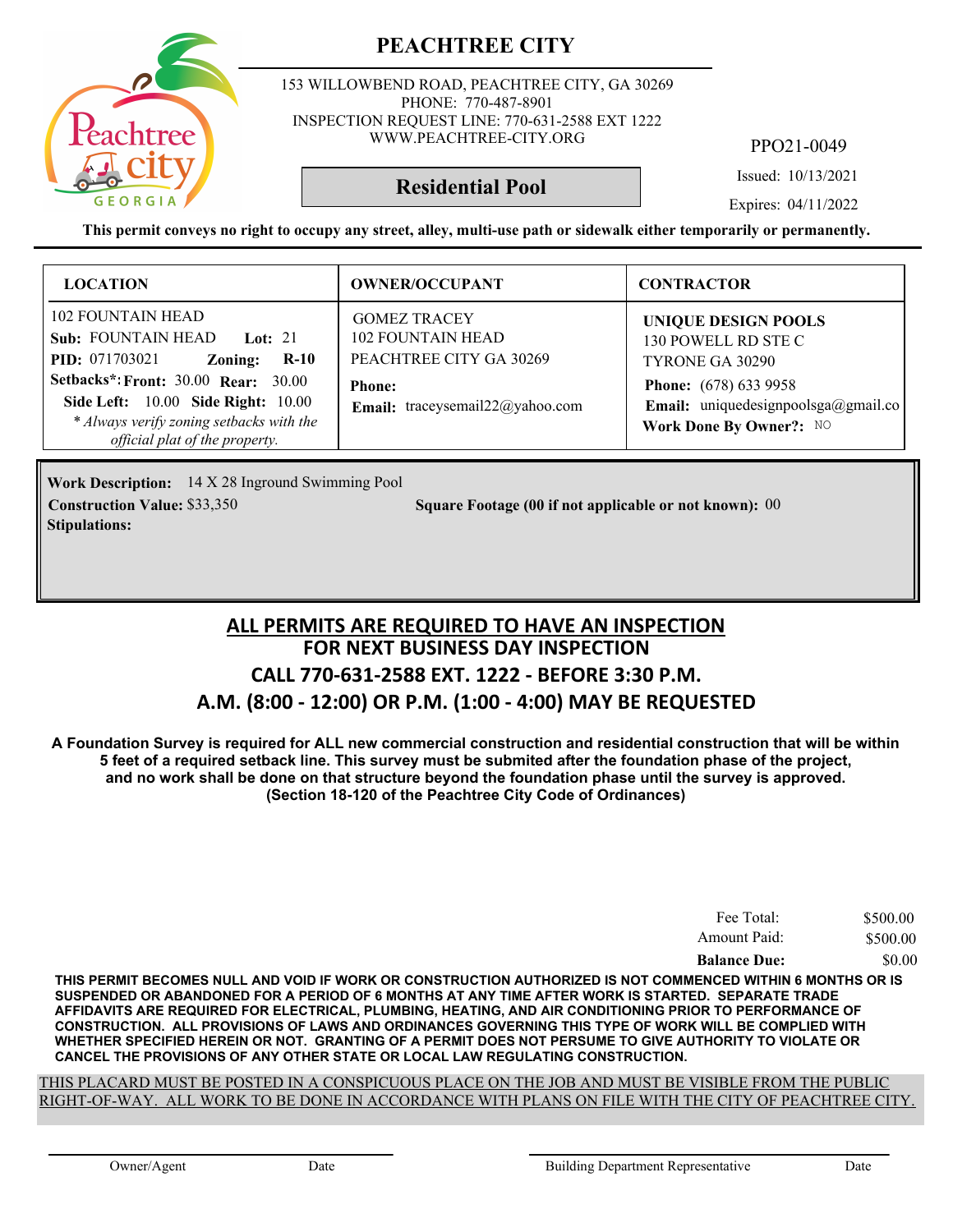

153 WILLOWBEND ROAD, PEACHTREE CITY, GA 30269 PHONE: 770-487-8901 INSPECTION REQUEST LINE: 770-631-2588 EXT 1222 WWW.PEACHTREE-CITY.ORG

PPO21-0052

Issued: 10/04/2021

Expires: 04/24/2022

**This permit conveys no right to occupy any street, alley, multi-use path or sidewalk either temporarily or permanently.**

**Residential Pool**

| <b>LOCATION</b>                                                                                                                                                                                                                                                               | <b>OWNER/OCCUPANT</b>                                                                                    | <b>CONTRACTOR</b>                                                                                                                    |
|-------------------------------------------------------------------------------------------------------------------------------------------------------------------------------------------------------------------------------------------------------------------------------|----------------------------------------------------------------------------------------------------------|--------------------------------------------------------------------------------------------------------------------------------------|
| 720 MAGNOLIA WALK<br>Sub: SMOKERISE CORNER Lot: 13<br>Zoning: LUC-30<br><b>PID:</b> 071932013<br><b>Setbacks*: Front: 20.00 Rear: 30.00</b><br><b>Side Left:</b> 10.00 <b>Side Right:</b> 10.00<br>* Always verify zoning setbacks with the<br>official plat of the property. | <b>BLAKE &amp; SHANN EDGE</b><br>720 MAGNOLIA WALK<br>PEACHTREE CITY GA 30269<br><b>Phone:</b><br>Email: | <b>INNOVATIVE POOL &amp; SPA</b><br>105 GUTHRIE WAY<br>PEACHTREE CITY GA 30269<br><b>Phone:</b><br>Email:<br>Work Done By Owner?: NO |

**Work Description:** Installation of 14x28 gunite swimming pool with raised spa **Construction Value: Square Footage (00 if not applicable or not known):** \$100,000 00 **Stipulations:**

### **FOR NEXT BUSINESS DAY INSPECTION CALL 770-631-2588 EXT. 1222 - BEFORE 3:30 P.M. A.M. (8:00 - 12:00) OR P.M. (1:00 - 4:00) MAY BE REQUESTED ALL PERMITS ARE REQUIRED TO HAVE AN INSPECTION**

**A Foundation Survey is required for ALL new commercial construction and residential construction that will be within 5 feet of a required setback line. This survey must be submited after the foundation phase of the project, and no work shall be done on that structure beyond the foundation phase until the survey is approved. (Section 18-120 of the Peachtree City Code of Ordinances)**

| Fee Total:          | \$500.00 |
|---------------------|----------|
| Amount Paid:        | \$500.00 |
| <b>Balance Due:</b> | \$0.00   |

**THIS PERMIT BECOMES NULL AND VOID IF WORK OR CONSTRUCTION AUTHORIZED IS NOT COMMENCED WITHIN 6 MONTHS OR IS SUSPENDED OR ABANDONED FOR A PERIOD OF 6 MONTHS AT ANY TIME AFTER WORK IS STARTED. SEPARATE TRADE AFFIDAVITS ARE REQUIRED FOR ELECTRICAL, PLUMBING, HEATING, AND AIR CONDITIONING PRIOR TO PERFORMANCE OF CONSTRUCTION. ALL PROVISIONS OF LAWS AND ORDINANCES GOVERNING THIS TYPE OF WORK WILL BE COMPLIED WITH WHETHER SPECIFIED HEREIN OR NOT. GRANTING OF A PERMIT DOES NOT PERSUME TO GIVE AUTHORITY TO VIOLATE OR CANCEL THE PROVISIONS OF ANY OTHER STATE OR LOCAL LAW REGULATING CONSTRUCTION.**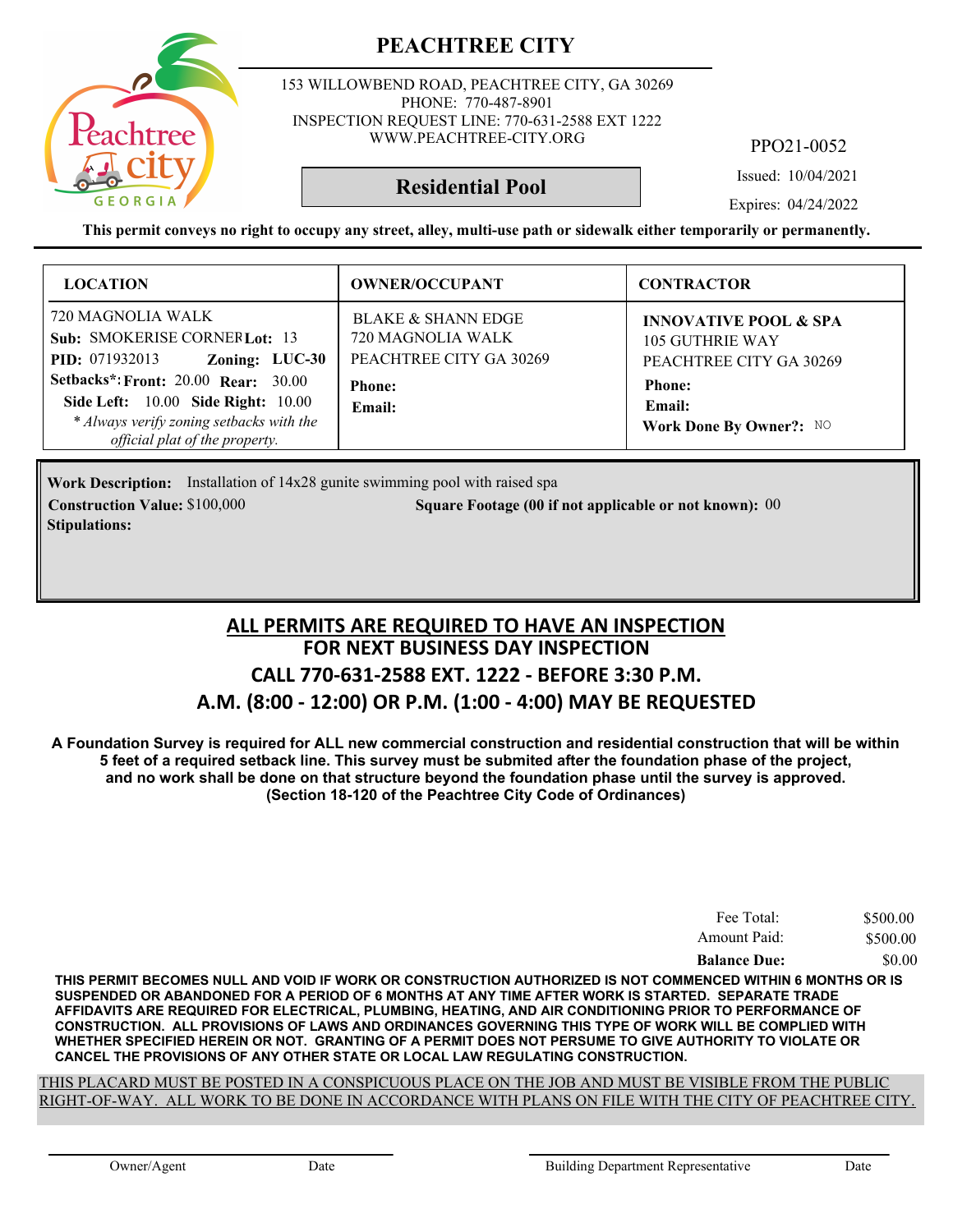153 WILLOWBEND ROAD, PEACHTREE CITY, GA 30269 PHONE: 770-487-8901 INSPECTION REQUEST LINE: 770-631-2588 EXT 1222 WWW.PEACHTREE-CITY.ORG

PPO21-0054

Issued: 10/07/2021

Expires: 04/05/2022

**This permit conveys no right to occupy any street, alley, multi-use path or sidewalk either temporarily or permanently.**

**Residential Pool**

| <b>LOCATION</b>                                                                                                                                         | <b>OWNER/OCCUPANT</b>                                                 | <b>CONTRACTOR</b>                                                       |
|---------------------------------------------------------------------------------------------------------------------------------------------------------|-----------------------------------------------------------------------|-------------------------------------------------------------------------|
| 241 SMOKERISE TRCE<br>Sub: SMOKERISE PLANTA Lot: 17<br><b>PID:</b> 072903017<br>$R-43$<br>Zoning:                                                       | <b>CLINE BRANDON A</b><br>120 COLONNADE DR<br>PEACHTREE CITY GA 30269 | <b>BOSCOE'S POOLS</b><br>123 DEERWOOD TRL<br><b>SHARPSBURG GA 30277</b> |
| Setbacks*: Front: 50.00 Rear: 30.00<br>Side Left: 15.00 Side Right: 15.00<br>* Always verify zoning setbacks with the<br>official plat of the property. | <b>Phone:</b><br>Email:                                               | <b>Phone:</b><br>Email:<br>Work Done By Owner?: NO                      |

Work Description: Demo and remove an existing guniite pool and replace in the same spot with a custom shotcrete pool w/ spa

**Stipulations:**

**Construction Value:** \$130,000 **000 Square Footage (00 if not applicable or not known):** 00

#### **FOR NEXT BUSINESS DAY INSPECTION CALL 770-631-2588 EXT. 1222 - BEFORE 3:30 P.M. A.M. (8:00 - 12:00) OR P.M. (1:00 - 4:00) MAY BE REQUESTED ALL PERMITS ARE REQUIRED TO HAVE AN INSPECTION**

**A Foundation Survey is required for ALL new commercial construction and residential construction that will be within 5 feet of a required setback line. This survey must be submited after the foundation phase of the project, and no work shall be done on that structure beyond the foundation phase until the survey is approved. (Section 18-120 of the Peachtree City Code of Ordinances)**

| Fee Total:          | \$500.00 |
|---------------------|----------|
| Amount Paid:        | \$500.00 |
| <b>Balance Due:</b> | \$0.00   |

**THIS PERMIT BECOMES NULL AND VOID IF WORK OR CONSTRUCTION AUTHORIZED IS NOT COMMENCED WITHIN 6 MONTHS OR IS SUSPENDED OR ABANDONED FOR A PERIOD OF 6 MONTHS AT ANY TIME AFTER WORK IS STARTED. SEPARATE TRADE AFFIDAVITS ARE REQUIRED FOR ELECTRICAL, PLUMBING, HEATING, AND AIR CONDITIONING PRIOR TO PERFORMANCE OF CONSTRUCTION. ALL PROVISIONS OF LAWS AND ORDINANCES GOVERNING THIS TYPE OF WORK WILL BE COMPLIED WITH WHETHER SPECIFIED HEREIN OR NOT. GRANTING OF A PERMIT DOES NOT PERSUME TO GIVE AUTHORITY TO VIOLATE OR CANCEL THE PROVISIONS OF ANY OTHER STATE OR LOCAL LAW REGULATING CONSTRUCTION.**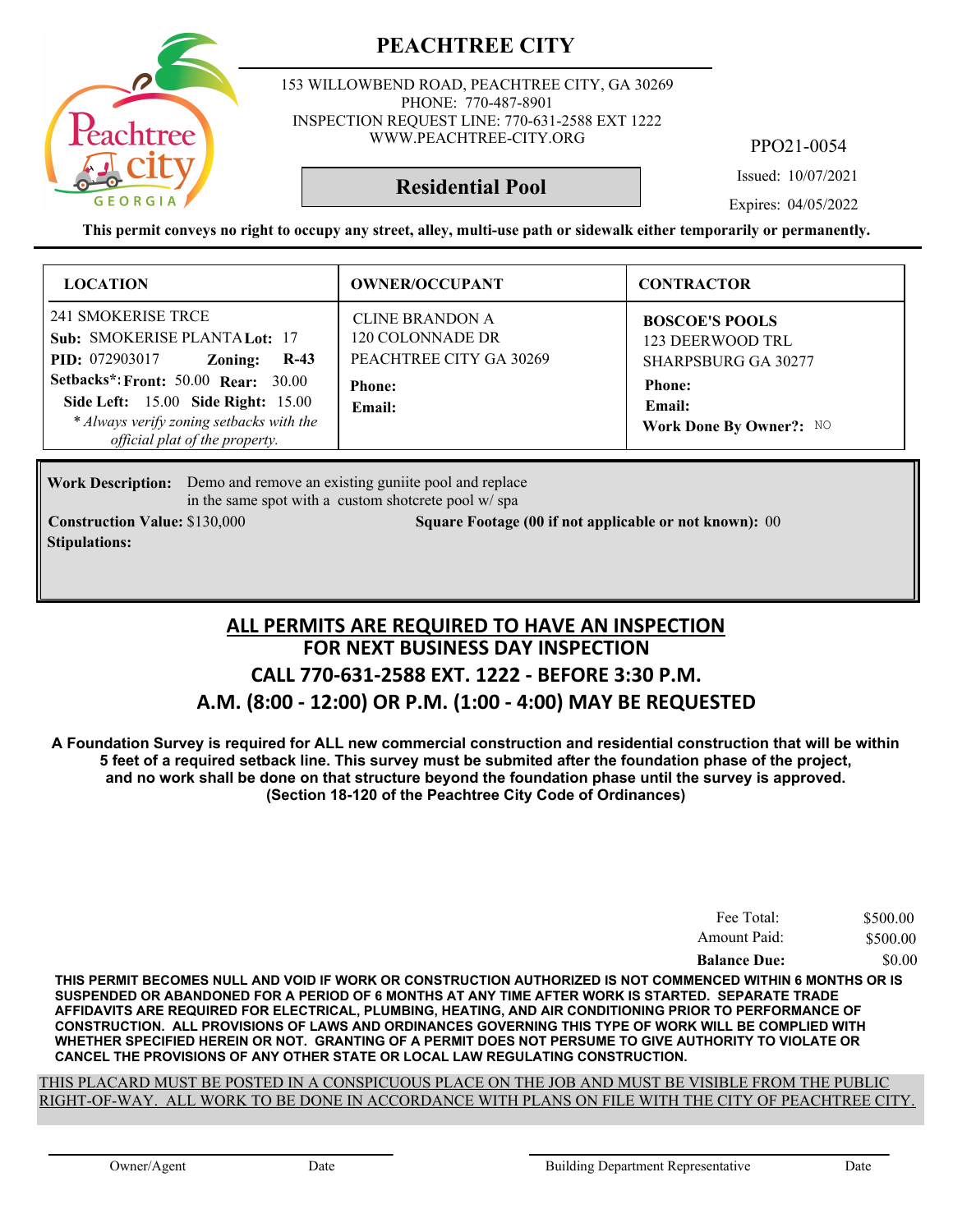

153 WILLOWBEND ROAD, PEACHTREE CITY, GA 30269 PHONE: 770-487-8901 INSPECTION REQUEST LINE: 770-631-2588 EXT 1222 WWW.PEACHTREE-CITY.ORG

PPO21-0055

Issued: 10/18/2021

**Residential Pool**

Expires: 04/16/2022

**This permit conveys no right to occupy any street, alley, multi-use path or sidewalk either temporarily or permanently.**

| <b>LOCATION</b>                                                                                                                                                                                                                                                                  | <b>OWNER/OCCUPANT</b>                                                                                      | <b>CONTRACTOR</b>                                                                                                  |
|----------------------------------------------------------------------------------------------------------------------------------------------------------------------------------------------------------------------------------------------------------------------------------|------------------------------------------------------------------------------------------------------------|--------------------------------------------------------------------------------------------------------------------|
| 104 COUNTRY CLUB CT<br>Sub: COUNTRY CLUB COULot: 3<br><b>PID:</b> 073120003<br>$R-15$<br>Zoning:<br><b>Setbacks*: Front: 40.00 Rear: 30.00</b><br><b>Side Left:</b> 15.00 <b>Side Right:</b> 15.00<br>* Always verify zoning setbacks with the<br>official plat of the property. | WILLIAM M. & JENNIFER M. TORR<br>104 COUNTRY CLUB CT<br>PEACHTREE CITY GA 30269<br><b>Phone:</b><br>Email: | DEPENDABLE POOLS<br>111 TWELVE SPRINGS DR<br>NEWNAN GA 30263<br><b>Phone:</b><br>Email:<br>Work Done By Owner?: NO |

**Work Description:** Install 5' ht. painted steel pool fence **Construction Value:** \$9,000 **000 000 000 0000 Square Footage (00 if not applicable or not known): 00 Stipulations:**

### **FOR NEXT BUSINESS DAY INSPECTION CALL 770-631-2588 EXT. 1222 - BEFORE 3:30 P.M. A.M. (8:00 - 12:00) OR P.M. (1:00 - 4:00) MAY BE REQUESTED ALL PERMITS ARE REQUIRED TO HAVE AN INSPECTION**

**A Foundation Survey is required for ALL new commercial construction and residential construction that will be within 5 feet of a required setback line. This survey must be submited after the foundation phase of the project, and no work shall be done on that structure beyond the foundation phase until the survey is approved. (Section 18-120 of the Peachtree City Code of Ordinances)**

| Fee Total:          | \$500.00 |
|---------------------|----------|
| Amount Paid:        | \$500.00 |
| <b>Balance Due:</b> | \$0.00   |

**THIS PERMIT BECOMES NULL AND VOID IF WORK OR CONSTRUCTION AUTHORIZED IS NOT COMMENCED WITHIN 6 MONTHS OR IS SUSPENDED OR ABANDONED FOR A PERIOD OF 6 MONTHS AT ANY TIME AFTER WORK IS STARTED. SEPARATE TRADE AFFIDAVITS ARE REQUIRED FOR ELECTRICAL, PLUMBING, HEATING, AND AIR CONDITIONING PRIOR TO PERFORMANCE OF CONSTRUCTION. ALL PROVISIONS OF LAWS AND ORDINANCES GOVERNING THIS TYPE OF WORK WILL BE COMPLIED WITH WHETHER SPECIFIED HEREIN OR NOT. GRANTING OF A PERMIT DOES NOT PERSUME TO GIVE AUTHORITY TO VIOLATE OR CANCEL THE PROVISIONS OF ANY OTHER STATE OR LOCAL LAW REGULATING CONSTRUCTION.**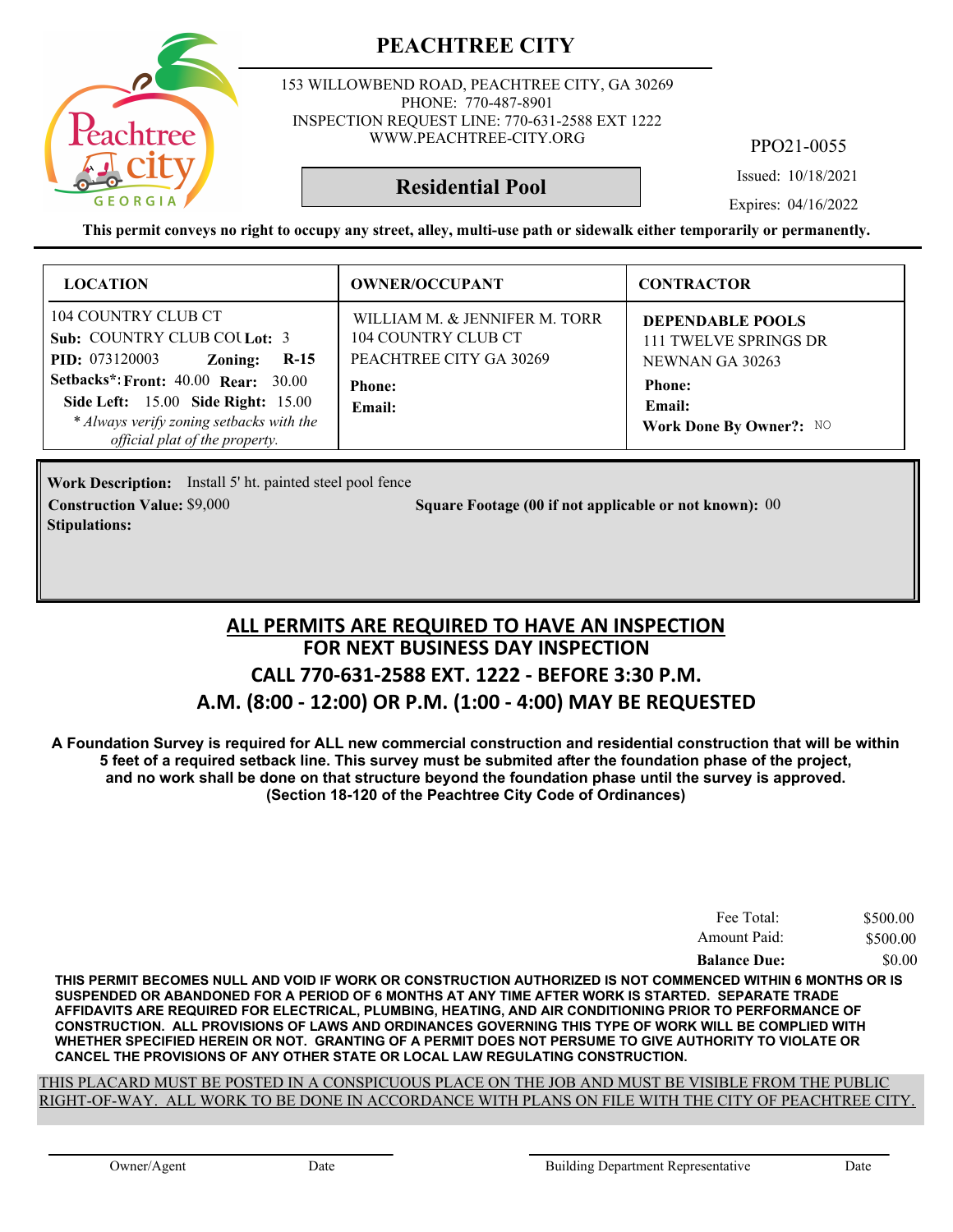153 WILLOWBEND ROAD, PEACHTREE CITY, GA 30269 PHONE: 770-487-8901 INSPECTION REQUEST LINE: 770-631-2588 EXT 1222 WWW.PEACHTREE-CITY.ORG

PPO21-0056

Issued: 10/15/2021

**Residential Pool**

Expires: 04/13/2022

**This permit conveys no right to occupy any street, alley, multi-use path or sidewalk either temporarily or permanently.**

| <b>LOCATION</b>                                                                                                                                                                                                                                                | <b>OWNER/OCCUPANT</b>                                                                                                              | <b>CONTRACTOR</b>                                                                                                                                                    |
|----------------------------------------------------------------------------------------------------------------------------------------------------------------------------------------------------------------------------------------------------------------|------------------------------------------------------------------------------------------------------------------------------------|----------------------------------------------------------------------------------------------------------------------------------------------------------------------|
| 275 GREENWOOD LN<br>Sub: GREENWOOD OAKS Lot: 3<br><b>PID:</b> 072913003<br>$R-43$<br>Zoning:<br><b>Setbacks*: Front: 50.00 Rear: 30.00</b><br>Side Left: 15.00 Side Right: 15.00<br>* Always verify zoning setbacks with the<br>official plat of the property. | <b>JILL MITCHELL</b><br>275 GREENWOOD LN<br>Peachtree City GA 30269<br><b>Phone:</b> (678) 545 1961<br>Email: JMITCHELLHOME@GMAIL. | <b>J&amp;M POOLS SERVICES</b><br><b>200 WILLBANKS RD</b><br>Senoia GA 30276<br><b>Phone:</b> (770) 251 0053<br>Email: SAMP.JMPS@GMAIL.COM<br>Work Done By Owner?: NO |

Work Description: Installation of a concrete swimming pool, deck, pool equipment and surrounding hardscape **Construction Value:** \$60,179 **Square Footage (00 if not applicable or not known):** 00 **Stipulations:**

## **FOR NEXT BUSINESS DAY INSPECTION CALL 770-631-2588 EXT. 1222 - BEFORE 3:30 P.M. A.M. (8:00 - 12:00) OR P.M. (1:00 - 4:00) MAY BE REQUESTED ALL PERMITS ARE REQUIRED TO HAVE AN INSPECTION**

**A Foundation Survey is required for ALL new commercial construction and residential construction that will be within 5 feet of a required setback line. This survey must be submited after the foundation phase of the project, and no work shall be done on that structure beyond the foundation phase until the survey is approved. (Section 18-120 of the Peachtree City Code of Ordinances)**

| Fee Total:          | \$500.00 |
|---------------------|----------|
| Amount Paid:        | \$500.00 |
| <b>Balance Due:</b> | \$0.00   |

**THIS PERMIT BECOMES NULL AND VOID IF WORK OR CONSTRUCTION AUTHORIZED IS NOT COMMENCED WITHIN 6 MONTHS OR IS SUSPENDED OR ABANDONED FOR A PERIOD OF 6 MONTHS AT ANY TIME AFTER WORK IS STARTED. SEPARATE TRADE AFFIDAVITS ARE REQUIRED FOR ELECTRICAL, PLUMBING, HEATING, AND AIR CONDITIONING PRIOR TO PERFORMANCE OF CONSTRUCTION. ALL PROVISIONS OF LAWS AND ORDINANCES GOVERNING THIS TYPE OF WORK WILL BE COMPLIED WITH WHETHER SPECIFIED HEREIN OR NOT. GRANTING OF A PERMIT DOES NOT PERSUME TO GIVE AUTHORITY TO VIOLATE OR CANCEL THE PROVISIONS OF ANY OTHER STATE OR LOCAL LAW REGULATING CONSTRUCTION.**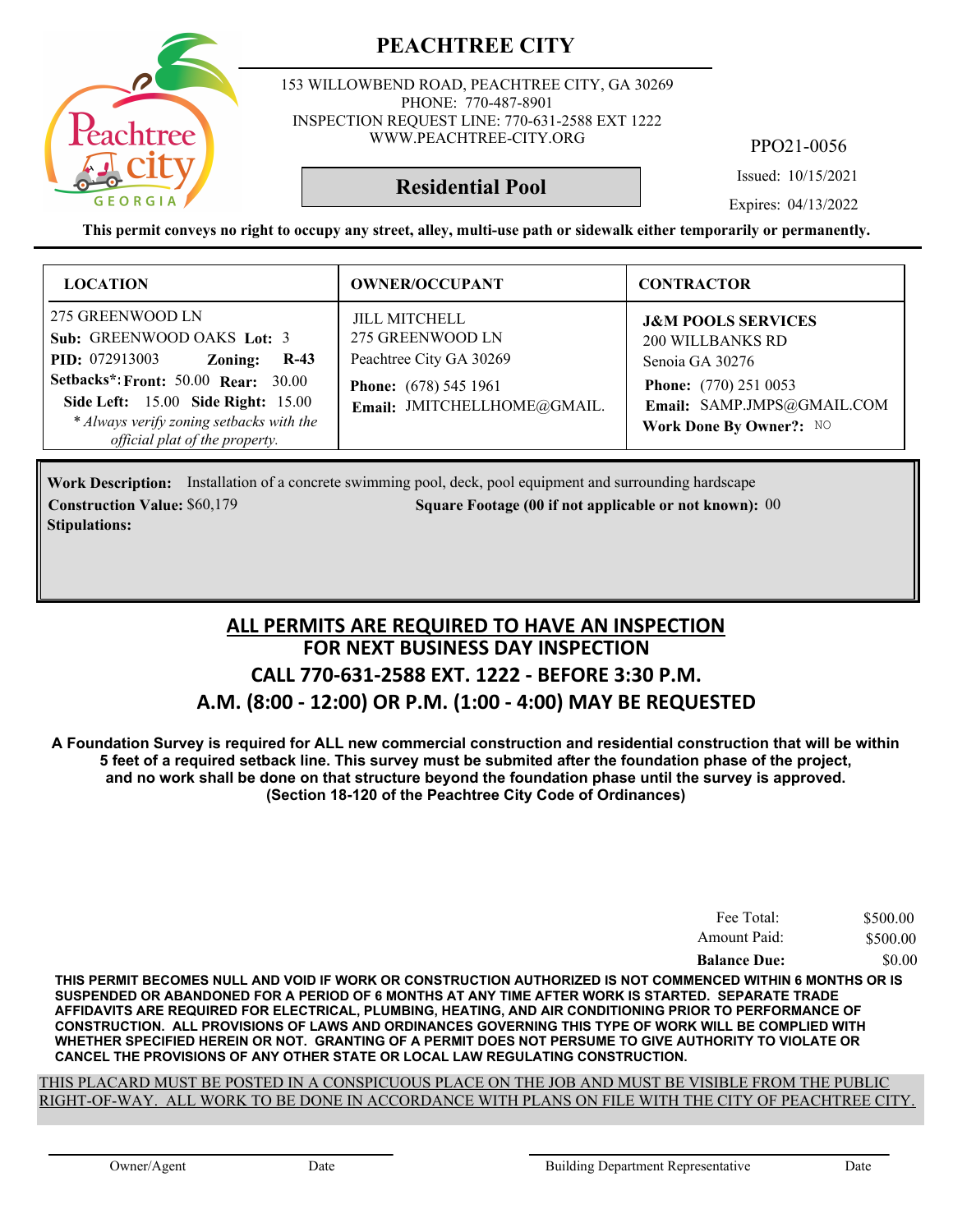

153 WILLOWBEND ROAD, PEACHTREE CITY, GA 30269 PHONE: 770-487-8901 INSPECTION REQUEST LINE: 770-631-2588 EXT 1222 WWW.PEACHTREE-CITY.ORG

PPO21-0057

Issued: 10/18/2021

Expires: 04/16/2022

**This permit conveys no right to occupy any street, alley, multi-use path or sidewalk either temporarily or permanently.**

**Residential Pool**

| <b>LOCATION</b>                                                                                                                                                                                                              | <b>OWNER/OCCUPANT</b>                                                                                          | <b>CONTRACTOR</b>                                                                                                                                          |
|------------------------------------------------------------------------------------------------------------------------------------------------------------------------------------------------------------------------------|----------------------------------------------------------------------------------------------------------------|------------------------------------------------------------------------------------------------------------------------------------------------------------|
| <b>308 BANDON WAY</b><br>Sub: EVERTON<br>Lot: $135$<br>Zoning: LUR-15<br><b>PID:</b> 073459010<br><b>Setbacks*: Front: 15.00 Rear: 10.00</b><br>Side Left: 0.00 Side Right: 0.00<br>* Always verify zoning setbacks with the | <b>SHAWN &amp; YUKI BRAXTON</b><br><b>308 BANDON WAY</b><br>PEACHTREE CITY GA 30269<br><b>Phone:</b><br>Email: | <b>BELLAREED LUXURY POOLS</b><br><b>6040 NORTHBELT DR</b><br>NORCROSS GA 30071<br><b>Phone:</b><br>Email: permits@bellareed.com<br>Work Done By Owner?: NO |
| official plat of the property.                                                                                                                                                                                               |                                                                                                                |                                                                                                                                                            |

Work Description: Installation of an in-ground pool **Stipulations:**

**Construction Value:** \$18,000 **000 000 000 000 Square Footage (00 if not applicable or not known): 00** 

#### **FOR NEXT BUSINESS DAY INSPECTION CALL 770-631-2588 EXT. 1222 - BEFORE 3:30 P.M. A.M. (8:00 - 12:00) OR P.M. (1:00 - 4:00) MAY BE REQUESTED ALL PERMITS ARE REQUIRED TO HAVE AN INSPECTION**

**A Foundation Survey is required for ALL new commercial construction and residential construction that will be within 5 feet of a required setback line. This survey must be submited after the foundation phase of the project, and no work shall be done on that structure beyond the foundation phase until the survey is approved. (Section 18-120 of the Peachtree City Code of Ordinances)**

| Fee Total:          | \$500.00 |
|---------------------|----------|
| Amount Paid:        | \$500.00 |
| <b>Balance Due:</b> | \$0.00   |

**THIS PERMIT BECOMES NULL AND VOID IF WORK OR CONSTRUCTION AUTHORIZED IS NOT COMMENCED WITHIN 6 MONTHS OR IS SUSPENDED OR ABANDONED FOR A PERIOD OF 6 MONTHS AT ANY TIME AFTER WORK IS STARTED. SEPARATE TRADE AFFIDAVITS ARE REQUIRED FOR ELECTRICAL, PLUMBING, HEATING, AND AIR CONDITIONING PRIOR TO PERFORMANCE OF CONSTRUCTION. ALL PROVISIONS OF LAWS AND ORDINANCES GOVERNING THIS TYPE OF WORK WILL BE COMPLIED WITH WHETHER SPECIFIED HEREIN OR NOT. GRANTING OF A PERMIT DOES NOT PERSUME TO GIVE AUTHORITY TO VIOLATE OR CANCEL THE PROVISIONS OF ANY OTHER STATE OR LOCAL LAW REGULATING CONSTRUCTION.**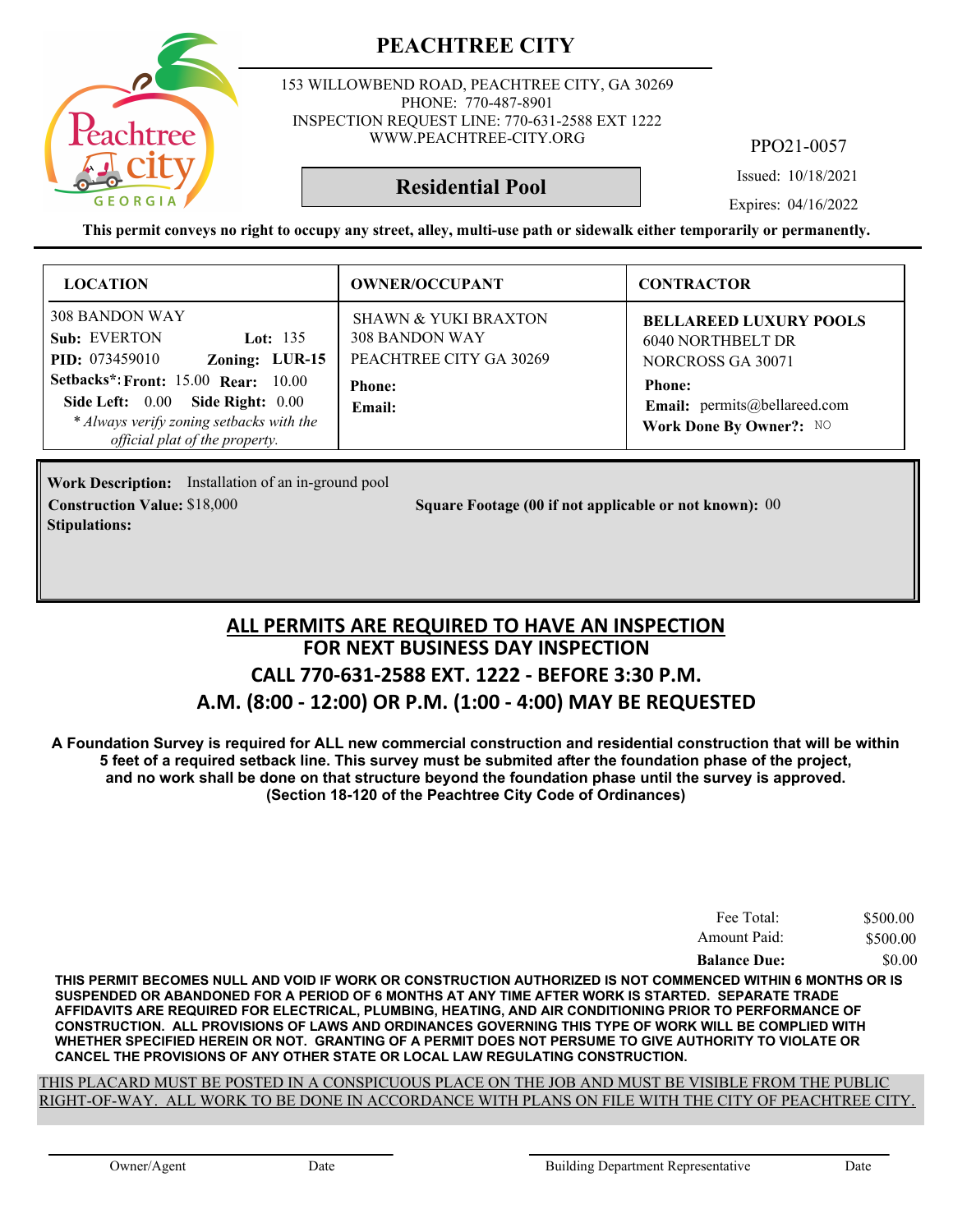153 WILLOWBEND ROAD, PEACHTREE CITY, GA 30269 PHONE: 770-487-8901 INSPECTION REQUEST LINE: 770-631-2588 EXT 1222 WWW.PEACHTREE-CITY.ORG

PRA21-0053

Issued: 10/28/2021

**Residential Alteration**

Expires: 04/26/2022

**This permit conveys no right to occupy any street, alley, multi-use path or sidewalk either temporarily or permanently.**

| <b>LOCATION</b>                                                                                                                                                                                                                                                                     | <b>OWNER/OCCUPANT</b>                                                                                                                | <b>CONTRACTOR</b>                                          |
|-------------------------------------------------------------------------------------------------------------------------------------------------------------------------------------------------------------------------------------------------------------------------------------|--------------------------------------------------------------------------------------------------------------------------------------|------------------------------------------------------------|
| 501 TUXEDO LN<br>Sub: SMOKERISE ESTATE: Lot: $16$ (C)<br><b>PID:</b> 071911016<br>$R-43$<br>Zoning:<br><b>Setbacks*: Front: 50.00 Rear: 30.00</b><br><b>Side Left:</b> 15.00 <b>Side Right:</b> 15.00<br>* Always verify zoning setbacks with the<br>official plat of the property. | FORTNER JASON AND GEORGINA<br>501 Tuxedo Ln<br>Peachtree City GA 30269<br><b>Phone:</b> (770) 823-7756<br>Email: ignanfl@hotmail.com | <b>Phone:</b><br>Email:<br><b>Work Done By Owner?: YES</b> |

#### Work Description: Two open areas at the front of the house will be closed in for an office and a bedroom. One half bath will be converted to a full bath. The back hallway will be widened. The kitchen will be completely redone. An existing garage door will be removed and dried in in the basement. An existing sliding door in the other garage will be removed and dried in.

**Stipulations:**

**Construction Value:** \$83,000 **5000 5000 50000 50000 4,600 4,600** 4,600 5000 4,600

#### **FOR NEXT BUSINESS DAY INSPECTION CALL 770-631-2588 EXT. 1222 - BEFORE 3:30 P.M. A.M. (8:00 - 12:00) OR P.M. (1:00 - 4:00) MAY BE REQUESTED ALL PERMITS ARE REQUIRED TO HAVE AN INSPECTION**

**A Foundation Survey is required for ALL new commercial construction and residential construction that will be within 5 feet of a required setback line. This survey must be submited after the foundation phase of the project, and no work shall be done on that structure beyond the foundation phase until the survey is approved. (Section 18-120 of the Peachtree City Code of Ordinances)**

| Fee Total:          | \$1,041.00 |
|---------------------|------------|
| Amount Paid:        | \$1,041.00 |
| <b>Balance Due:</b> | \$0.00     |

**THIS PERMIT BECOMES NULL AND VOID IF WORK OR CONSTRUCTION AUTHORIZED IS NOT COMMENCED WITHIN 6 MONTHS OR IS SUSPENDED OR ABANDONED FOR A PERIOD OF 6 MONTHS AT ANY TIME AFTER WORK IS STARTED. SEPARATE TRADE AFFIDAVITS ARE REQUIRED FOR ELECTRICAL, PLUMBING, HEATING, AND AIR CONDITIONING PRIOR TO PERFORMANCE OF CONSTRUCTION. ALL PROVISIONS OF LAWS AND ORDINANCES GOVERNING THIS TYPE OF WORK WILL BE COMPLIED WITH WHETHER SPECIFIED HEREIN OR NOT. GRANTING OF A PERMIT DOES NOT PERSUME TO GIVE AUTHORITY TO VIOLATE OR CANCEL THE PROVISIONS OF ANY OTHER STATE OR LOCAL LAW REGULATING CONSTRUCTION.**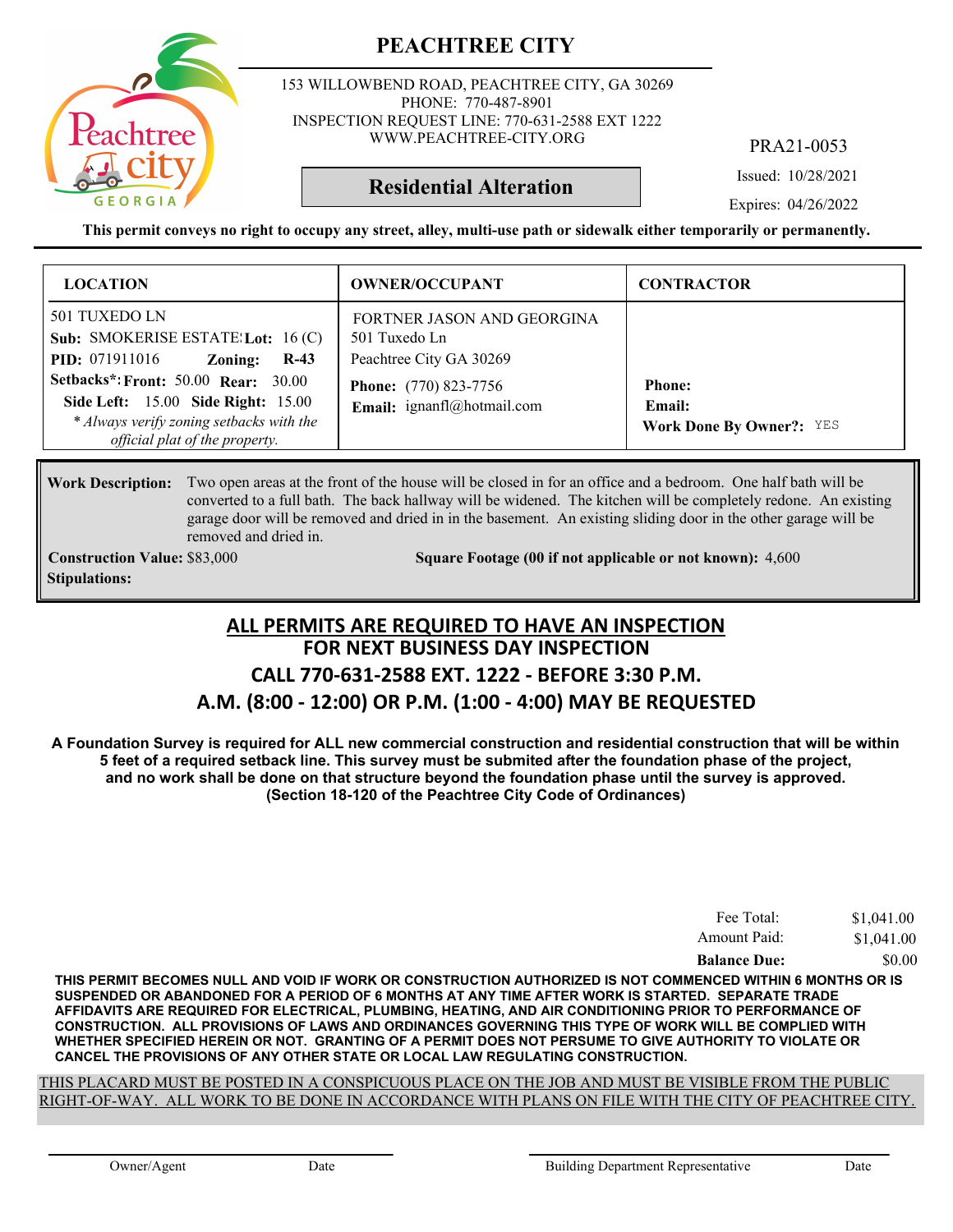

153 WILLOWBEND ROAD, PEACHTREE CITY, GA 30269 PHONE: 770-487-8901 INSPECTION REQUEST LINE: 770-631-2588 EXT 1222 WWW.PEACHTREE-CITY.ORG

PRA21-0060

Issued: 10/04/2021

**Residential Alteration**

Expires: 04/02/2022

**This permit conveys no right to occupy any street, alley, multi-use path or sidewalk either temporarily or permanently.**

| <b>LOCATION</b>                                                                                                                                                                                                                                                    | <b>OWNER/OCCUPANT</b>                                                                                       | <b>CONTRACTOR</b>                                                                                                                        |
|--------------------------------------------------------------------------------------------------------------------------------------------------------------------------------------------------------------------------------------------------------------------|-------------------------------------------------------------------------------------------------------------|------------------------------------------------------------------------------------------------------------------------------------------|
| 248 SMOKERISE TRCE<br>Sub: SMOKERISE PLANTA Lot: 9<br><b>PID:</b> 072904009<br>$R-43$<br>Zoning:<br><b>Setbacks*: Front: 50.00 Rear: 30.00</b><br>Side Left: 15.00 Side Right: 15.00<br>* Always verify zoning setbacks with the<br>official plat of the property. | <b>BAKER JANET</b><br>902 MICKELTON LN<br>PEACHTREE CITY GA 30269<br><b>Phone:</b> (770) 883 3634<br>Email: | <b>LEGEND CONSTRUCTION</b><br>23 EASTBROOK BEND STE 106<br>PEACHTREE CITY GA 30269<br><b>Phone:</b><br>Email:<br>Work Done By Owner?: NO |

Work Description: REMOVE EXISTING BATHROOM / REMODEL 210 SQ **Construction Value:** \$25,000 210 **210** 210 Square Footage (00 if not applicable or not known): 210 **Stipulations:**

## **FOR NEXT BUSINESS DAY INSPECTION CALL 770-631-2588 EXT. 1222 - BEFORE 3:30 P.M. A.M. (8:00 - 12:00) OR P.M. (1:00 - 4:00) MAY BE REQUESTED ALL PERMITS ARE REQUIRED TO HAVE AN INSPECTION**

**A Foundation Survey is required for ALL new commercial construction and residential construction that will be within 5 feet of a required setback line. This survey must be submited after the foundation phase of the project, and no work shall be done on that structure beyond the foundation phase until the survey is approved. (Section 18-120 of the Peachtree City Code of Ordinances)**

| Fee Total:          | \$560.00 |
|---------------------|----------|
| Amount Paid:        | \$560.00 |
| <b>Balance Due:</b> | \$0.00   |

**THIS PERMIT BECOMES NULL AND VOID IF WORK OR CONSTRUCTION AUTHORIZED IS NOT COMMENCED WITHIN 6 MONTHS OR IS SUSPENDED OR ABANDONED FOR A PERIOD OF 6 MONTHS AT ANY TIME AFTER WORK IS STARTED. SEPARATE TRADE AFFIDAVITS ARE REQUIRED FOR ELECTRICAL, PLUMBING, HEATING, AND AIR CONDITIONING PRIOR TO PERFORMANCE OF CONSTRUCTION. ALL PROVISIONS OF LAWS AND ORDINANCES GOVERNING THIS TYPE OF WORK WILL BE COMPLIED WITH WHETHER SPECIFIED HEREIN OR NOT. GRANTING OF A PERMIT DOES NOT PERSUME TO GIVE AUTHORITY TO VIOLATE OR CANCEL THE PROVISIONS OF ANY OTHER STATE OR LOCAL LAW REGULATING CONSTRUCTION.**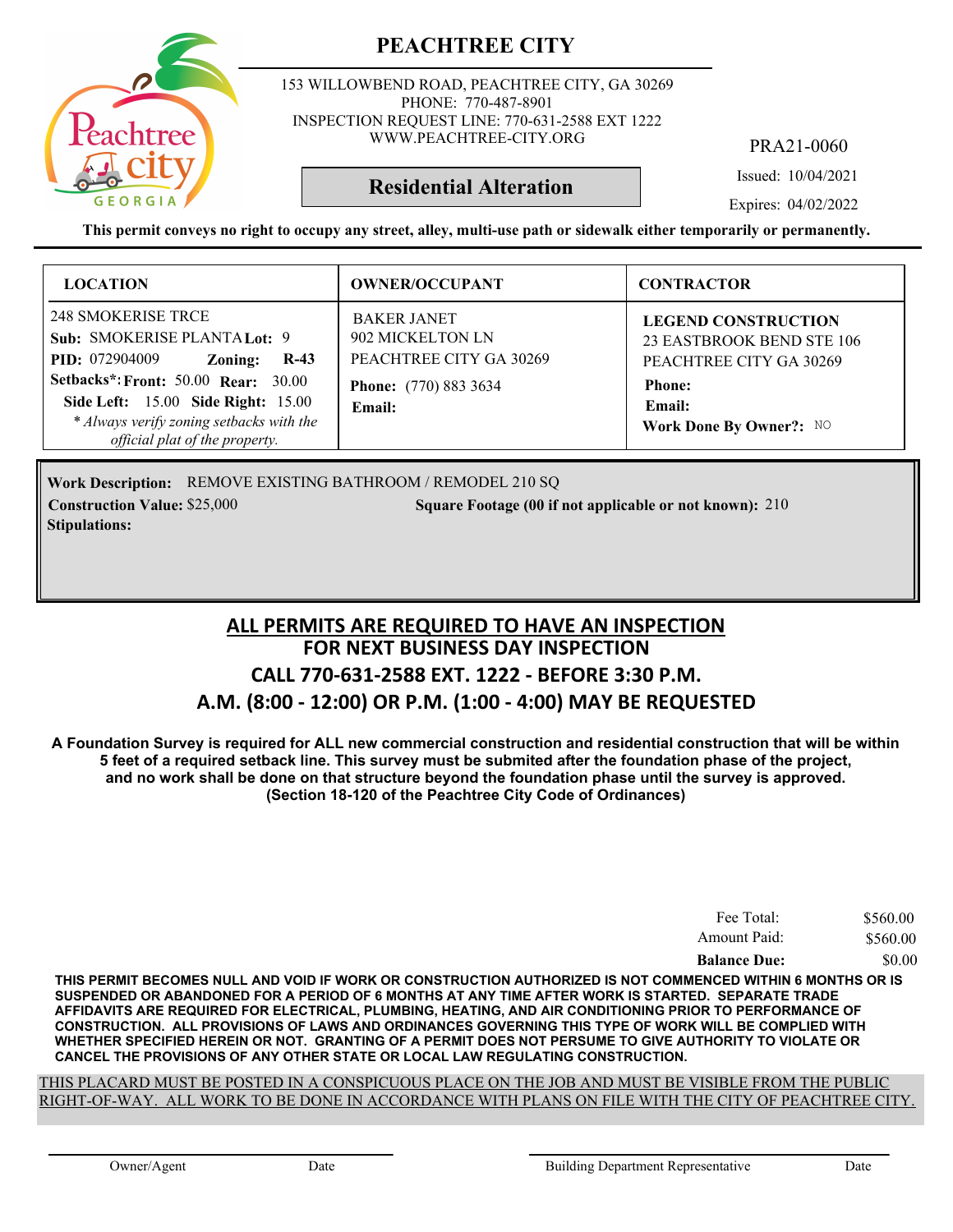

153 WILLOWBEND ROAD, PEACHTREE CITY, GA 30269 PHONE: 770-487-8901 INSPECTION REQUEST LINE: 770-631-2588 EXT 1222 WWW.PEACHTREE-CITY.ORG

PRA21-0061

Issued: 10/04/2021

Expires: 04/03/2022

**This permit conveys no right to occupy any street, alley, multi-use path or sidewalk either temporarily or permanently.**

**Residential Alteration**

| <b>LOCATION</b>                                                                                                                                                   | <b>OWNER/OCCUPANT</b>                                                      | <b>CONTRACTOR</b>                                                                       |
|-------------------------------------------------------------------------------------------------------------------------------------------------------------------|----------------------------------------------------------------------------|-----------------------------------------------------------------------------------------|
| 103 WESTBERRY ST<br>Sub: EVERTON<br>Lot: $240$<br>Zoning: LUR-15<br><b>PID:</b> 074618002                                                                         | <b>KENDY VERPILE</b><br><b>102 WESTBERRY ST</b><br>PEACHTREE CITY GA 30269 | <b>MARK GOODSON HOMES</b><br>240 WOODSTREAM DRIVE<br>Newnan GA 30265                    |
| <b>Setbacks*: Front: 20.00 Rear: 10.00</b><br>Side Right: 0.00<br>Side Left: $0.00$<br>* Always verify zoning setbacks with the<br>official plat of the property. | <b>Phone:</b><br>Email:                                                    | <b>Phone:</b> (404) 392 1671<br>Email: BASEMENTSPECIALIST@Y/<br>Work Done By Owner?: NO |

FRAMING, PLUMBING, HVAV, ELECTRICAL, INSULATION, SHEETROCK, TRIM & PAINT 1800 SQ **Work Description: Construction Value:** \$69,000 1,800 Square Footage (00 if not applicable or not known): 1,800 **Stipulations:**

## **FOR NEXT BUSINESS DAY INSPECTION CALL 770-631-2588 EXT. 1222 - BEFORE 3:30 P.M. A.M. (8:00 - 12:00) OR P.M. (1:00 - 4:00) MAY BE REQUESTED ALL PERMITS ARE REQUIRED TO HAVE AN INSPECTION**

**A Foundation Survey is required for ALL new commercial construction and residential construction that will be within 5 feet of a required setback line. This survey must be submited after the foundation phase of the project, and no work shall be done on that structure beyond the foundation phase until the survey is approved. (Section 18-120 of the Peachtree City Code of Ordinances)**

| <b>Balance Due:</b> | \$0.00   |
|---------------------|----------|
| Amount Paid:        | \$943.00 |
| Fee Total:          | \$943.00 |

**THIS PERMIT BECOMES NULL AND VOID IF WORK OR CONSTRUCTION AUTHORIZED IS NOT COMMENCED WITHIN 6 MONTHS OR IS SUSPENDED OR ABANDONED FOR A PERIOD OF 6 MONTHS AT ANY TIME AFTER WORK IS STARTED. SEPARATE TRADE AFFIDAVITS ARE REQUIRED FOR ELECTRICAL, PLUMBING, HEATING, AND AIR CONDITIONING PRIOR TO PERFORMANCE OF CONSTRUCTION. ALL PROVISIONS OF LAWS AND ORDINANCES GOVERNING THIS TYPE OF WORK WILL BE COMPLIED WITH WHETHER SPECIFIED HEREIN OR NOT. GRANTING OF A PERMIT DOES NOT PERSUME TO GIVE AUTHORITY TO VIOLATE OR CANCEL THE PROVISIONS OF ANY OTHER STATE OR LOCAL LAW REGULATING CONSTRUCTION.**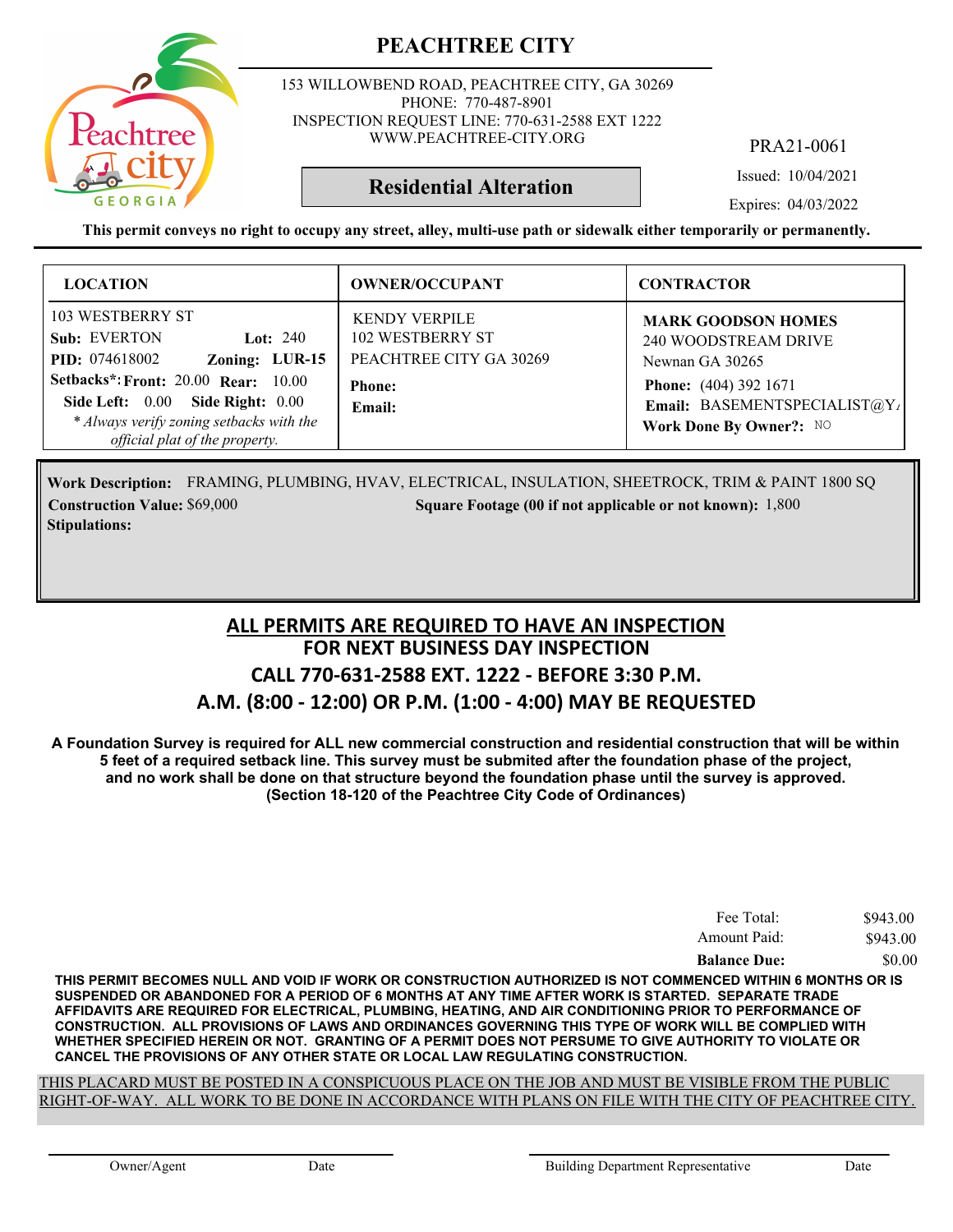153 WILLOWBEND ROAD, PEACHTREE CITY, GA 30269 PHONE: 770-487-8901 INSPECTION REQUEST LINE: 770-631-2588 EXT 1222 WWW.PEACHTREE-CITY.ORG

PRA21-0062

Issued: 10/08/2021

Expires: 04/30/2022

**This permit conveys no right to occupy any street, alley, multi-use path or sidewalk either temporarily or permanently.**

**Residential Alteration**

| <b>LOCATION</b>                                                                                                                                                                                                                                            | <b>OWNER/OCCUPANT</b>                                                                                                         | <b>CONTRACTOR</b>                                                                                                                                                                                  |
|------------------------------------------------------------------------------------------------------------------------------------------------------------------------------------------------------------------------------------------------------------|-------------------------------------------------------------------------------------------------------------------------------|----------------------------------------------------------------------------------------------------------------------------------------------------------------------------------------------------|
| 118 EVERHILL<br>Sub: EVERHILL<br>Lot: $33$<br><b>PID:</b> 061106033<br>$R-12$<br>Zoning:<br><b>Setbacks*: Front: 40.00 Rear: 30.00</b><br>Side Left: 10.00 Side Right: 10.00<br>* Always verify zoning setbacks with the<br>official plat of the property. | <b>AARSVOLD BRUCE E</b><br>118 EVERHILL<br>PEACHTREE CITY GA 30,269<br>Phone: (770) 229 4957<br>Email: bruce.aarsvold@att.net | <b>REFLECTIONS CONTRACTING LLO</b><br>415 ROBINSON RD<br>PEACHTREE CITY GA 30269<br><b>Phone:</b> (770) 900 8154<br><b>Email:</b> reflections contracting $@g$ mail.com<br>Work Done By Owner?: NO |

Work Description: Convert attached garage into media/family room. **Construction Value:** \$45,000 **484** Square Footage (00 if not applicable or not known): 484 **Stipulations:**

## **FOR NEXT BUSINESS DAY INSPECTION CALL 770-631-2588 EXT. 1222 - BEFORE 3:30 P.M. A.M. (8:00 - 12:00) OR P.M. (1:00 - 4:00) MAY BE REQUESTED ALL PERMITS ARE REQUIRED TO HAVE AN INSPECTION**

**A Foundation Survey is required for ALL new commercial construction and residential construction that will be within 5 feet of a required setback line. This survey must be submited after the foundation phase of the project, and no work shall be done on that structure beyond the foundation phase until the survey is approved. (Section 18-120 of the Peachtree City Code of Ordinances)**

| Fee Total:          | \$760.00 |
|---------------------|----------|
| Amount Paid:        | \$760.00 |
| <b>Balance Due:</b> | \$0.00   |

**THIS PERMIT BECOMES NULL AND VOID IF WORK OR CONSTRUCTION AUTHORIZED IS NOT COMMENCED WITHIN 6 MONTHS OR IS SUSPENDED OR ABANDONED FOR A PERIOD OF 6 MONTHS AT ANY TIME AFTER WORK IS STARTED. SEPARATE TRADE AFFIDAVITS ARE REQUIRED FOR ELECTRICAL, PLUMBING, HEATING, AND AIR CONDITIONING PRIOR TO PERFORMANCE OF CONSTRUCTION. ALL PROVISIONS OF LAWS AND ORDINANCES GOVERNING THIS TYPE OF WORK WILL BE COMPLIED WITH WHETHER SPECIFIED HEREIN OR NOT. GRANTING OF A PERMIT DOES NOT PERSUME TO GIVE AUTHORITY TO VIOLATE OR CANCEL THE PROVISIONS OF ANY OTHER STATE OR LOCAL LAW REGULATING CONSTRUCTION.**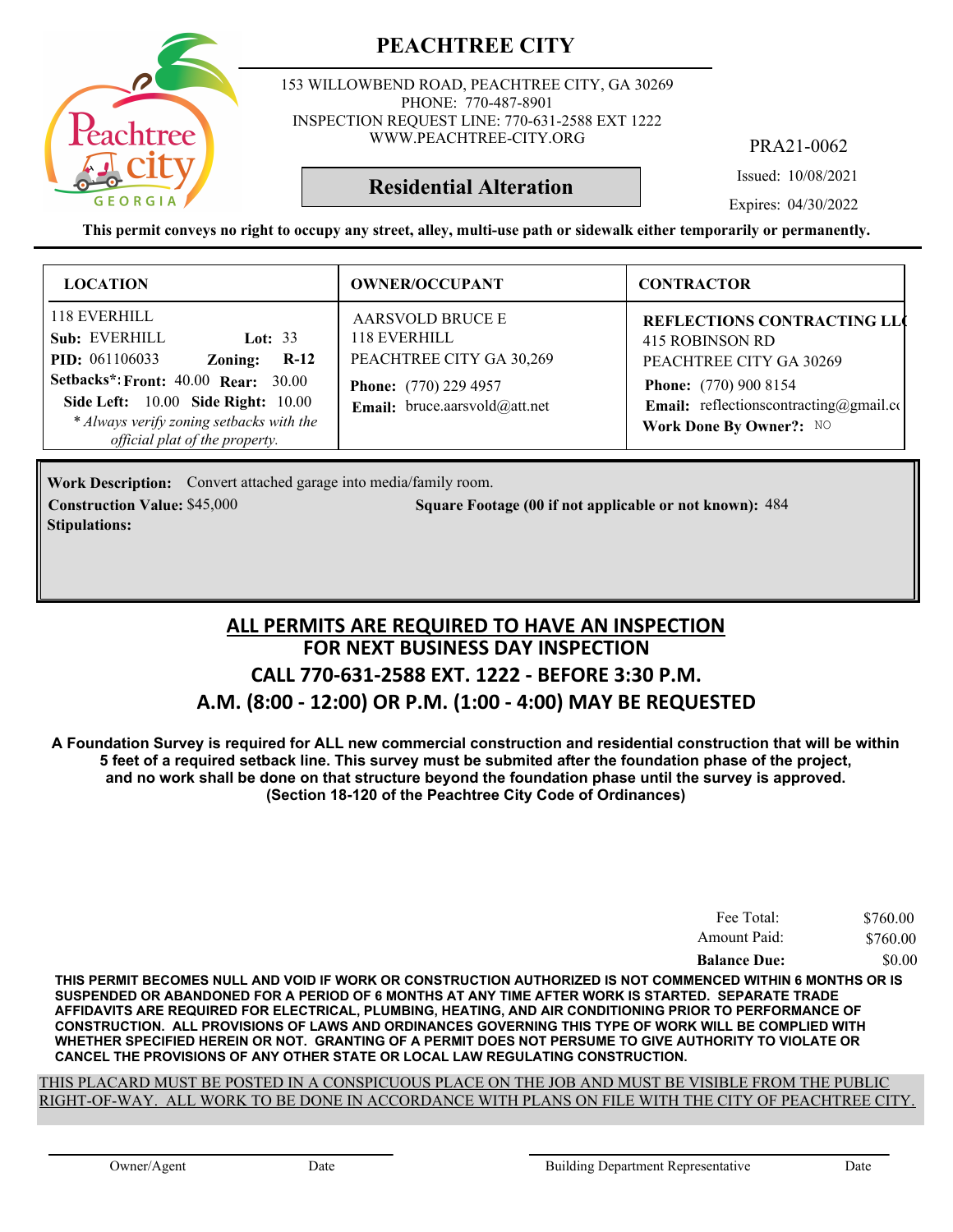

153 WILLOWBEND ROAD, PEACHTREE CITY, GA 30269 PHONE: 770-487-8901 INSPECTION REQUEST LINE: 770-631-2588 EXT 1222 WWW.PEACHTREE-CITY.ORG

PRA21-0063

Issued: 10/15/2021

Expires: 04/30/2022

**This permit conveys no right to occupy any street, alley, multi-use path or sidewalk either temporarily or permanently.**

**Residential Alteration**

| <b>LOCATION</b>                                                                                                                                                                                                                                                    | <b>OWNER/OCCUPANT</b>                                                                               | <b>CONTRACTOR</b>                                                                                                                                        |
|--------------------------------------------------------------------------------------------------------------------------------------------------------------------------------------------------------------------------------------------------------------------|-----------------------------------------------------------------------------------------------------|----------------------------------------------------------------------------------------------------------------------------------------------------------|
| <b>30 PARKGATE LN</b><br>Sub: PARKGATE<br>Lot: $6$<br><b>PID:</b> 073122006<br>Zoning:<br>$R-15$<br>Setbacks*: Front: 40.00 Rear: 30.00<br><b>Side Left: 10.00 Side Right: 10.00</b><br>* Always verify zoning setbacks with the<br>official plat of the property. | ROBERT & MANDY MCKEE<br><b>30 PARKGATE LN</b><br>PEACHTREE CITY GA 30269<br><b>Phone:</b><br>Email: | <b>DUNCAN FAMILY HOMES</b><br>115 HUCKABY RD<br>BROOKS GA 30205<br><b>Phone:</b> (770) 560 3345<br>Email: DAVID@DUNCANFAMILYH<br>Work Done By Owner?: NO |

FINISH PARTIAL BASEMENT ARE A 13X30. REMOVE PARTITION WALL. MAKE A FULL BATH, **Work Description:** LAUNDRY CLOSET & SUMP PUMP CLOSET AND LIVING ROOM 390 SQ

**Stipulations:**

**Construction Value:** \$55,000 **390** Square Footage (00 if not applicable or not known): 390

#### **FOR NEXT BUSINESS DAY INSPECTION CALL 770-631-2588 EXT. 1222 - BEFORE 3:30 P.M. A.M. (8:00 - 12:00) OR P.M. (1:00 - 4:00) MAY BE REQUESTED ALL PERMITS ARE REQUIRED TO HAVE AN INSPECTION**

**A Foundation Survey is required for ALL new commercial construction and residential construction that will be within 5 feet of a required setback line. This survey must be submited after the foundation phase of the project, and no work shall be done on that structure beyond the foundation phase until the survey is approved. (Section 18-120 of the Peachtree City Code of Ordinances)**

| Fee Total:          | \$845.00 |
|---------------------|----------|
| Amount Paid:        | \$845.00 |
| <b>Balance Due:</b> | \$0.00   |

**THIS PERMIT BECOMES NULL AND VOID IF WORK OR CONSTRUCTION AUTHORIZED IS NOT COMMENCED WITHIN 6 MONTHS OR IS SUSPENDED OR ABANDONED FOR A PERIOD OF 6 MONTHS AT ANY TIME AFTER WORK IS STARTED. SEPARATE TRADE AFFIDAVITS ARE REQUIRED FOR ELECTRICAL, PLUMBING, HEATING, AND AIR CONDITIONING PRIOR TO PERFORMANCE OF CONSTRUCTION. ALL PROVISIONS OF LAWS AND ORDINANCES GOVERNING THIS TYPE OF WORK WILL BE COMPLIED WITH WHETHER SPECIFIED HEREIN OR NOT. GRANTING OF A PERMIT DOES NOT PERSUME TO GIVE AUTHORITY TO VIOLATE OR CANCEL THE PROVISIONS OF ANY OTHER STATE OR LOCAL LAW REGULATING CONSTRUCTION.**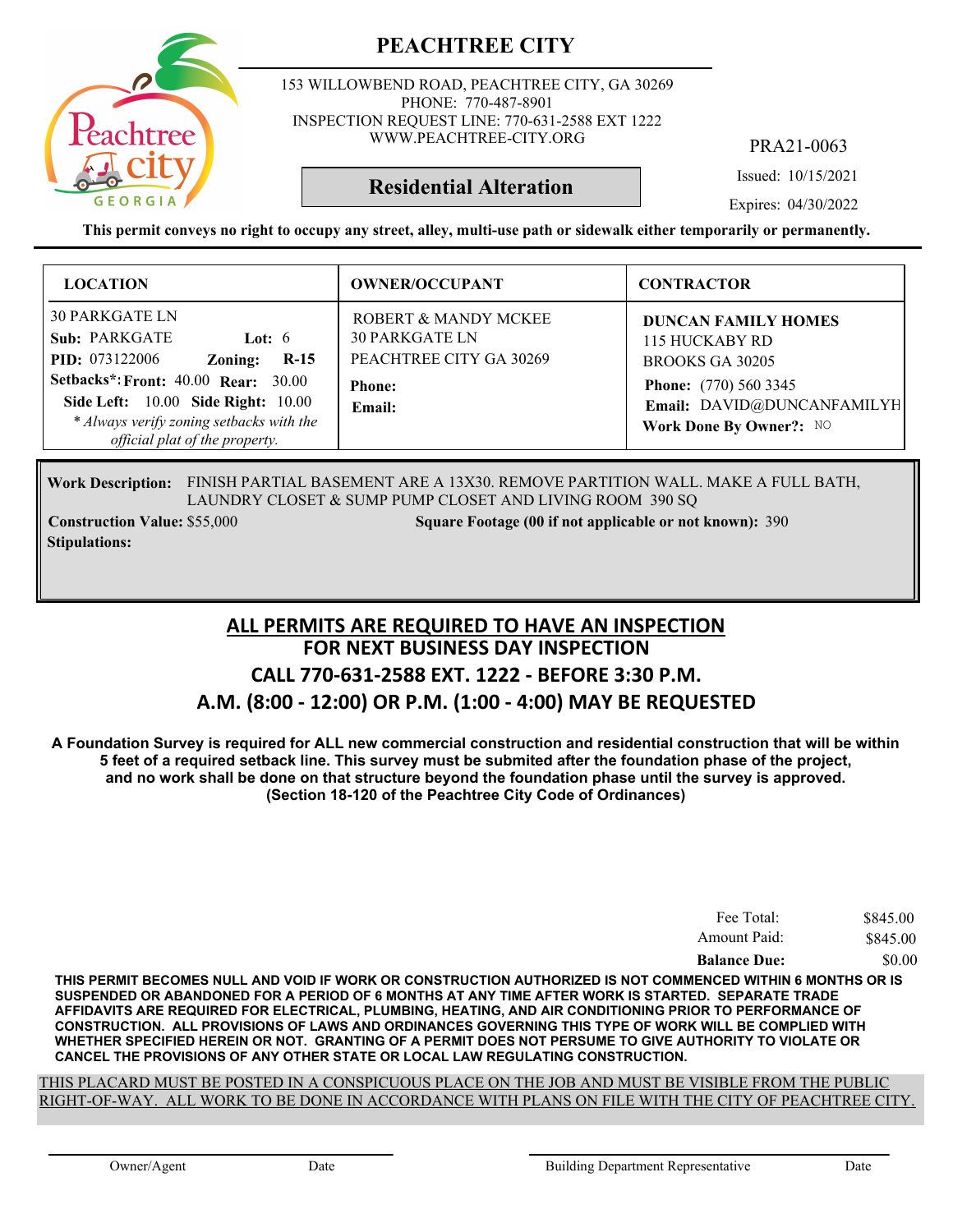

153 WILLOWBEND ROAD, PEACHTREE CITY, GA 30269 PHONE: 770-487-8901 INSPECTION REQUEST LINE: 770-631-2588 EXT 1222 WWW.PEACHTREE-CITY.ORG

PRA21-0064

Issued: 10/13/2021

**Residential Alteration**

Expires: 04/11/2022

**This permit conveys no right to occupy any street, alley, multi-use path or sidewalk either temporarily or permanently.**

| <b>LOCATION</b>                                                                                                                                                              | <b>OWNER/OCCUPANT</b>                                                       | <b>CONTRACTOR</b>                                                 |
|------------------------------------------------------------------------------------------------------------------------------------------------------------------------------|-----------------------------------------------------------------------------|-------------------------------------------------------------------|
| 600 FOUR WINDS PT<br>Sub: SOUTHERN SHORE Lot: $15(C)$<br><b>PID:</b> 073011015<br>Zoning:<br>$R-15$                                                                          | KOUKOUTSIS YANNI<br><b>600 FOUR WINDS POINTE</b><br>Peachtree City GA 30269 |                                                                   |
| <b>Setbacks*: Front: 40.00 Rear: 30.00</b><br><b>Side Left:</b> 10.00 <b>Side Right:</b> 10.00<br>* Always verify zoning setbacks with the<br>official plat of the property. | <b>Phone:</b> (404) 421 8619<br>Email: nodeyjk@bellsouth.net                | <b>Phone:</b><br><b>Email:</b><br><b>Work Done By Owner?:</b> YES |

Work Description: Install Double 14" LVL beams and remove 18' of interior wall. **Construction Value:** \$1,000 550 **500 500 500 Square Footage (00 if not applicable or not known): 550 Stipulations:**

## **FOR NEXT BUSINESS DAY INSPECTION CALL 770-631-2588 EXT. 1222 - BEFORE 3:30 P.M. A.M. (8:00 - 12:00) OR P.M. (1:00 - 4:00) MAY BE REQUESTED ALL PERMITS ARE REQUIRED TO HAVE AN INSPECTION**

**A Foundation Survey is required for ALL new commercial construction and residential construction that will be within 5 feet of a required setback line. This survey must be submited after the foundation phase of the project, and no work shall be done on that structure beyond the foundation phase until the survey is approved. (Section 18-120 of the Peachtree City Code of Ordinances)**

| Fee Total:          | \$360.00 |
|---------------------|----------|
| Amount Paid:        | \$360.00 |
| <b>Balance Due:</b> | \$0.00   |

**THIS PERMIT BECOMES NULL AND VOID IF WORK OR CONSTRUCTION AUTHORIZED IS NOT COMMENCED WITHIN 6 MONTHS OR IS SUSPENDED OR ABANDONED FOR A PERIOD OF 6 MONTHS AT ANY TIME AFTER WORK IS STARTED. SEPARATE TRADE AFFIDAVITS ARE REQUIRED FOR ELECTRICAL, PLUMBING, HEATING, AND AIR CONDITIONING PRIOR TO PERFORMANCE OF CONSTRUCTION. ALL PROVISIONS OF LAWS AND ORDINANCES GOVERNING THIS TYPE OF WORK WILL BE COMPLIED WITH WHETHER SPECIFIED HEREIN OR NOT. GRANTING OF A PERMIT DOES NOT PERSUME TO GIVE AUTHORITY TO VIOLATE OR CANCEL THE PROVISIONS OF ANY OTHER STATE OR LOCAL LAW REGULATING CONSTRUCTION.**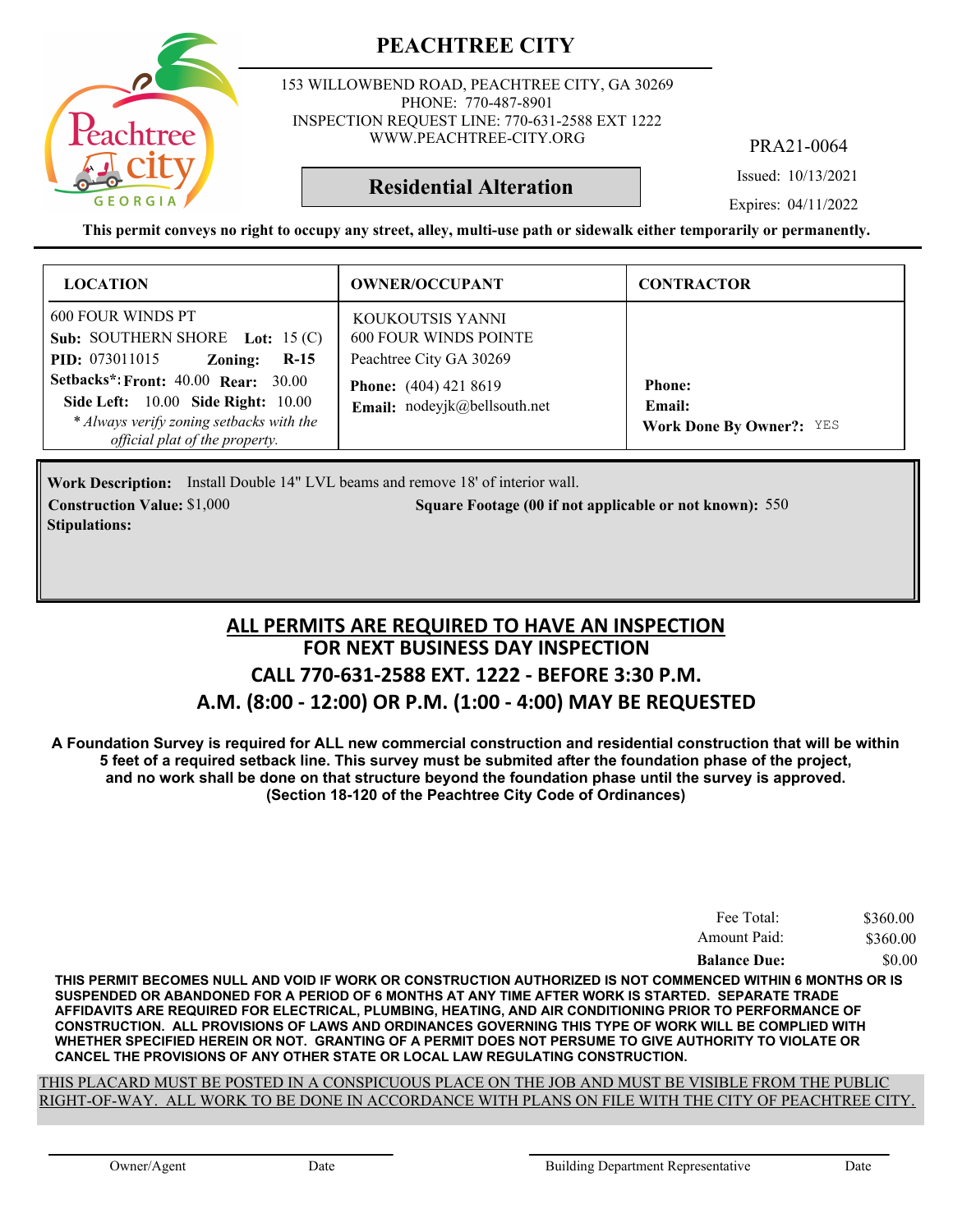153 WILLOWBEND ROAD, PEACHTREE CITY, GA 30269 PHONE: 770-487-8901 INSPECTION REQUEST LINE: 770-631-2588 EXT 1222 WWW.PEACHTREE-CITY.ORG

PRA21-0065

Issued: 10/29/2021

Expires: 04/27/2022

**This permit conveys no right to occupy any street, alley, multi-use path or sidewalk either temporarily or permanently.**

**Residential Alteration**

| <b>LOCATION</b>                                                                                                                                                                                                                                                   | <b>OWNER/OCCUPANT</b>                                                                             | <b>CONTRACTOR</b>                                                                                                                                                |
|-------------------------------------------------------------------------------------------------------------------------------------------------------------------------------------------------------------------------------------------------------------------|---------------------------------------------------------------------------------------------------|------------------------------------------------------------------------------------------------------------------------------------------------------------------|
| 905 HUNTINGTON PL<br>Sub: HUNTINGTON PLACILot: 17<br><b>PID:</b> 060817007<br>Zoning:<br>$R-22$<br><b>Setbacks*: Front: 50.00 Rear: 30.00</b><br>Side Left: 15.00 Side Right: 15.00<br>* Always verify zoning setbacks with the<br>official plat of the property. | <b>POWELL BRUCE Z</b><br>905 HUNTINGTON PL<br>PEACHTREE CITY GA 30,269<br><b>Phone:</b><br>Email: | <b>LICHTY BROTHERS HOMES</b><br>22 HILLWOOD CIR<br>NEWNAN GA 30263<br><b>Phone:</b> (770) 254 1313<br>Email: becky@lichtybrothers.com<br>Work Done By Owner?: NO |

#### Work Description: Remove an existing covered paver patio on the rear of the home and pour back a concrete covered patio of the exact dimensions. Install two flood lights and two ceiling fan/light combos at the covered patio. Replace the exterior door leading into the house from the covered patio. Pour a new 9' X 6' uncovered concrete grilling patio that is attached to the covered patio.

**Stipulations:**

**Construction Value:** \$28,000 2,163 **2,163** Square Footage (00 if not applicable or not known): 2,163

## **FOR NEXT BUSINESS DAY INSPECTION CALL 770-631-2588 EXT. 1222 - BEFORE 3:30 P.M. ALL PERMITS ARE REQUIRED TO HAVE AN INSPECTION**

#### **A.M. (8:00 - 12:00) OR P.M. (1:00 - 4:00) MAY BE REQUESTED**

**A Foundation Survey is required for ALL new commercial construction and residential construction that will be within 5 feet of a required setback line. This survey must be submited after the foundation phase of the project, and no work shall be done on that structure beyond the foundation phase until the survey is approved. (Section 18-120 of the Peachtree City Code of Ordinances)**

| Fee Total:          | \$590.00 |
|---------------------|----------|
| Amount Paid:        | \$590.00 |
| <b>Balance Due:</b> | \$0.00   |

**THIS PERMIT BECOMES NULL AND VOID IF WORK OR CONSTRUCTION AUTHORIZED IS NOT COMMENCED WITHIN 6 MONTHS OR IS SUSPENDED OR ABANDONED FOR A PERIOD OF 6 MONTHS AT ANY TIME AFTER WORK IS STARTED. SEPARATE TRADE AFFIDAVITS ARE REQUIRED FOR ELECTRICAL, PLUMBING, HEATING, AND AIR CONDITIONING PRIOR TO PERFORMANCE OF CONSTRUCTION. ALL PROVISIONS OF LAWS AND ORDINANCES GOVERNING THIS TYPE OF WORK WILL BE COMPLIED WITH WHETHER SPECIFIED HEREIN OR NOT. GRANTING OF A PERMIT DOES NOT PERSUME TO GIVE AUTHORITY TO VIOLATE OR CANCEL THE PROVISIONS OF ANY OTHER STATE OR LOCAL LAW REGULATING CONSTRUCTION.**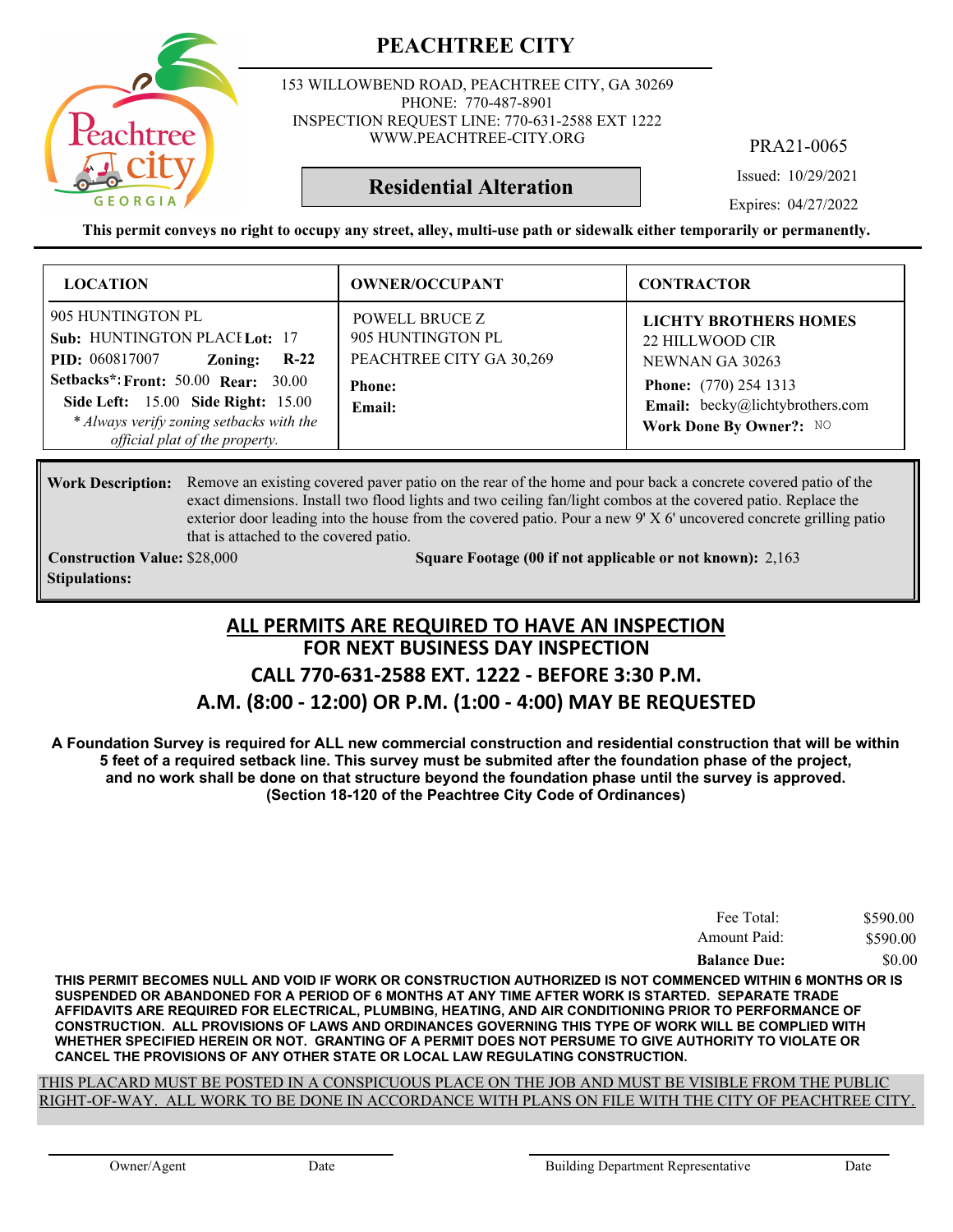

153 WILLOWBEND ROAD, PEACHTREE CITY, GA 30269 PHONE: 770-487-8901 INSPECTION REQUEST LINE: 770-631-2588 EXT 1222 WWW.PEACHTREE-CITY.ORG

PRADD21-0074

Issued: 10/13/2021

Expires: 04/11/2022

**This permit conveys no right to occupy any street, alley, multi-use path or sidewalk either temporarily or permanently.**

**Residential Addition**

| <b>LOCATION</b>                                                                                                                                                                                                                                       | <b>OWNER/OCCUPANT</b>                                                                                    | <b>CONTRACTOR</b>                                                                                                                            |
|-------------------------------------------------------------------------------------------------------------------------------------------------------------------------------------------------------------------------------------------------------|----------------------------------------------------------------------------------------------------------|----------------------------------------------------------------------------------------------------------------------------------------------|
| 1023 SARANAC PARK<br>Sub: SARANAC<br>Lot: $12$<br>Zoning: LUR-12<br><b>PID:</b> 073528012<br>Setbacks*: Front: 0.00 Rear: 0.00<br>Side Left: $0.00$<br>Side Right: 0.00<br>* Always verify zoning setbacks with the<br>official plat of the property. | NARARRE, MICHAEL<br>1023 SARANAC PK<br>Peachtree City GA 30269<br><b>Phone:</b> (678) 612 3717<br>Email: | <b>Pfeifer Building Company</b><br>312 Crosstown Dr $\#191$<br>PEACHTREE CITY GA 30269<br><b>Phone:</b><br>Email:<br>Work Done By Owner?: NO |

Work Description: REMOVING EXISTING STEEL PATIO COVERING TO BUILD NEW 14' x 31' COVERED PORCH PER PLANS **Construction Value:** \$23,000 5 434 Square Footage (00 if not applicable or not known): 434

**Stipulations:**

#### **FOR NEXT BUSINESS DAY INSPECTION CALL 770-631-2588 EXT. 1222 - BEFORE 3:30 P.M. A.M. (8:00 - 12:00) OR P.M. (1:00 - 4:00) MAY BE REQUESTED ALL PERMITS ARE REQUIRED TO HAVE AN INSPECTION**

**A Foundation Survey is required for ALL new commercial construction and residential construction that will be within 5 feet of a required setback line. This survey must be submited after the foundation phase of the project, and no work shall be done on that structure beyond the foundation phase until the survey is approved. (Section 18-120 of the Peachtree City Code of Ordinances)**

| Fee Total:          | \$532.00 |
|---------------------|----------|
| Amount Paid:        | \$532.00 |
| <b>Balance Due:</b> | \$0.00   |

**THIS PERMIT BECOMES NULL AND VOID IF WORK OR CONSTRUCTION AUTHORIZED IS NOT COMMENCED WITHIN 6 MONTHS OR IS SUSPENDED OR ABANDONED FOR A PERIOD OF 6 MONTHS AT ANY TIME AFTER WORK IS STARTED. SEPARATE TRADE AFFIDAVITS ARE REQUIRED FOR ELECTRICAL, PLUMBING, HEATING, AND AIR CONDITIONING PRIOR TO PERFORMANCE OF CONSTRUCTION. ALL PROVISIONS OF LAWS AND ORDINANCES GOVERNING THIS TYPE OF WORK WILL BE COMPLIED WITH WHETHER SPECIFIED HEREIN OR NOT. GRANTING OF A PERMIT DOES NOT PERSUME TO GIVE AUTHORITY TO VIOLATE OR CANCEL THE PROVISIONS OF ANY OTHER STATE OR LOCAL LAW REGULATING CONSTRUCTION.**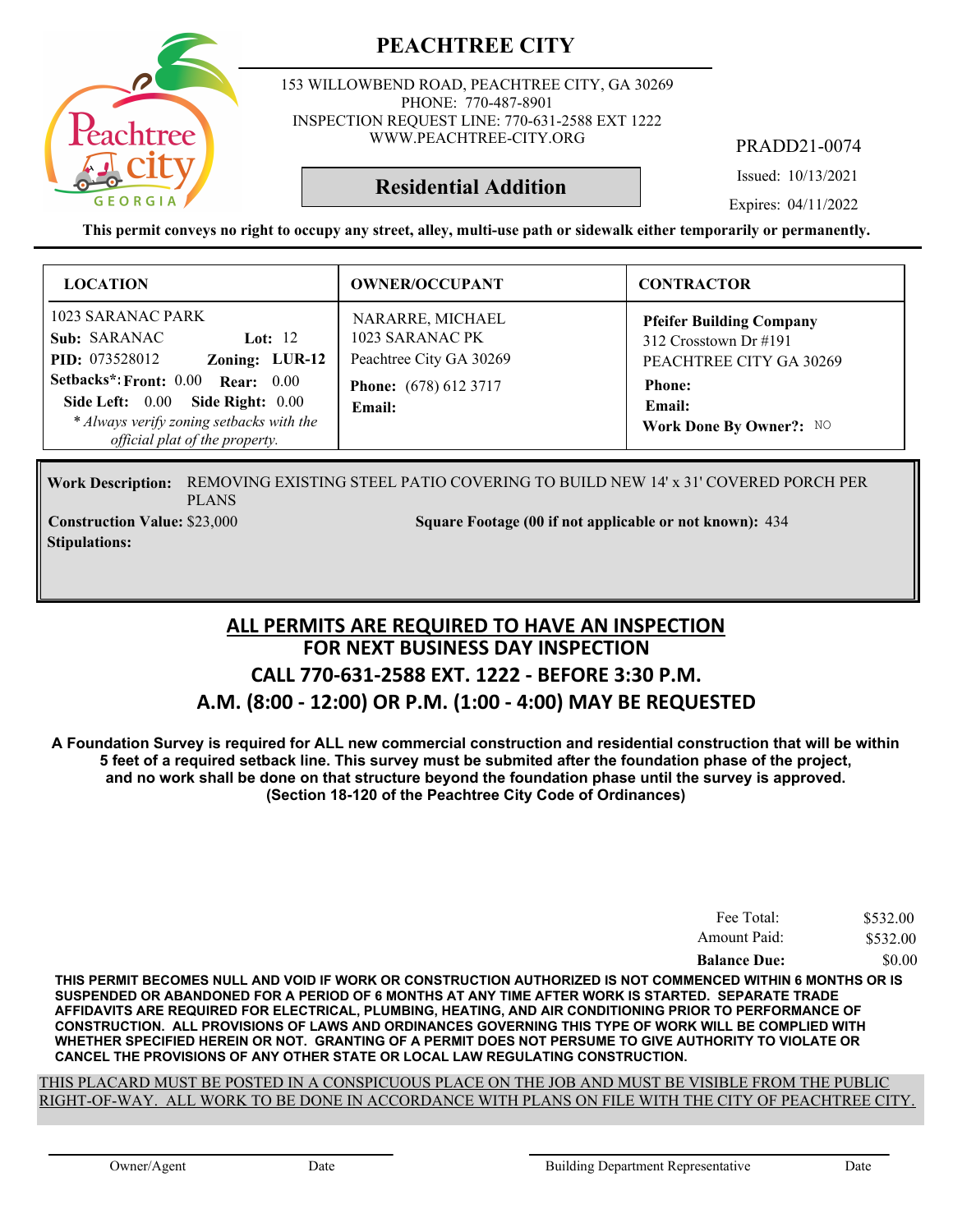

153 WILLOWBEND ROAD, PEACHTREE CITY, GA 30269 PHONE: 770-487-8901 INSPECTION REQUEST LINE: 770-631-2588 EXT 1222 WWW.PEACHTREE-CITY.ORG

PRADD21-0078

Issued: 10/28/2021

**Residential Addition**

Expires: 04/26/2022

**This permit conveys no right to occupy any street, alley, multi-use path or sidewalk either temporarily or permanently.**

| <b>LOCATION</b>                                                                                                                                                                                                                                                           | <b>OWNER/OCCUPANT</b>                                                                                          | <b>CONTRACTOR</b>                                                                                                     |
|---------------------------------------------------------------------------------------------------------------------------------------------------------------------------------------------------------------------------------------------------------------------------|----------------------------------------------------------------------------------------------------------------|-----------------------------------------------------------------------------------------------------------------------|
| <b>308 TURTLE BAY</b><br>Sub: ST. SIMONS COVE Lot: 17<br><b>PID:</b> 073515017<br>Zoning:<br><b>GR-14</b><br><b>Setbacks*: Front: 15.00 Rear: 20.00</b><br>Side Left: 5.00 Side Right: 5.00<br>* Always verify zoning setbacks with the<br>official plat of the property. | JOSEPH F CASTRO AND ZELIA R CA<br><b>308 TURTLE BAY</b><br>PEACHTREE CITY GA 30,269<br><b>Phone:</b><br>Email: | L & S CONTRACTING<br>1242 KINGSBRIDGE RD<br>WILLIAMSON GA 30292<br><b>Phone:</b><br>Email:<br>Work Done By Owner?: NO |

**Work Description:** Cover Back Patio Add Electric **Stipulations:**

**Construction Value: Square Footage (00 if not applicable or not known):** \$15,000 260

#### **FOR NEXT BUSINESS DAY INSPECTION CALL 770-631-2588 EXT. 1222 - BEFORE 3:30 P.M. A.M. (8:00 - 12:00) OR P.M. (1:00 - 4:00) MAY BE REQUESTED ALL PERMITS ARE REQUIRED TO HAVE AN INSPECTION**

**A Foundation Survey is required for ALL new commercial construction and residential construction that will be within 5 feet of a required setback line. This survey must be submited after the foundation phase of the project, and no work shall be done on that structure beyond the foundation phase until the survey is approved. (Section 18-120 of the Peachtree City Code of Ordinances)**

| Fee Total:          | \$660.00 |
|---------------------|----------|
| Amount Paid:        | \$660.00 |
| <b>Balance Due:</b> | \$0.00   |

**THIS PERMIT BECOMES NULL AND VOID IF WORK OR CONSTRUCTION AUTHORIZED IS NOT COMMENCED WITHIN 6 MONTHS OR IS SUSPENDED OR ABANDONED FOR A PERIOD OF 6 MONTHS AT ANY TIME AFTER WORK IS STARTED. SEPARATE TRADE AFFIDAVITS ARE REQUIRED FOR ELECTRICAL, PLUMBING, HEATING, AND AIR CONDITIONING PRIOR TO PERFORMANCE OF CONSTRUCTION. ALL PROVISIONS OF LAWS AND ORDINANCES GOVERNING THIS TYPE OF WORK WILL BE COMPLIED WITH WHETHER SPECIFIED HEREIN OR NOT. GRANTING OF A PERMIT DOES NOT PERSUME TO GIVE AUTHORITY TO VIOLATE OR CANCEL THE PROVISIONS OF ANY OTHER STATE OR LOCAL LAW REGULATING CONSTRUCTION.**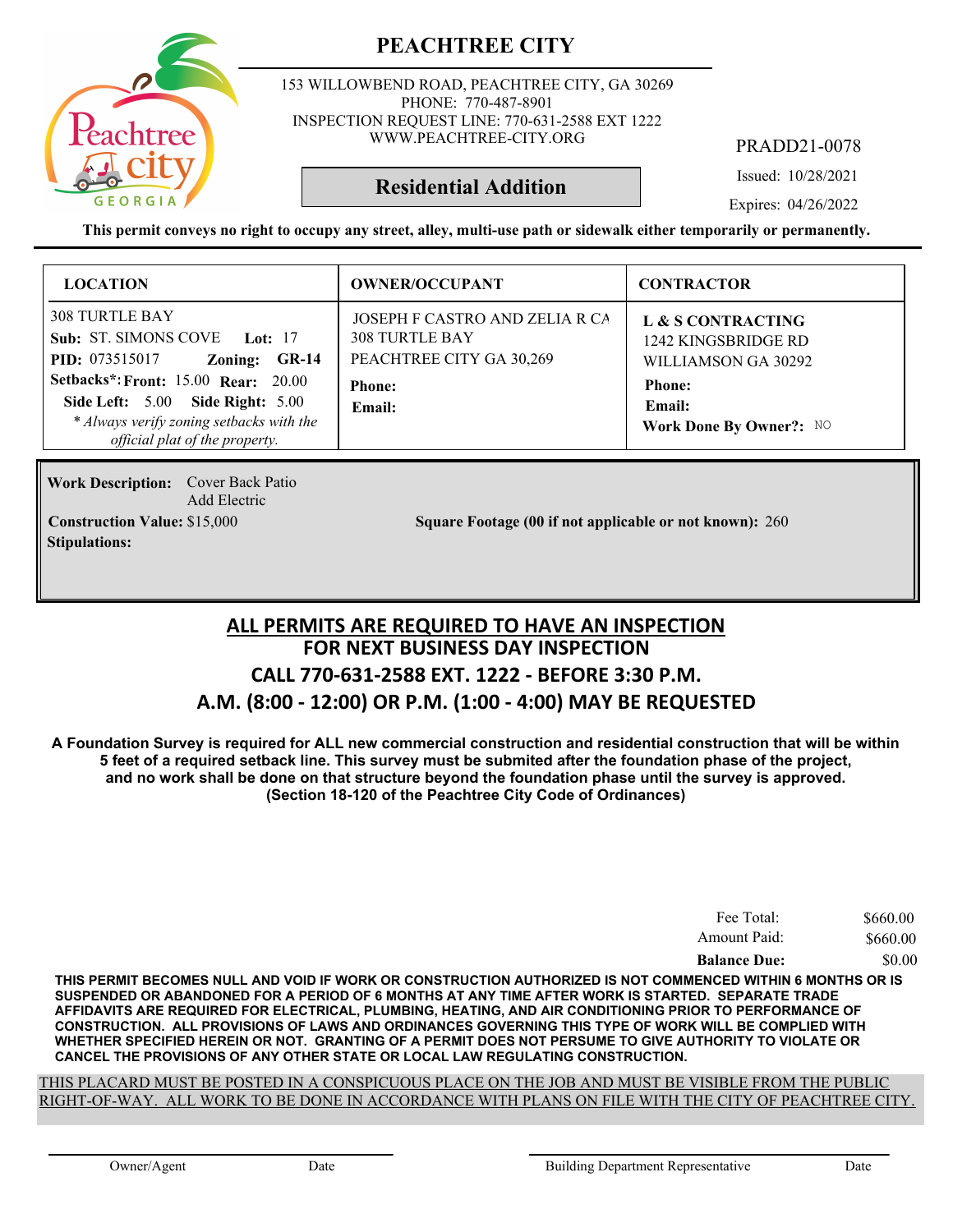153 WILLOWBEND ROAD, PEACHTREE CITY, GA 30269 PHONE: 770-487-8901 INSPECTION REQUEST LINE: 770-631-2588 EXT 1222 WWW.PEACHTREE-CITY.ORG

PRADD21-0080

Issued: 10/18/2021

Expires: 04/16/2022

**This permit conveys no right to occupy any street, alley, multi-use path or sidewalk either temporarily or permanently.**

**Residential Addition**

| <b>LOCATION</b>                                                                                                                                                                                                                                                        | <b>OWNER/OCCUPANT</b>                                                                                                              | <b>CONTRACTOR</b>                                                                                                                                              |
|------------------------------------------------------------------------------------------------------------------------------------------------------------------------------------------------------------------------------------------------------------------------|------------------------------------------------------------------------------------------------------------------------------------|----------------------------------------------------------------------------------------------------------------------------------------------------------------|
| 101 COUNTRY CLUB CT<br>Sub: COUNTRY CLUB COU Lot: 5<br>Zoning: $R-15, R-22$<br><b>PID:</b> 073120005<br><b>Setbacks*: Front: 50.00 Rear: 30.00</b><br>Side Left: 15.00 Side Right: 15.00<br>* Always verify zoning setbacks with the<br>official plat of the property. | <b>HALL CLAY W</b><br>101 COUNTRY CLUB CT<br>PEACHTREE CITY GA 30269<br><b>Phone:</b> (678) 571 6195<br>Email: claywhall@gmail.com | K BARBER CONTRACTING, LLC<br><b>264 CARL WILLIAMS RD</b><br>SENOIA GA 30276<br>Phone: (770) 527 5329<br>Email: BOBBYHALE71@GMAIL.CO<br>Work Done By Owner?: NO |

Work Description: BUILD 2 STORY ADDITION ON SLAB 300 SQ **Construction Value:** \$128,000 **300 Square Footage (00 if not applicable or not known): 300 Stipulations:**

## **FOR NEXT BUSINESS DAY INSPECTION CALL 770-631-2588 EXT. 1222 - BEFORE 3:30 P.M. A.M. (8:00 - 12:00) OR P.M. (1:00 - 4:00) MAY BE REQUESTED ALL PERMITS ARE REQUIRED TO HAVE AN INSPECTION**

**A Foundation Survey is required for ALL new commercial construction and residential construction that will be within 5 feet of a required setback line. This survey must be submited after the foundation phase of the project, and no work shall be done on that structure beyond the foundation phase until the survey is approved. (Section 18-120 of the Peachtree City Code of Ordinances)**

| Fee Total:          | \$1,328.00 |
|---------------------|------------|
| Amount Paid:        | \$1,328.00 |
| <b>Balance Due:</b> | \$0.00     |

**THIS PERMIT BECOMES NULL AND VOID IF WORK OR CONSTRUCTION AUTHORIZED IS NOT COMMENCED WITHIN 6 MONTHS OR IS SUSPENDED OR ABANDONED FOR A PERIOD OF 6 MONTHS AT ANY TIME AFTER WORK IS STARTED. SEPARATE TRADE AFFIDAVITS ARE REQUIRED FOR ELECTRICAL, PLUMBING, HEATING, AND AIR CONDITIONING PRIOR TO PERFORMANCE OF CONSTRUCTION. ALL PROVISIONS OF LAWS AND ORDINANCES GOVERNING THIS TYPE OF WORK WILL BE COMPLIED WITH WHETHER SPECIFIED HEREIN OR NOT. GRANTING OF A PERMIT DOES NOT PERSUME TO GIVE AUTHORITY TO VIOLATE OR CANCEL THE PROVISIONS OF ANY OTHER STATE OR LOCAL LAW REGULATING CONSTRUCTION.**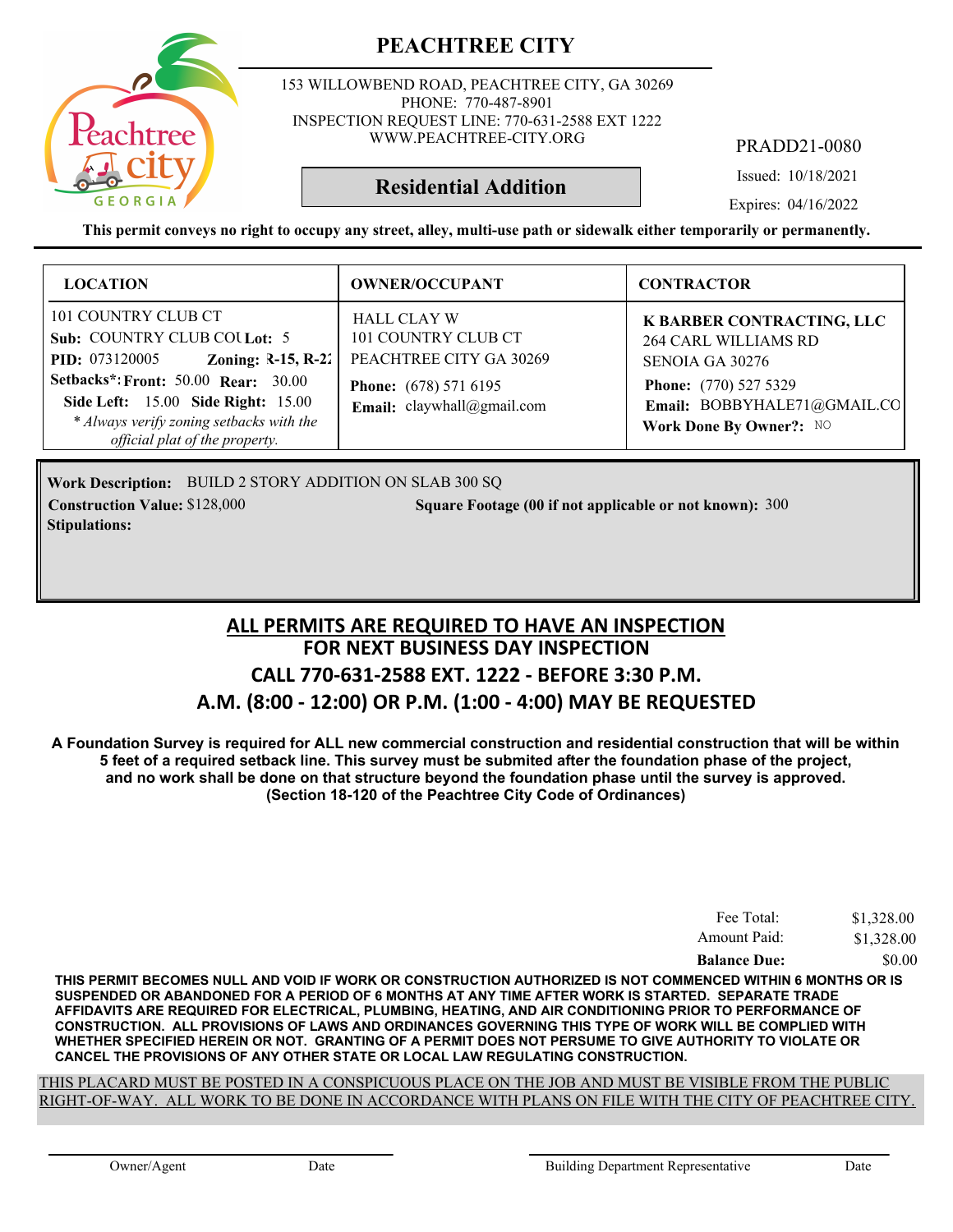

153 WILLOWBEND ROAD, PEACHTREE CITY, GA 30269 PHONE: 770-487-8901 INSPECTION REQUEST LINE: 770-631-2588 EXT 1222 WWW.PEACHTREE-CITY.ORG

PSF21-0208

Issued: 10/20/2021

Expires: 04/20/2022

**This permit conveys no right to occupy any street, alley, multi-use path or sidewalk either temporarily or permanently.**

**Residential New Single Family**

| <b>LOCATION</b>                                                                                                                                                                                                                                                              | <b>OWNER/OCCUPANT</b>                                                                                                            | <b>CONTRACTOR</b>                                                                                                         |
|------------------------------------------------------------------------------------------------------------------------------------------------------------------------------------------------------------------------------------------------------------------------------|----------------------------------------------------------------------------------------------------------------------------------|---------------------------------------------------------------------------------------------------------------------------|
| 714 MAGNOLIA WALK<br>Sub: SMOKERISE CORNERLot: 16<br>Zoning: LUC-30<br><b>PID:</b> 071932016<br><b>Setbacks*: Front: 20.00 Rear: 30.00</b><br><b>Side Left:</b> 10.00 <b>Side Right:</b> 10.00<br>* Always verify zoning setbacks with the<br>official plat of the property. | CHADWICK HOMES INC<br>PO BOX 3590<br>PEACHTREE CITY GA 30269<br><b>Phone:</b> (770) 487 2432<br>Email: chad@chadwickhomesinc.com | <b>CHADWICK HOMES INC</b><br>PO BOX 3590<br>PEACHTREE CITY GA 30269<br><b>Phone:</b><br>Email:<br>Work Done By Owner?: NO |

**Work Description:** construct a new Conewago plan on lot 16 **Construction Value:** \$244,335 2,327 **2,327** 2,327 **2,327 Stipulations: foundation survey required for this lot**

## **FOR NEXT BUSINESS DAY INSPECTION CALL 770-631-2588 EXT. 1222 - BEFORE 3:30 P.M. A.M. (8:00 - 12:00) OR P.M. (1:00 - 4:00) MAY BE REQUESTED ALL PERMITS ARE REQUIRED TO HAVE AN INSPECTION**

**A Foundation Survey is required for ALL new commercial construction and residential construction that will be within 5 feet of a required setback line. This survey must be submited after the foundation phase of the project, and no work shall be done on that structure beyond the foundation phase until the survey is approved. (Section 18-120 of the Peachtree City Code of Ordinances)**

| Fee Total:          | \$2,086.00 |
|---------------------|------------|
| Amount Paid:        | \$2,086.00 |
| <b>Balance Due:</b> | \$0.00     |

**THIS PERMIT BECOMES NULL AND VOID IF WORK OR CONSTRUCTION AUTHORIZED IS NOT COMMENCED WITHIN 6 MONTHS OR IS SUSPENDED OR ABANDONED FOR A PERIOD OF 6 MONTHS AT ANY TIME AFTER WORK IS STARTED. SEPARATE TRADE AFFIDAVITS ARE REQUIRED FOR ELECTRICAL, PLUMBING, HEATING, AND AIR CONDITIONING PRIOR TO PERFORMANCE OF CONSTRUCTION. ALL PROVISIONS OF LAWS AND ORDINANCES GOVERNING THIS TYPE OF WORK WILL BE COMPLIED WITH WHETHER SPECIFIED HEREIN OR NOT. GRANTING OF A PERMIT DOES NOT PERSUME TO GIVE AUTHORITY TO VIOLATE OR CANCEL THE PROVISIONS OF ANY OTHER STATE OR LOCAL LAW REGULATING CONSTRUCTION.**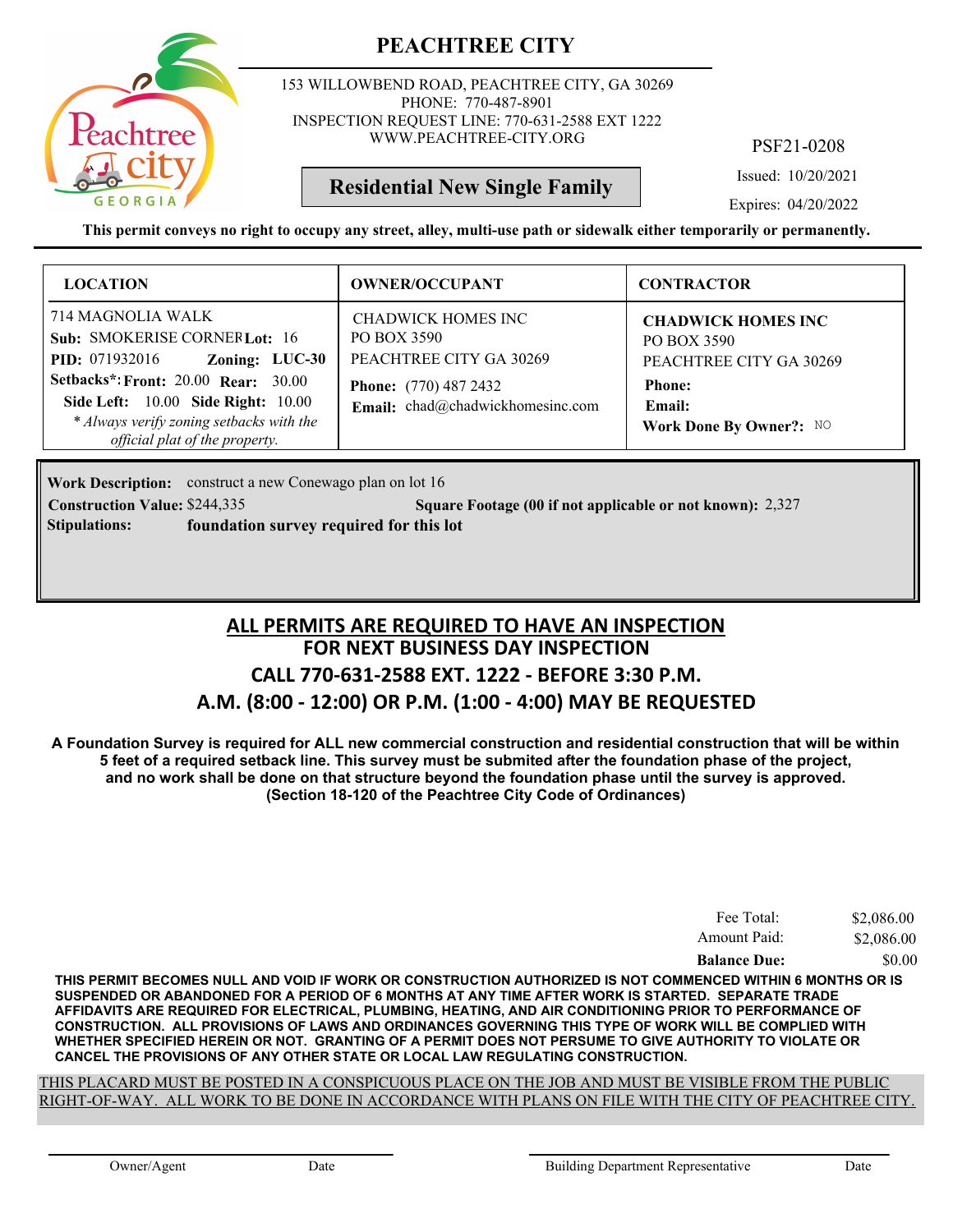

153 WILLOWBEND ROAD, PEACHTREE CITY, GA 30269 PHONE: 770-487-8901 INSPECTION REQUEST LINE: 770-631-2588 EXT 1222 WWW.PEACHTREE-CITY.ORG

PSF21-0216

Issued: 10/28/2021

Expires: 04/26/2022

**This permit conveys no right to occupy any street, alley, multi-use path or sidewalk either temporarily or permanently.**

**Residential New Single Family**

| <b>LOCATION</b>                                                                                                                                                                                                                                                              | <b>OWNER/OCCUPANT</b>                                                                                                            | <b>CONTRACTOR</b>                                                                                                         |
|------------------------------------------------------------------------------------------------------------------------------------------------------------------------------------------------------------------------------------------------------------------------------|----------------------------------------------------------------------------------------------------------------------------------|---------------------------------------------------------------------------------------------------------------------------|
| 722 MAGNOLIA WALK<br>Sub: SMOKERISE CORNERLot: 12<br>Zoning: LUC-30<br><b>PID:</b> 071932012<br><b>Setbacks*: Front: 20.00 Rear: 30.00</b><br><b>Side Left:</b> 10.00 <b>Side Right:</b> 10.00<br>* Always verify zoning setbacks with the<br>official plat of the property. | CHADWICK HOMES INC<br>PO BOX 3590<br>PEACHTREE CITY GA 30269<br><b>Phone:</b> (770) 487 2432<br>Email: chad@chadwickhomesinc.com | <b>CHADWICK HOMES INC</b><br>PO BOX 3590<br>PEACHTREE CITY GA 30269<br><b>Phone:</b><br>Email:<br>Work Done By Owner?: NO |

Work Description: Build a new Tuscarora plan on lot 12 **Stipulations:**

**Construction Value:** \$331,065 **3.153** Square Footage (00 if not applicable or not known): 3,153

## **FOR NEXT BUSINESS DAY INSPECTION CALL 770-631-2588 EXT. 1222 - BEFORE 3:30 P.M. A.M. (8:00 - 12:00) OR P.M. (1:00 - 4:00) MAY BE REQUESTED ALL PERMITS ARE REQUIRED TO HAVE AN INSPECTION**

**A Foundation Survey is required for ALL new commercial construction and residential construction that will be within 5 feet of a required setback line. This survey must be submited after the foundation phase of the project, and no work shall be done on that structure beyond the foundation phase until the survey is approved. (Section 18-120 of the Peachtree City Code of Ordinances)**

| Fee Total:          | \$2,606.38 |
|---------------------|------------|
| Amount Paid:        | \$2,606.38 |
| <b>Balance Due:</b> | \$0.00     |

**THIS PERMIT BECOMES NULL AND VOID IF WORK OR CONSTRUCTION AUTHORIZED IS NOT COMMENCED WITHIN 6 MONTHS OR IS SUSPENDED OR ABANDONED FOR A PERIOD OF 6 MONTHS AT ANY TIME AFTER WORK IS STARTED. SEPARATE TRADE AFFIDAVITS ARE REQUIRED FOR ELECTRICAL, PLUMBING, HEATING, AND AIR CONDITIONING PRIOR TO PERFORMANCE OF CONSTRUCTION. ALL PROVISIONS OF LAWS AND ORDINANCES GOVERNING THIS TYPE OF WORK WILL BE COMPLIED WITH WHETHER SPECIFIED HEREIN OR NOT. GRANTING OF A PERMIT DOES NOT PERSUME TO GIVE AUTHORITY TO VIOLATE OR CANCEL THE PROVISIONS OF ANY OTHER STATE OR LOCAL LAW REGULATING CONSTRUCTION.**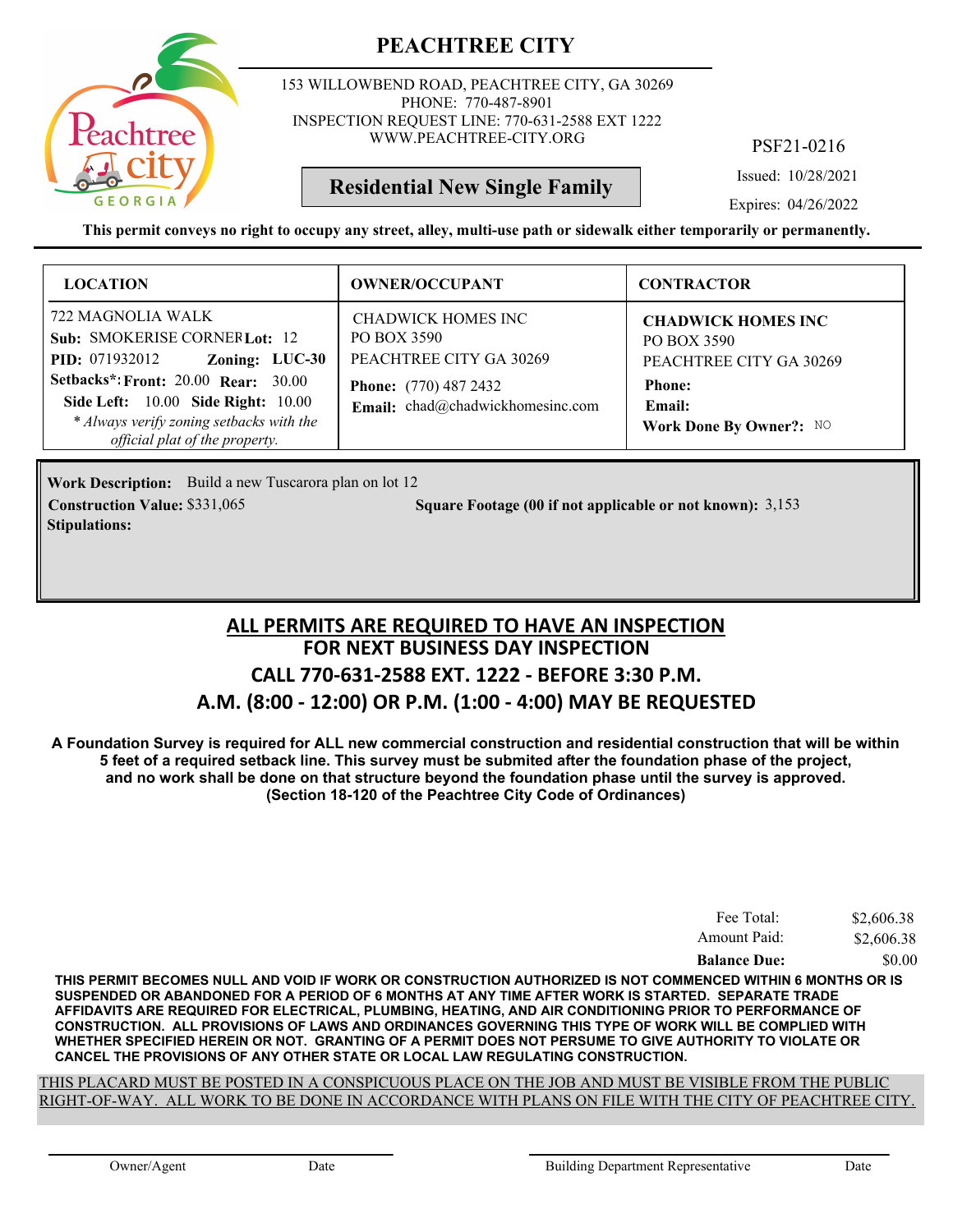

153 WILLOWBEND ROAD, PEACHTREE CITY, GA 30269 PHONE: 770-487-8901 INSPECTION REQUEST LINE: 770-631-2588 EXT 1222 WWW.PEACHTREE-CITY.ORG

## **Residential New Sngl Fam-STOCK**

PSF21-0223

Issued: 10/07/2021

Expires: 04/30/2022

**This permit conveys no right to occupy any street, alley, multi-use path or sidewalk either temporarily or permanently.**

| <b>LOCATION</b>                                                                                                                                                                                                                                                 | <b>OWNER/OCCUPANT</b>                                                                                                                        | <b>CONTRACTOR</b>                                                                                                                                                |
|-----------------------------------------------------------------------------------------------------------------------------------------------------------------------------------------------------------------------------------------------------------------|----------------------------------------------------------------------------------------------------------------------------------------------|------------------------------------------------------------------------------------------------------------------------------------------------------------------|
| <b>606 NAPIER PASS</b><br>Sub: EVERTON<br>Lot: $390$<br>Zoning: LUR-15<br><b>PID:</b> 074628009<br><b>Setbacks*: Front: 15.00 Rear: 10.00</b><br>Side Left: 0.00 Side Right: 0.00<br>* Always verify zoning setbacks with the<br>official plat of the property. | PULTE HOME COMPANY LLC<br>2475 Northwinds Parkway<br>ALPHARETTA GA 30009<br><b>Phone:</b> (770) 381 3450<br><b>Email:</b> tim.poff@pulte.com | PULTE HOME COMPANY LLC<br>2475 Northwinds Parkway<br>ALPHARETTA GA 30009<br><b>Phone:</b> (770) 381 3450<br>Email: tim.poff@pulte.com<br>Work Done By Owner?: NO |

Work Description: New construction of a single family home.

**Construction Value:** \$376,854 54,032 **Square Footage (00 if not applicable or not known):** 4,032

**A foundation survey is required for this lot. This is a corner lot. Corner lots must have finished sides facing public streets. At a minimum, if shutters or a watertable of brick or stone are provided on the front of the building, they must also be provided on the side. Stipulations:**

**1) If shutters are provided on building front, they shall be required on windows on the building side. 2.) If brick or stone are provided on the building front, a watertable/ wainscot of matching brick/stone shall be provided on building side.**

#### **FOR NEXT BUSINESS DAY INSPECTION ALL PERMITS ARE REQUIRED TO HAVE AN INSPECTION**

#### **CALL 770-631-2588 EXT. 1222 - BEFORE 3:30 P.M.**

#### **A.M. (8:00 - 12:00) OR P.M. (1:00 - 4:00) MAY BE REQUESTED**

**A Foundation Survey is required for ALL new commercial construction and residential construction that will be within 5 feet of a required setback line. This survey must be submited after the foundation phase of the project, and no work shall be done on that structure beyond the foundation phase until the survey is approved. (Section 18-120 of the Peachtree City Code of Ordinances)**

| Fee Total:          | \$2,701.12 |
|---------------------|------------|
| Amount Paid:        | \$2,701.12 |
| <b>Balance Due:</b> | \$0.00     |

**THIS PERMIT BECOMES NULL AND VOID IF WORK OR CONSTRUCTION AUTHORIZED IS NOT COMMENCED WITHIN 6 MONTHS OR IS SUSPENDED OR ABANDONED FOR A PERIOD OF 6 MONTHS AT ANY TIME AFTER WORK IS STARTED. SEPARATE TRADE AFFIDAVITS ARE REQUIRED FOR ELECTRICAL, PLUMBING, HEATING, AND AIR CONDITIONING PRIOR TO PERFORMANCE OF CONSTRUCTION. ALL PROVISIONS OF LAWS AND ORDINANCES GOVERNING THIS TYPE OF WORK WILL BE COMPLIED WITH WHETHER SPECIFIED HEREIN OR NOT. GRANTING OF A PERMIT DOES NOT PERSUME TO GIVE AUTHORITY TO VIOLATE OR CANCEL THE PROVISIONS OF ANY OTHER STATE OR LOCAL LAW REGULATING CONSTRUCTION.**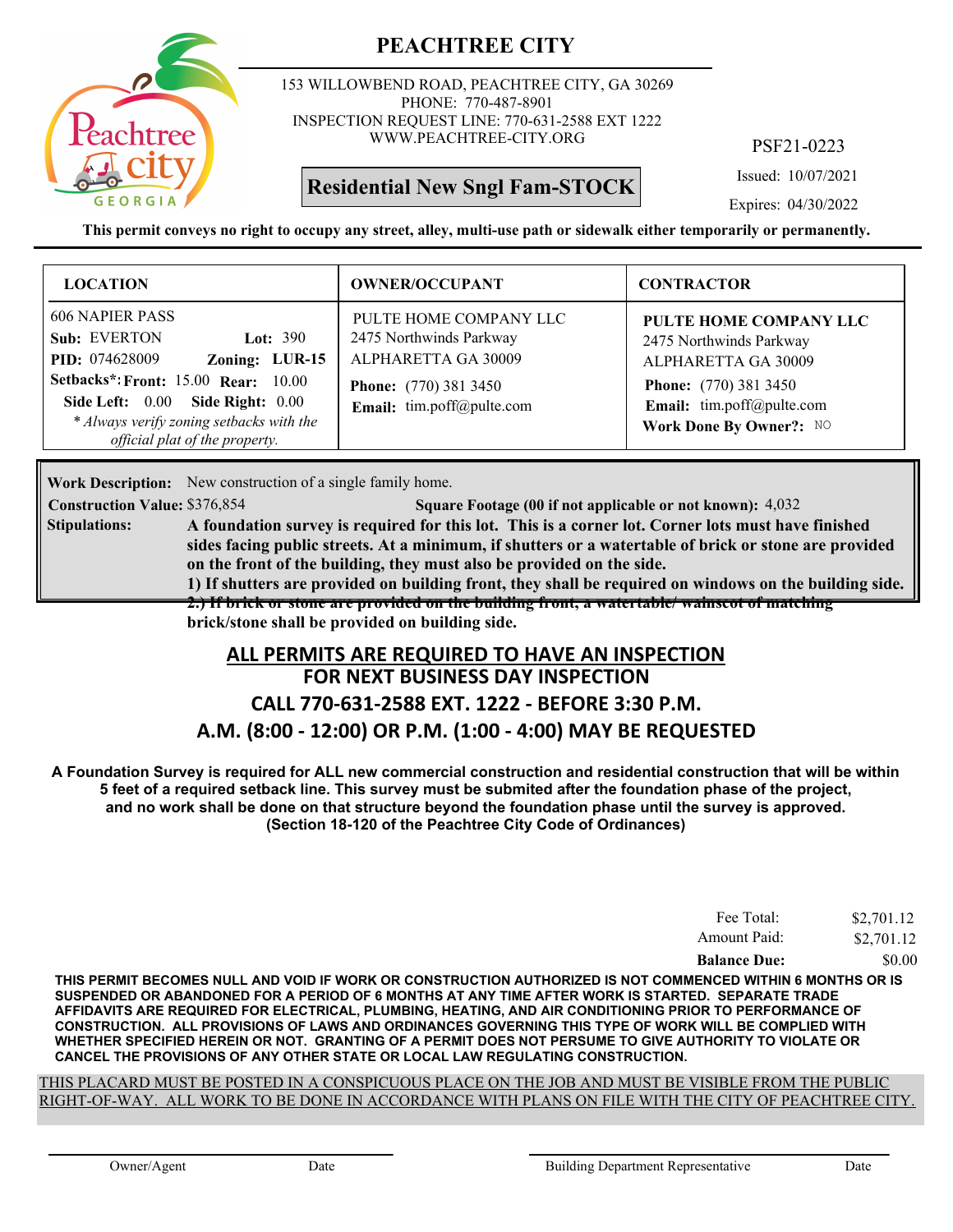

153 WILLOWBEND ROAD, PEACHTREE CITY, GA 30269 PHONE: 770-487-8901 INSPECTION REQUEST LINE: 770-631-2588 EXT 1222 WWW.PEACHTREE-CITY.ORG

**Residential New Sngl Fam-STOCK**

PSF21-0224

Issued: 10/13/2021

Expires: 04/11/2022

**This permit conveys no right to occupy any street, alley, multi-use path or sidewalk either temporarily or permanently.**

| <b>LOCATION</b>                                                                                                                                                                                                                                               | <b>OWNER/OCCUPANT</b>                                                                                                                    | <b>CONTRACTOR</b>                                          |
|---------------------------------------------------------------------------------------------------------------------------------------------------------------------------------------------------------------------------------------------------------------|------------------------------------------------------------------------------------------------------------------------------------------|------------------------------------------------------------|
| 334 COTTONWOOD CIR<br>Sub: CRESSWIND<br>Lot: $414$<br>Zoning: LUR-14<br><b>PID:</b> 074527004<br><b>Setbacks*: Front: 10.00 Rear: 10.00</b><br>Side Left: 0.00 Side Right: 0.00<br>* Always verify zoning setbacks with the<br>official plat of the property. | KOLTER SIGNATURE HOMES GALI<br>146 RED MAPLE DR<br>Peachtree City GA 30269<br><b>Phone:</b> (770) 212 2099<br>Email: cbrandon@kolter.com | <b>Phone:</b><br>Email:<br><b>Work Done By Owner?: YES</b> |

**Work Description:** NSFH Willow Plan POC Allen 770-780-8316 EMC **Stipulations: foundation survey and elevation certificate required for this lot**

**Construction Value:** \$426,390 5 **Square Footage (00 if not applicable or not known):** 4,410

### **FOR NEXT BUSINESS DAY INSPECTION CALL 770-631-2588 EXT. 1222 - BEFORE 3:30 P.M. ALL PERMITS ARE REQUIRED TO HAVE AN INSPECTION**

#### **A.M. (8:00 - 12:00) OR P.M. (1:00 - 4:00) MAY BE REQUESTED**

**A Foundation Survey is required for ALL new commercial construction and residential construction that will be within 5 feet of a required setback line. This survey must be submited after the foundation phase of the project, and no work shall be done on that structure beyond the foundation phase until the survey is approved. (Section 18-120 of the Peachtree City Code of Ordinances)**

| Amount Paid:        | \$3,002.00 |
|---------------------|------------|
| <b>Balance Due:</b> | \$0.00     |

**THIS PERMIT BECOMES NULL AND VOID IF WORK OR CONSTRUCTION AUTHORIZED IS NOT COMMENCED WITHIN 6 MONTHS OR IS SUSPENDED OR ABANDONED FOR A PERIOD OF 6 MONTHS AT ANY TIME AFTER WORK IS STARTED. SEPARATE TRADE AFFIDAVITS ARE REQUIRED FOR ELECTRICAL, PLUMBING, HEATING, AND AIR CONDITIONING PRIOR TO PERFORMANCE OF CONSTRUCTION. ALL PROVISIONS OF LAWS AND ORDINANCES GOVERNING THIS TYPE OF WORK WILL BE COMPLIED WITH WHETHER SPECIFIED HEREIN OR NOT. GRANTING OF A PERMIT DOES NOT PERSUME TO GIVE AUTHORITY TO VIOLATE OR CANCEL THE PROVISIONS OF ANY OTHER STATE OR LOCAL LAW REGULATING CONSTRUCTION.**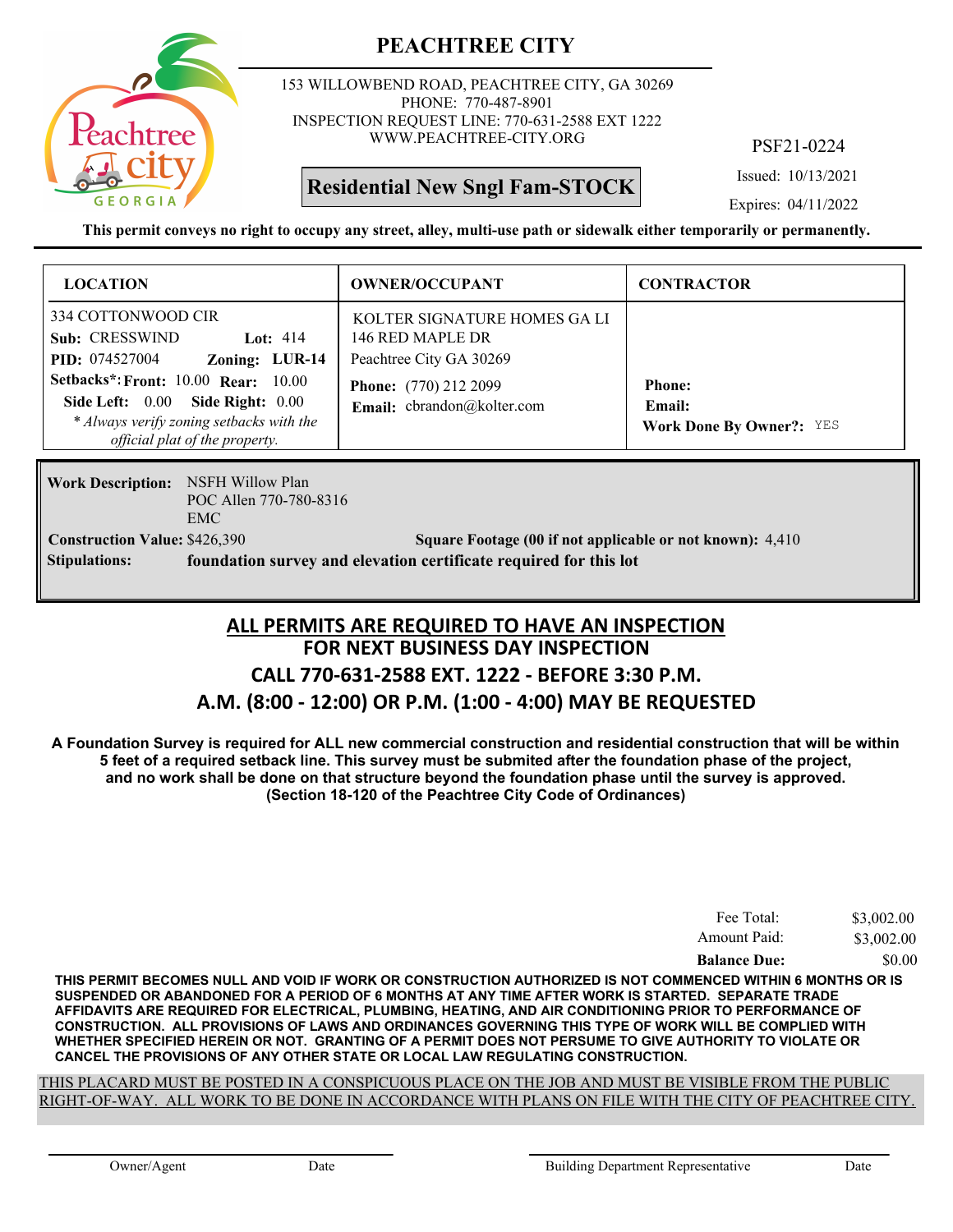

153 WILLOWBEND ROAD, PEACHTREE CITY, GA 30269 PHONE: 770-487-8901 INSPECTION REQUEST LINE: 770-631-2588 EXT 1222 WWW.PEACHTREE-CITY.ORG

**Residential New Sngl Fam-STOCK**

PSF21-0225

Issued: 10/13/2021

Expires: 04/13/2022

**This permit conveys no right to occupy any street, alley, multi-use path or sidewalk either temporarily or permanently.**

| <b>LOCATION</b>                                                                                                                             | <b>OWNER/OCCUPANT</b>                                                                                       | <b>CONTRACTOR</b>                         |
|---------------------------------------------------------------------------------------------------------------------------------------------|-------------------------------------------------------------------------------------------------------------|-------------------------------------------|
| 314 COTTONWOOD CIR<br>Sub: CRESSWIND<br>Lot: $424$<br>Zoning: LUR-14<br><b>PID:</b> 074528005<br><b>Setbacks*: Front: 10.00 Rear: 10.00</b> | KOLTER SIGNATURE HOMES GA LI<br>146 RED MAPLE DR<br>Peachtree City GA 30269<br><b>Phone:</b> (770) 212 2099 | <b>Phone:</b>                             |
| Side Left: 0.00 Side Right: 0.00<br>* Always verify zoning setbacks with the<br>official plat of the property.                              | Email: cbrandon@kolter.com                                                                                  | Email:<br><b>Work Done By Owner?: YES</b> |

**Work Description: NSFH Willow Plan** POC Allen 770-780-8356 EMC **Stipulations: foundation survey and elevation certificate required for this lot.**

**Construction Value:** \$373,076 5 Square Footage (00 if not applicable or not known): 3,973

## **FOR NEXT BUSINESS DAY INSPECTION CALL 770-631-2588 EXT. 1222 - BEFORE 3:30 P.M. ALL PERMITS ARE REQUIRED TO HAVE AN INSPECTION**

#### **A.M. (8:00 - 12:00) OR P.M. (1:00 - 4:00) MAY BE REQUESTED**

**A Foundation Survey is required for ALL new commercial construction and residential construction that will be within 5 feet of a required setback line. This survey must be submited after the foundation phase of the project, and no work shall be done on that structure beyond the foundation phase until the survey is approved. (Section 18-120 of the Peachtree City Code of Ordinances)**

| Fee Total:          | \$2,684.00 |
|---------------------|------------|
| Amount Paid:        | \$2,684.00 |
| <b>Balance Due:</b> | \$0.00     |

**THIS PERMIT BECOMES NULL AND VOID IF WORK OR CONSTRUCTION AUTHORIZED IS NOT COMMENCED WITHIN 6 MONTHS OR IS SUSPENDED OR ABANDONED FOR A PERIOD OF 6 MONTHS AT ANY TIME AFTER WORK IS STARTED. SEPARATE TRADE AFFIDAVITS ARE REQUIRED FOR ELECTRICAL, PLUMBING, HEATING, AND AIR CONDITIONING PRIOR TO PERFORMANCE OF CONSTRUCTION. ALL PROVISIONS OF LAWS AND ORDINANCES GOVERNING THIS TYPE OF WORK WILL BE COMPLIED WITH WHETHER SPECIFIED HEREIN OR NOT. GRANTING OF A PERMIT DOES NOT PERSUME TO GIVE AUTHORITY TO VIOLATE OR CANCEL THE PROVISIONS OF ANY OTHER STATE OR LOCAL LAW REGULATING CONSTRUCTION.**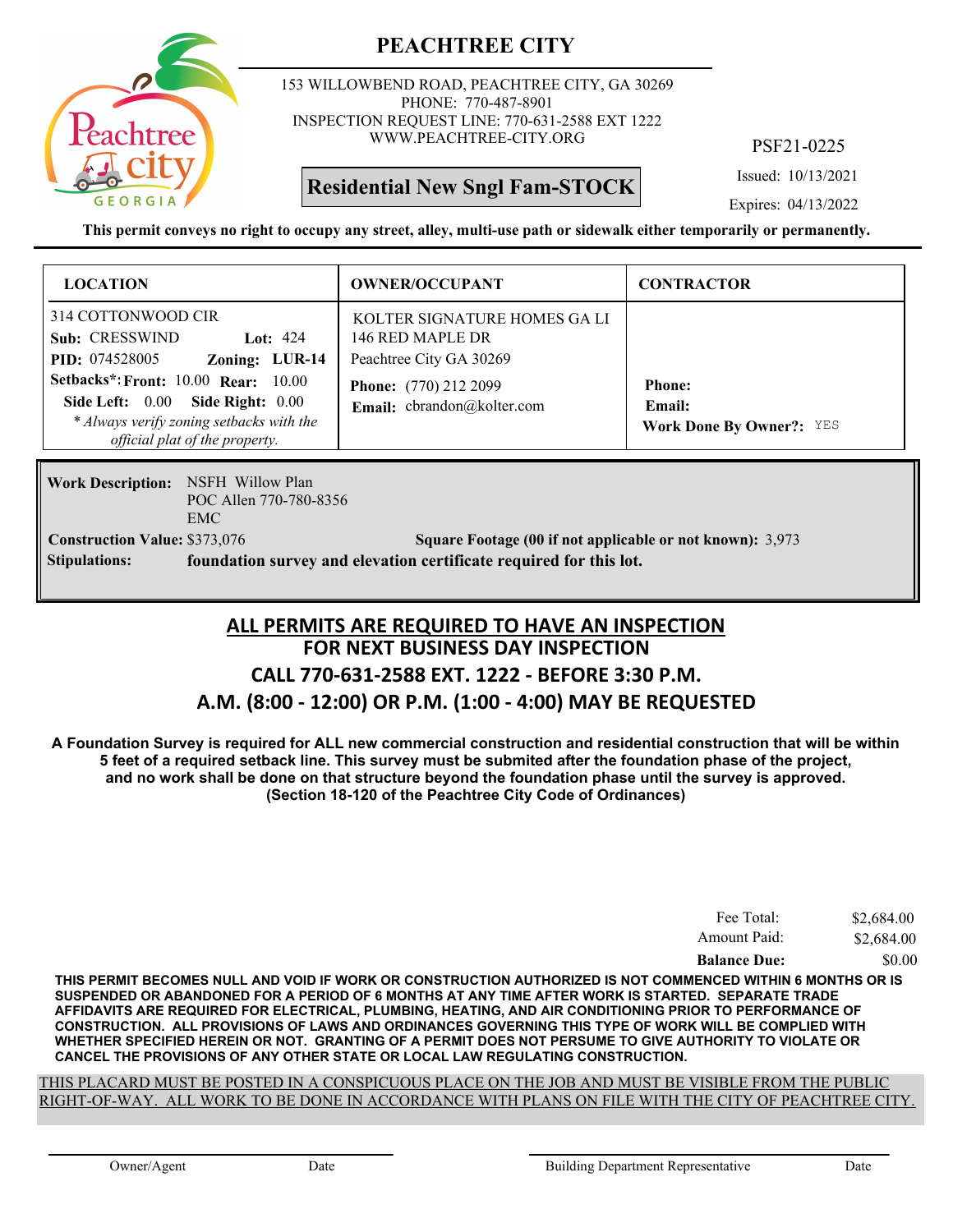

153 WILLOWBEND ROAD, PEACHTREE CITY, GA 30269 PHONE: 770-487-8901 INSPECTION REQUEST LINE: 770-631-2588 EXT 1222 WWW.PEACHTREE-CITY.ORG

**Residential New Sngl Fam-STOCK**

PSF21-0226

Issued: 10/13/2021

Expires: 04/11/2022

**This permit conveys no right to occupy any street, alley, multi-use path or sidewalk either temporarily or permanently.**

| <b>LOCATION</b>                                                                                                                                       | <b>OWNER/OCCUPANT</b>                                                       | <b>CONTRACTOR</b>                                          |
|-------------------------------------------------------------------------------------------------------------------------------------------------------|-----------------------------------------------------------------------------|------------------------------------------------------------|
| 118 COTTONWOOD CIR<br>Sub: CRESSWIND<br>Lot: $516$<br>Zoning: LUR-14<br><b>PID:</b> 074539002                                                         | KOLTER SIGNATURE HOMES GA LI<br>146 RED MAPLE DR<br>Peachtree City GA 30269 |                                                            |
| Setbacks*: Front: 10.00 Rear: 10.00<br>Side Left: 0.00 Side Right: 0.00<br>* Always verify zoning setbacks with the<br>official plat of the property. | <b>Phone:</b> (770) 212 2099<br>Email: cbrandon@kolter.com                  | <b>Phone:</b><br>Email:<br><b>Work Done By Owner?: YES</b> |

Work Description: NSFH Oakside Plan POC Allen 770-780-8316 EMC **Stipulations: foundation survey and elevation certificate required for this lot.**

**Construction Value:** \$552,172 5,780 Square Footage (00 if not applicable or not known): 5,780

#### **FOR NEXT BUSINESS DAY INSPECTION CALL 770-631-2588 EXT. 1222 - BEFORE 3:30 P.M. ALL PERMITS ARE REQUIRED TO HAVE AN INSPECTION**

#### **A.M. (8:00 - 12:00) OR P.M. (1:00 - 4:00) MAY BE REQUESTED**

**A Foundation Survey is required for ALL new commercial construction and residential construction that will be within 5 feet of a required setback line. This survey must be submited after the foundation phase of the project, and no work shall be done on that structure beyond the foundation phase until the survey is approved. (Section 18-120 of the Peachtree City Code of Ordinances)**

| Fee Total:          | \$3,705.00 |
|---------------------|------------|
| Amount Paid:        | \$3,705.00 |
| <b>Balance Due:</b> | \$0.00     |

**THIS PERMIT BECOMES NULL AND VOID IF WORK OR CONSTRUCTION AUTHORIZED IS NOT COMMENCED WITHIN 6 MONTHS OR IS SUSPENDED OR ABANDONED FOR A PERIOD OF 6 MONTHS AT ANY TIME AFTER WORK IS STARTED. SEPARATE TRADE AFFIDAVITS ARE REQUIRED FOR ELECTRICAL, PLUMBING, HEATING, AND AIR CONDITIONING PRIOR TO PERFORMANCE OF CONSTRUCTION. ALL PROVISIONS OF LAWS AND ORDINANCES GOVERNING THIS TYPE OF WORK WILL BE COMPLIED WITH WHETHER SPECIFIED HEREIN OR NOT. GRANTING OF A PERMIT DOES NOT PERSUME TO GIVE AUTHORITY TO VIOLATE OR CANCEL THE PROVISIONS OF ANY OTHER STATE OR LOCAL LAW REGULATING CONSTRUCTION.**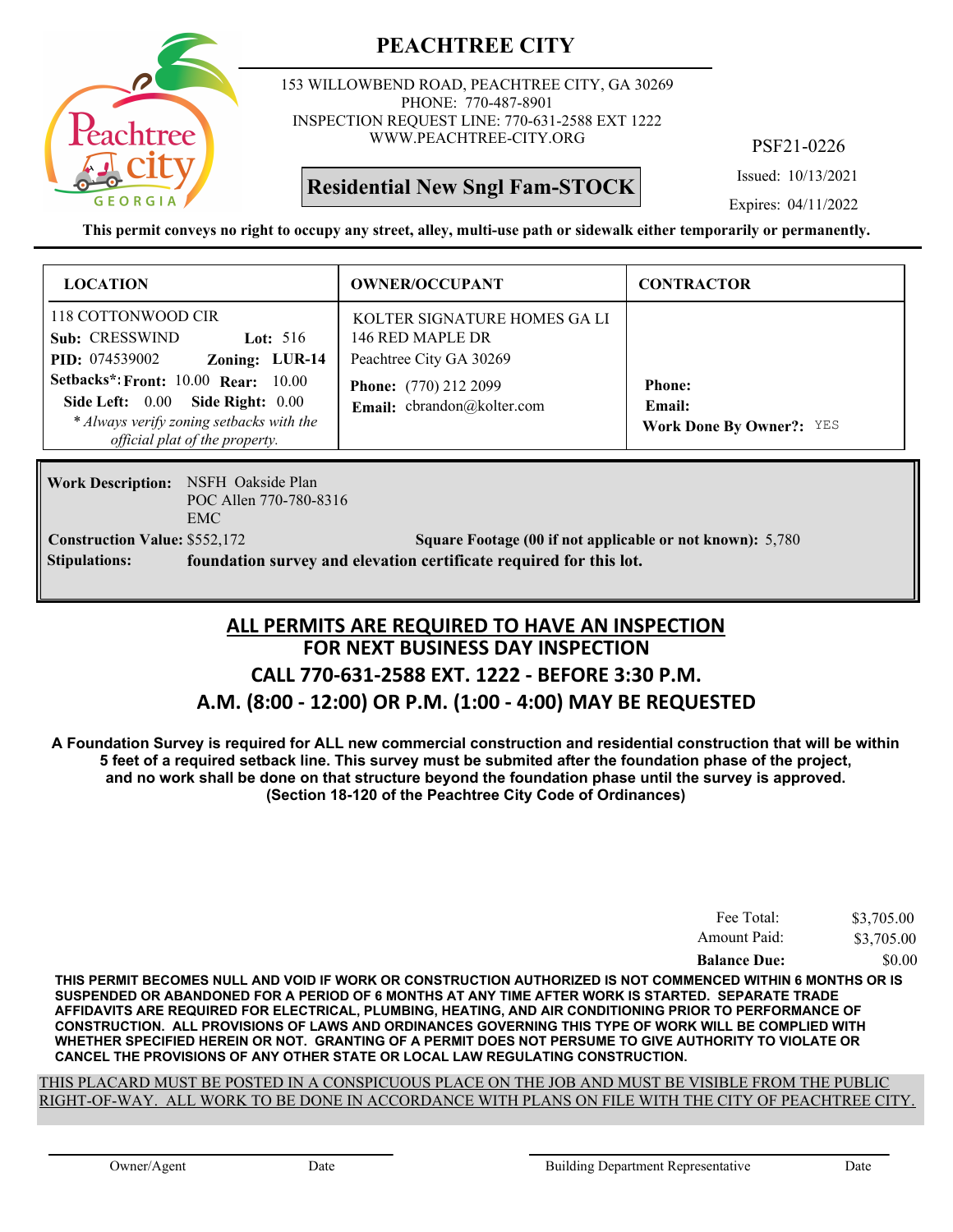

153 WILLOWBEND ROAD, PEACHTREE CITY, GA 30269 PHONE: 770-487-8901 INSPECTION REQUEST LINE: 770-631-2588 EXT 1222 WWW.PEACHTREE-CITY.ORG

## **Residential New Sngl Fam-STOCK**

PSF21-0227

Issued: 10/11/2021

Expires: 04/30/2022

**This permit conveys no right to occupy any street, alley, multi-use path or sidewalk either temporarily or permanently.**

| <b>LOCATION</b>                                                                                                                                                                                                                                                 | <b>OWNER/OCCUPANT</b>                                                                                                                 | <b>CONTRACTOR</b>                                                                                                                                                |
|-----------------------------------------------------------------------------------------------------------------------------------------------------------------------------------------------------------------------------------------------------------------|---------------------------------------------------------------------------------------------------------------------------------------|------------------------------------------------------------------------------------------------------------------------------------------------------------------|
| <b>608 NAPIER PASS</b><br>Sub: EVERTON<br>Lot: $389$<br>Zoning: LUR-15<br><b>PID:</b> 074628008<br><b>Setbacks*: Front: 15.00 Rear: 10.00</b><br>Side Left: 0.00 Side Right: 0.00<br>* Always verify zoning setbacks with the<br>official plat of the property. | PULTE HOME COMPANY LLC<br>2475 Northwinds Parkway<br>ALPHARETTA GA 30009<br><b>Phone:</b> (770) 381 3450<br>Email: tim.poff@pulte.com | PULTE HOME COMPANY LLC<br>2475 Northwinds Parkway<br>ALPHARETTA GA 30009<br><b>Phone:</b> (770) 381 3450<br>Email: tim.poff@pulte.com<br>Work Done By Owner?: NO |

Work Description: New construction of a single family home.

**Construction Value:** \$386,517 **Square Footage (00 if not applicable or not known):** 3,866 **Stipulations: foundation survey required for this lot**

## **FOR NEXT BUSINESS DAY INSPECTION CALL 770-631-2588 EXT. 1222 - BEFORE 3:30 P.M. A.M. (8:00 - 12:00) OR P.M. (1:00 - 4:00) MAY BE REQUESTED ALL PERMITS ARE REQUIRED TO HAVE AN INSPECTION**

**A Foundation Survey is required for ALL new commercial construction and residential construction that will be within 5 feet of a required setback line. This survey must be submited after the foundation phase of the project, and no work shall be done on that structure beyond the foundation phase until the survey is approved. (Section 18-120 of the Peachtree City Code of Ordinances)**

| Fee Total:          | \$2,759.09 |
|---------------------|------------|
| Amount Paid:        | \$2,759.09 |
| <b>Balance Due:</b> | \$0.00     |

**THIS PERMIT BECOMES NULL AND VOID IF WORK OR CONSTRUCTION AUTHORIZED IS NOT COMMENCED WITHIN 6 MONTHS OR IS SUSPENDED OR ABANDONED FOR A PERIOD OF 6 MONTHS AT ANY TIME AFTER WORK IS STARTED. SEPARATE TRADE AFFIDAVITS ARE REQUIRED FOR ELECTRICAL, PLUMBING, HEATING, AND AIR CONDITIONING PRIOR TO PERFORMANCE OF CONSTRUCTION. ALL PROVISIONS OF LAWS AND ORDINANCES GOVERNING THIS TYPE OF WORK WILL BE COMPLIED WITH WHETHER SPECIFIED HEREIN OR NOT. GRANTING OF A PERMIT DOES NOT PERSUME TO GIVE AUTHORITY TO VIOLATE OR CANCEL THE PROVISIONS OF ANY OTHER STATE OR LOCAL LAW REGULATING CONSTRUCTION.**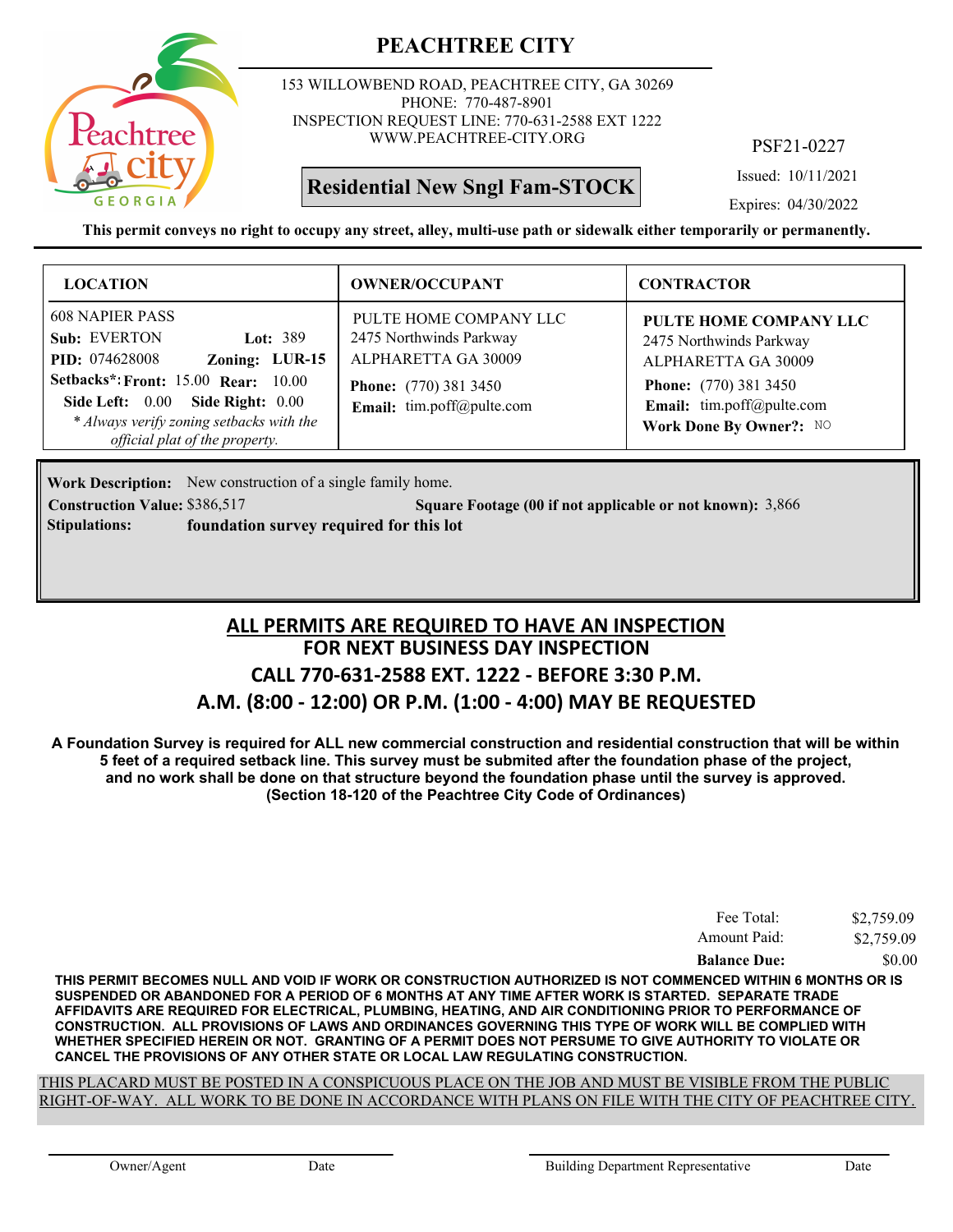

153 WILLOWBEND ROAD, PEACHTREE CITY, GA 30269 PHONE: 770-487-8901 INSPECTION REQUEST LINE: 770-631-2588 EXT 1222 WWW.PEACHTREE-CITY.ORG

## **Residential New Sngl Fam-STOCK**

PSF21-0236

Issued: 10/29/2021

Expires: 04/27/2022

**This permit conveys no right to occupy any street, alley, multi-use path or sidewalk either temporarily or permanently.**

| <b>LOCATION</b>                                                                                                                                                                                                                                                | <b>OWNER/OCCUPANT</b>                                                                                                            | <b>CONTRACTOR</b>                                                                                                         |
|----------------------------------------------------------------------------------------------------------------------------------------------------------------------------------------------------------------------------------------------------------------|----------------------------------------------------------------------------------------------------------------------------------|---------------------------------------------------------------------------------------------------------------------------|
| 717 MAGNOLIA WALK<br>Sub: SMOKERISE CORNER Lot: 9<br>Zoning: LUC-30<br><b>PID:</b> 071932009<br><b>Setbacks*: Front: 20.00 Rear: 30.00</b><br>Side Left: 10.00 Side Right: 10.00<br>* Always verify zoning setbacks with the<br>official plat of the property. | CHADWICK HOMES INC<br>PO BOX 3590<br>PEACHTREE CITY GA 30269<br><b>Phone:</b> (770) 487 2432<br>Email: chad@chadwickhomesinc.com | <b>CHADWICK HOMES INC</b><br>PO BOX 3590<br>PEACHTREE CITY GA 30269<br><b>Phone:</b><br>Email:<br>Work Done By Owner?: NO |

Work Description: Construct new Prompton plan on lot 9. Same house plan as lot 13 (720 Magnolia Walk) **Construction Value:** \$306,705 2,921 **2006** 2006 2011 **Square Footage (00 if not applicable or not known): 2,921 Stipulations:**

## **FOR NEXT BUSINESS DAY INSPECTION CALL 770-631-2588 EXT. 1222 - BEFORE 3:30 P.M. A.M. (8:00 - 12:00) OR P.M. (1:00 - 4:00) MAY BE REQUESTED ALL PERMITS ARE REQUIRED TO HAVE AN INSPECTION**

**A Foundation Survey is required for ALL new commercial construction and residential construction that will be within 5 feet of a required setback line. This survey must be submited after the foundation phase of the project, and no work shall be done on that structure beyond the foundation phase until the survey is approved. (Section 18-120 of the Peachtree City Code of Ordinances)**

| Fee Total:          | \$2,280.22 |
|---------------------|------------|
| Amount Paid:        | \$2,280.22 |
| <b>Balance Due:</b> | \$0.00     |

**THIS PERMIT BECOMES NULL AND VOID IF WORK OR CONSTRUCTION AUTHORIZED IS NOT COMMENCED WITHIN 6 MONTHS OR IS SUSPENDED OR ABANDONED FOR A PERIOD OF 6 MONTHS AT ANY TIME AFTER WORK IS STARTED. SEPARATE TRADE AFFIDAVITS ARE REQUIRED FOR ELECTRICAL, PLUMBING, HEATING, AND AIR CONDITIONING PRIOR TO PERFORMANCE OF CONSTRUCTION. ALL PROVISIONS OF LAWS AND ORDINANCES GOVERNING THIS TYPE OF WORK WILL BE COMPLIED WITH WHETHER SPECIFIED HEREIN OR NOT. GRANTING OF A PERMIT DOES NOT PERSUME TO GIVE AUTHORITY TO VIOLATE OR CANCEL THE PROVISIONS OF ANY OTHER STATE OR LOCAL LAW REGULATING CONSTRUCTION.**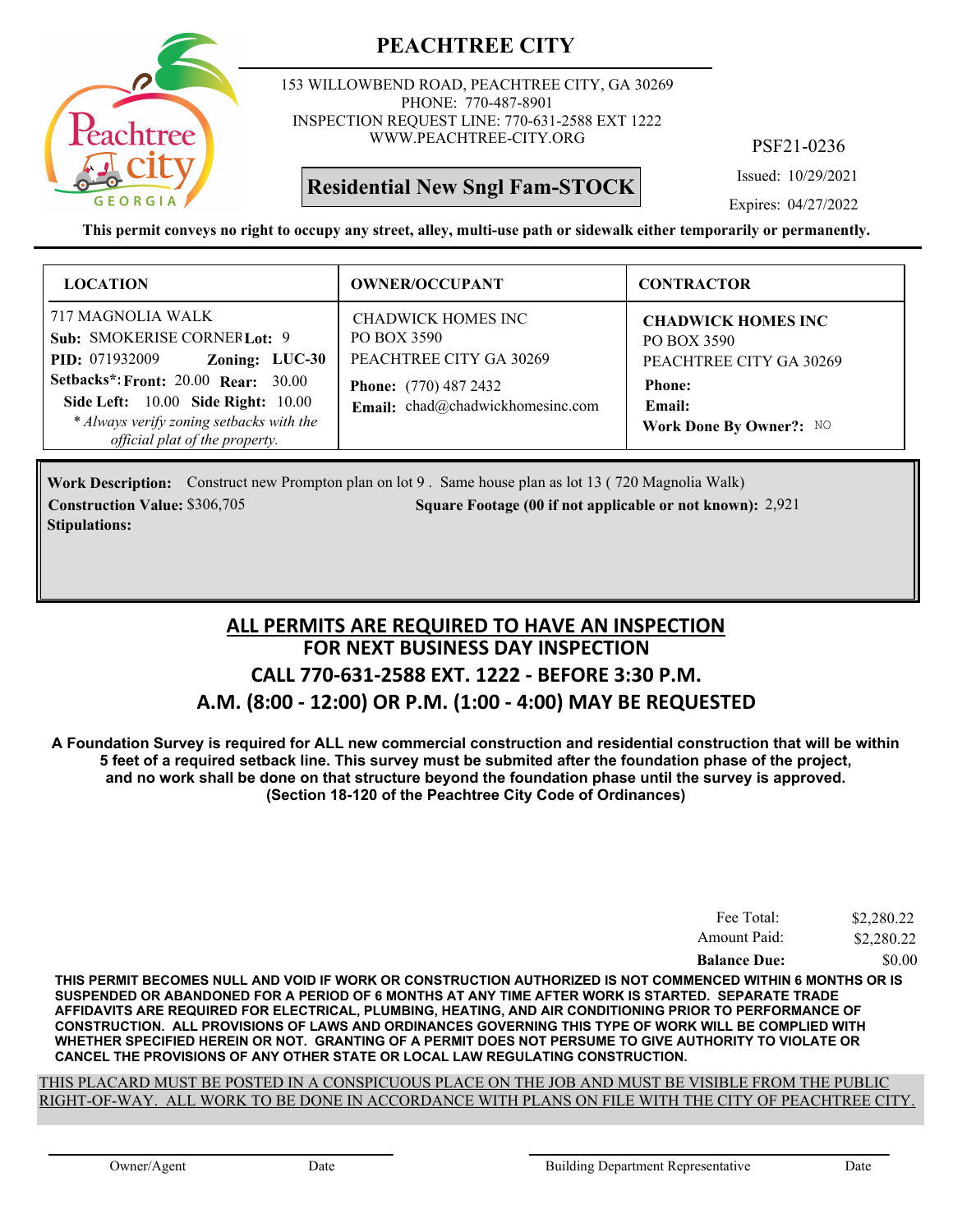

153 WILLOWBEND ROAD, PEACHTREE CITY, GA 30269 PHONE: 770-487-8901 INSPECTION REQUEST LINE: 770-631-2588 EXT 1222 WWW.PEACHTREE-CITY.ORG

## **Residential New Sngl Fam-STOCK**

PSF21-0238

Issued: 10/22/2021

Expires: 04/20/2022

**This permit conveys no right to occupy any street, alley, multi-use path or sidewalk either temporarily or permanently.**

| <b>LOCATION</b>                                                                                                                                                                                                                                          | <b>OWNER/OCCUPANT</b>                                                                                                                 | <b>CONTRACTOR</b>                                                                                                                                                |
|----------------------------------------------------------------------------------------------------------------------------------------------------------------------------------------------------------------------------------------------------------|---------------------------------------------------------------------------------------------------------------------------------------|------------------------------------------------------------------------------------------------------------------------------------------------------------------|
| 610 NAPIER PASS<br>Sub: EVERTON<br>Lot: $388$<br><b>PID:</b> 074628007<br>Zoning: LUR-15<br><b>Setbacks*: Front: 15.00 Rear: 10.00</b><br>Side Left: 0.00 Side Right: 0.00<br>* Always verify zoning setbacks with the<br>official plat of the property. | PULTE HOME COMPANY LLC<br>2475 Northwinds Parkway<br>ALPHARETTA GA 30009<br><b>Phone:</b> (770) 381 3450<br>Email: tim.poff@pulte.com | PULTE HOME COMPANY LLC<br>2475 Northwinds Parkway<br>ALPHARETTA GA 30009<br><b>Phone:</b> (770) 381 3450<br>Email: tim.poff@pulte.com<br>Work Done By Owner?: NO |

**Work Description:** New construction of a single family home **Construction Value:** \$371,892 **5 Square Footage (00 if not applicable or not known): 3,768 Stipulations: foundation survey required for this lot**

## **FOR NEXT BUSINESS DAY INSPECTION CALL 770-631-2588 EXT. 1222 - BEFORE 3:30 P.M. A.M. (8:00 - 12:00) OR P.M. (1:00 - 4:00) MAY BE REQUESTED ALL PERMITS ARE REQUIRED TO HAVE AN INSPECTION**

**A Foundation Survey is required for ALL new commercial construction and residential construction that will be within 5 feet of a required setback line. This survey must be submited after the foundation phase of the project, and no work shall be done on that structure beyond the foundation phase until the survey is approved. (Section 18-120 of the Peachtree City Code of Ordinances)**

| <b>Balance Due:</b> | \$0.00     |
|---------------------|------------|
| Amount Paid:        | \$2,671.35 |
| Fee Total:          | \$2,671.35 |

**THIS PERMIT BECOMES NULL AND VOID IF WORK OR CONSTRUCTION AUTHORIZED IS NOT COMMENCED WITHIN 6 MONTHS OR IS SUSPENDED OR ABANDONED FOR A PERIOD OF 6 MONTHS AT ANY TIME AFTER WORK IS STARTED. SEPARATE TRADE AFFIDAVITS ARE REQUIRED FOR ELECTRICAL, PLUMBING, HEATING, AND AIR CONDITIONING PRIOR TO PERFORMANCE OF CONSTRUCTION. ALL PROVISIONS OF LAWS AND ORDINANCES GOVERNING THIS TYPE OF WORK WILL BE COMPLIED WITH WHETHER SPECIFIED HEREIN OR NOT. GRANTING OF A PERMIT DOES NOT PERSUME TO GIVE AUTHORITY TO VIOLATE OR CANCEL THE PROVISIONS OF ANY OTHER STATE OR LOCAL LAW REGULATING CONSTRUCTION.**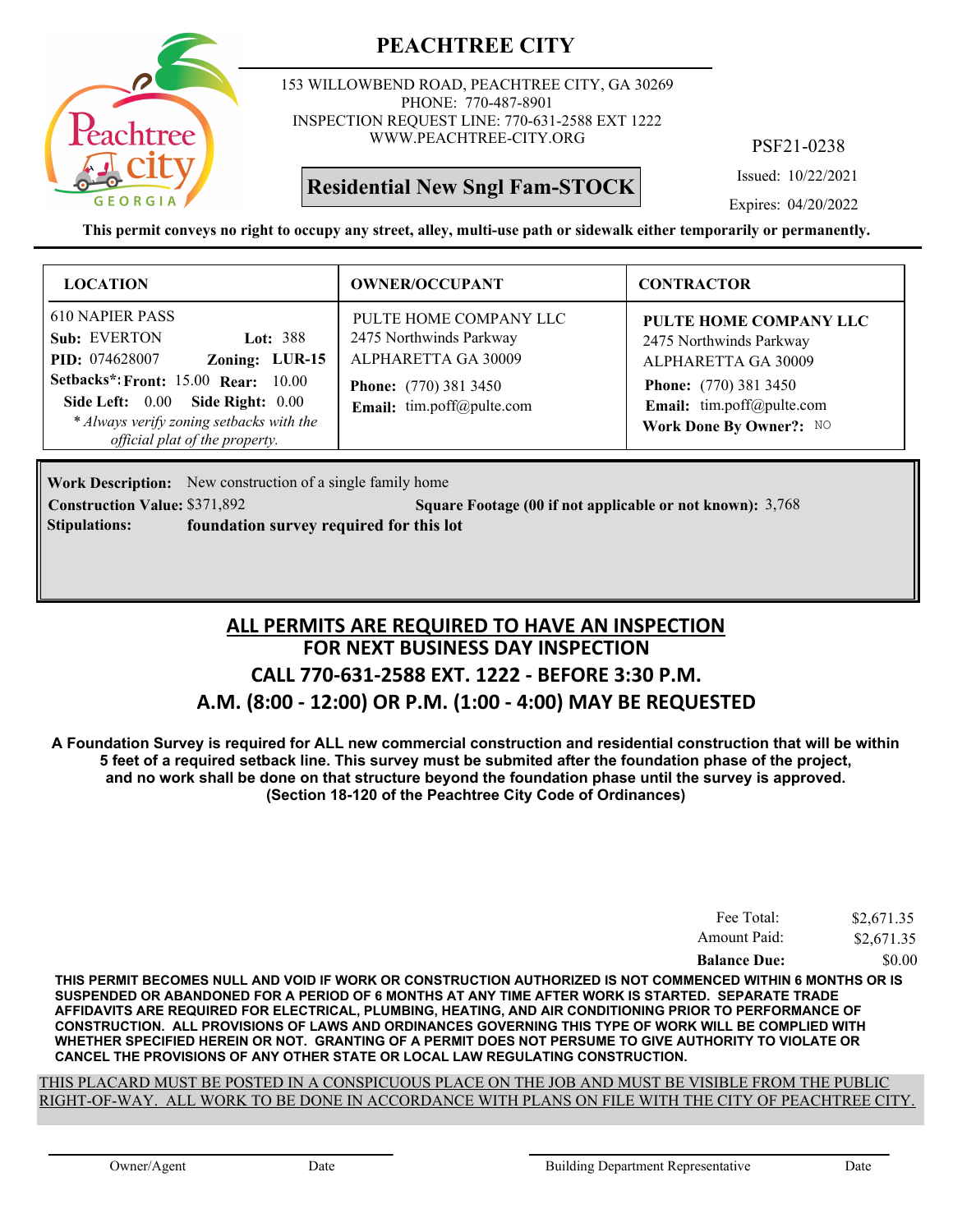

153 WILLOWBEND ROAD, PEACHTREE CITY, GA 30269 PHONE: 770-487-8901 INSPECTION REQUEST LINE: 770-631-2588 EXT 1222 WWW.PEACHTREE-CITY.ORG

## **Residential New Sngl Fam-STOCK**

PSF21-0239

Issued: 10/22/2021

Expires: 04/20/2022

**This permit conveys no right to occupy any street, alley, multi-use path or sidewalk either temporarily or permanently.**

| <b>LOCATION</b>                                                                                                                                                                                                                                             | <b>OWNER/OCCUPANT</b>                                                                                                                 | <b>CONTRACTOR</b>                                                                                                                                                |
|-------------------------------------------------------------------------------------------------------------------------------------------------------------------------------------------------------------------------------------------------------------|---------------------------------------------------------------------------------------------------------------------------------------|------------------------------------------------------------------------------------------------------------------------------------------------------------------|
| 247 WIDENER WAY<br>Sub: EVERTON<br>Lot: $030$<br><b>PID:</b> 073464003<br>$GR-4$<br>Zoning:<br><b>Setbacks*: Front: 20.00 Rear: 10.00</b><br>Side Left: 0.00 Side Right: 0.00<br>* Always verify zoning setbacks with the<br>official plat of the property. | PULTE HOME COMPANY LLC<br>2475 Northwinds Parkway<br>ALPHARETTA GA 30009<br><b>Phone:</b> (770) 381 3450<br>Email: tim.poff@pulte.com | PULTE HOME COMPANY LLC<br>2475 Northwinds Parkway<br>ALPHARETTA GA 30009<br><b>Phone:</b> (770) 381 3450<br>Email: tim.poff@pulte.com<br>Work Done By Owner?: NO |

Work Description: New construction of a single family home.

**Construction Value:** \$514,877 **514,877 518 Square Footage (00 if not applicable or not known): 4,646 foundation survey required for this lot. This is a corner lot. Sides facing public streets must have window shutters and a brick/stone watertable. Stipulations:**

#### **FOR NEXT BUSINESS DAY INSPECTION CALL 770-631-2588 EXT. 1222 - BEFORE 3:30 P.M. A.M. (8:00 - 12:00) OR P.M. (1:00 - 4:00) MAY BE REQUESTED ALL PERMITS ARE REQUIRED TO HAVE AN INSPECTION**

**A Foundation Survey is required for ALL new commercial construction and residential construction that will be within 5 feet of a required setback line. This survey must be submited after the foundation phase of the project, and no work shall be done on that structure beyond the foundation phase until the survey is approved. (Section 18-120 of the Peachtree City Code of Ordinances)**

| Fee Total:          | \$3,514.38 |
|---------------------|------------|
| Amount Paid:        | \$3,514.38 |
| <b>Balance Due:</b> | \$0.00     |

**THIS PERMIT BECOMES NULL AND VOID IF WORK OR CONSTRUCTION AUTHORIZED IS NOT COMMENCED WITHIN 6 MONTHS OR IS SUSPENDED OR ABANDONED FOR A PERIOD OF 6 MONTHS AT ANY TIME AFTER WORK IS STARTED. SEPARATE TRADE AFFIDAVITS ARE REQUIRED FOR ELECTRICAL, PLUMBING, HEATING, AND AIR CONDITIONING PRIOR TO PERFORMANCE OF CONSTRUCTION. ALL PROVISIONS OF LAWS AND ORDINANCES GOVERNING THIS TYPE OF WORK WILL BE COMPLIED WITH WHETHER SPECIFIED HEREIN OR NOT. GRANTING OF A PERMIT DOES NOT PERSUME TO GIVE AUTHORITY TO VIOLATE OR CANCEL THE PROVISIONS OF ANY OTHER STATE OR LOCAL LAW REGULATING CONSTRUCTION.**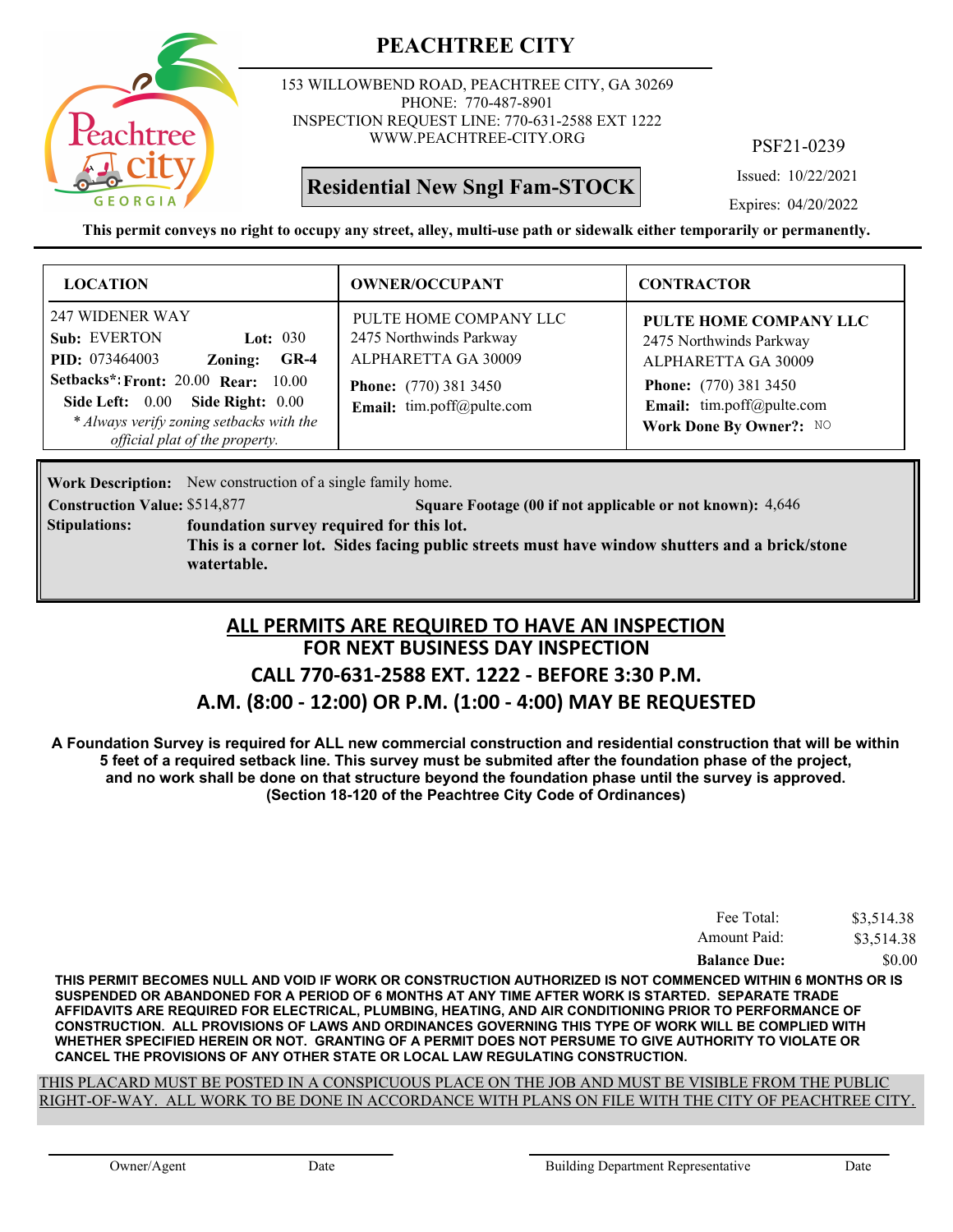

153 WILLOWBEND ROAD, PEACHTREE CITY, GA 30269 PHONE: 770-487-8901 INSPECTION REQUEST LINE: 770-631-2588 EXT 1222 WWW.PEACHTREE-CITY.ORG

**Residential New Sngl Fam-STOCK**

PSF21-0240

Issued: 10/27/2021

Expires: 04/27/2022

**This permit conveys no right to occupy any street, alley, multi-use path or sidewalk either temporarily or permanently.**

| <b>LOCATION</b>                                                                                                                                                                                                                                      | <b>OWNER/OCCUPANT</b>                                                                                                                     | <b>CONTRACTOR</b>                                          |
|------------------------------------------------------------------------------------------------------------------------------------------------------------------------------------------------------------------------------------------------------|-------------------------------------------------------------------------------------------------------------------------------------------|------------------------------------------------------------|
| 117 RED MAPLE DR<br>Sub: CRESSWIND<br>Lot: $562$<br>Zoning: LUR-14<br><b>PID:</b> 074541003<br>Setbacks*: Front: 10.00 Rear: 0.00<br>Side Left: 0.00 Side Right: 10.00<br>* Always verify zoning setbacks with the<br>official plat of the property. | KOLTER SIGNATURE HOMES GA LI<br>146 RED MAPLE DR<br>Peachtree City GA 30269<br><b>Phone:</b> (770) 212 2099<br>Email: cbrandon@kolter.com | <b>Phone:</b><br>Email:<br><b>Work Done By Owner?: YES</b> |

**Work Description:** NSFH Maple Plan **Construction Value:** \$352,336 **300 Square Footage (00 if not applicable or not known): 3,827 Stipulations: A foundation survey and elevation certificate are required (MFFE = 908.2)**

## **FOR NEXT BUSINESS DAY INSPECTION CALL 770-631-2588 EXT. 1222 - BEFORE 3:30 P.M. A.M. (8:00 - 12:00) OR P.M. (1:00 - 4:00) MAY BE REQUESTED ALL PERMITS ARE REQUIRED TO HAVE AN INSPECTION**

**A Foundation Survey is required for ALL new commercial construction and residential construction that will be within 5 feet of a required setback line. This survey must be submited after the foundation phase of the project, and no work shall be done on that structure beyond the foundation phase until the survey is approved. (Section 18-120 of the Peachtree City Code of Ordinances)**

| Fee Total:          | \$2,558.00 |
|---------------------|------------|
| Amount Paid:        | \$2,558.00 |
| <b>Balance Due:</b> | \$0.00     |

**THIS PERMIT BECOMES NULL AND VOID IF WORK OR CONSTRUCTION AUTHORIZED IS NOT COMMENCED WITHIN 6 MONTHS OR IS SUSPENDED OR ABANDONED FOR A PERIOD OF 6 MONTHS AT ANY TIME AFTER WORK IS STARTED. SEPARATE TRADE AFFIDAVITS ARE REQUIRED FOR ELECTRICAL, PLUMBING, HEATING, AND AIR CONDITIONING PRIOR TO PERFORMANCE OF CONSTRUCTION. ALL PROVISIONS OF LAWS AND ORDINANCES GOVERNING THIS TYPE OF WORK WILL BE COMPLIED WITH WHETHER SPECIFIED HEREIN OR NOT. GRANTING OF A PERMIT DOES NOT PERSUME TO GIVE AUTHORITY TO VIOLATE OR CANCEL THE PROVISIONS OF ANY OTHER STATE OR LOCAL LAW REGULATING CONSTRUCTION.**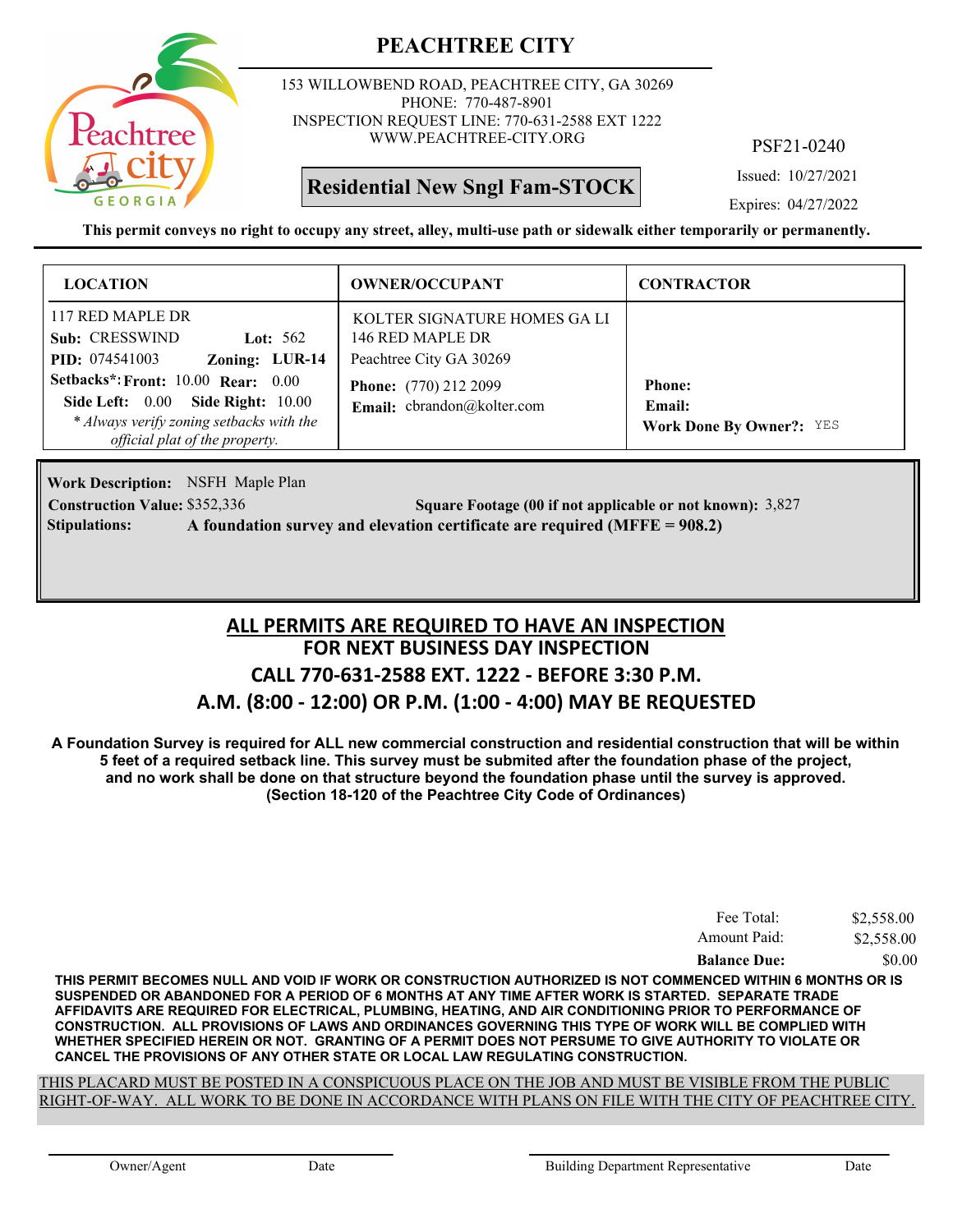

153 WILLOWBEND ROAD, PEACHTREE CITY, GA 30269 PHONE: 770-487-8901 INSPECTION REQUEST LINE: 770-631-2588 EXT 1222 WWW.PEACHTREE-CITY.ORG

**Residential New Sngl Fam-STOCK**

PSF21-0241

Issued: 10/27/2021

Expires: 04/25/2022

**This permit conveys no right to occupy any street, alley, multi-use path or sidewalk either temporarily or permanently.**

| <b>LOCATION</b>                                                                                                                                                                                                                                     | <b>OWNER/OCCUPANT</b>                                                                                                                     | <b>CONTRACTOR</b>                                          |
|-----------------------------------------------------------------------------------------------------------------------------------------------------------------------------------------------------------------------------------------------------|-------------------------------------------------------------------------------------------------------------------------------------------|------------------------------------------------------------|
| 207 SWEETBAY CT<br>Sub: CRESSWIND<br>Lot: $727$<br>Zoning: LUR-14<br><b>PID:</b> 074543008<br>Setbacks*: Front: 10.00 Rear: 0.00<br>Side Left: 0.00 Side Right: 10.00<br>* Always verify zoning setbacks with the<br>official plat of the property. | KOLTER SIGNATURE HOMES GA LI<br>146 RED MAPLE DR<br>Peachtree City GA 30269<br><b>Phone:</b> (770) 212 2099<br>Email: cbrandon@kolter.com | <b>Phone:</b><br>Email:<br><b>Work Done By Owner?:</b> YES |

Work Description: NSFH Laurel Plan **Construction Value:** \$245,464 2,961 **2,961** 2,961 **Square Footage (00 if not applicable or not known): 2,961 Stipulations: A foundation survey and elevation certificate are required (MFFE = 910.0)**

## **FOR NEXT BUSINESS DAY INSPECTION CALL 770-631-2588 EXT. 1222 - BEFORE 3:30 P.M. A.M. (8:00 - 12:00) OR P.M. (1:00 - 4:00) MAY BE REQUESTED ALL PERMITS ARE REQUIRED TO HAVE AN INSPECTION**

**A Foundation Survey is required for ALL new commercial construction and residential construction that will be within 5 feet of a required setback line. This survey must be submited after the foundation phase of the project, and no work shall be done on that structure beyond the foundation phase until the survey is approved. (Section 18-120 of the Peachtree City Code of Ordinances)**

| Fee Total:          | \$1,916.00 |
|---------------------|------------|
| Amount Paid:        | \$1,916.00 |
| <b>Balance Due:</b> | \$0.00     |

**THIS PERMIT BECOMES NULL AND VOID IF WORK OR CONSTRUCTION AUTHORIZED IS NOT COMMENCED WITHIN 6 MONTHS OR IS SUSPENDED OR ABANDONED FOR A PERIOD OF 6 MONTHS AT ANY TIME AFTER WORK IS STARTED. SEPARATE TRADE AFFIDAVITS ARE REQUIRED FOR ELECTRICAL, PLUMBING, HEATING, AND AIR CONDITIONING PRIOR TO PERFORMANCE OF CONSTRUCTION. ALL PROVISIONS OF LAWS AND ORDINANCES GOVERNING THIS TYPE OF WORK WILL BE COMPLIED WITH WHETHER SPECIFIED HEREIN OR NOT. GRANTING OF A PERMIT DOES NOT PERSUME TO GIVE AUTHORITY TO VIOLATE OR CANCEL THE PROVISIONS OF ANY OTHER STATE OR LOCAL LAW REGULATING CONSTRUCTION.**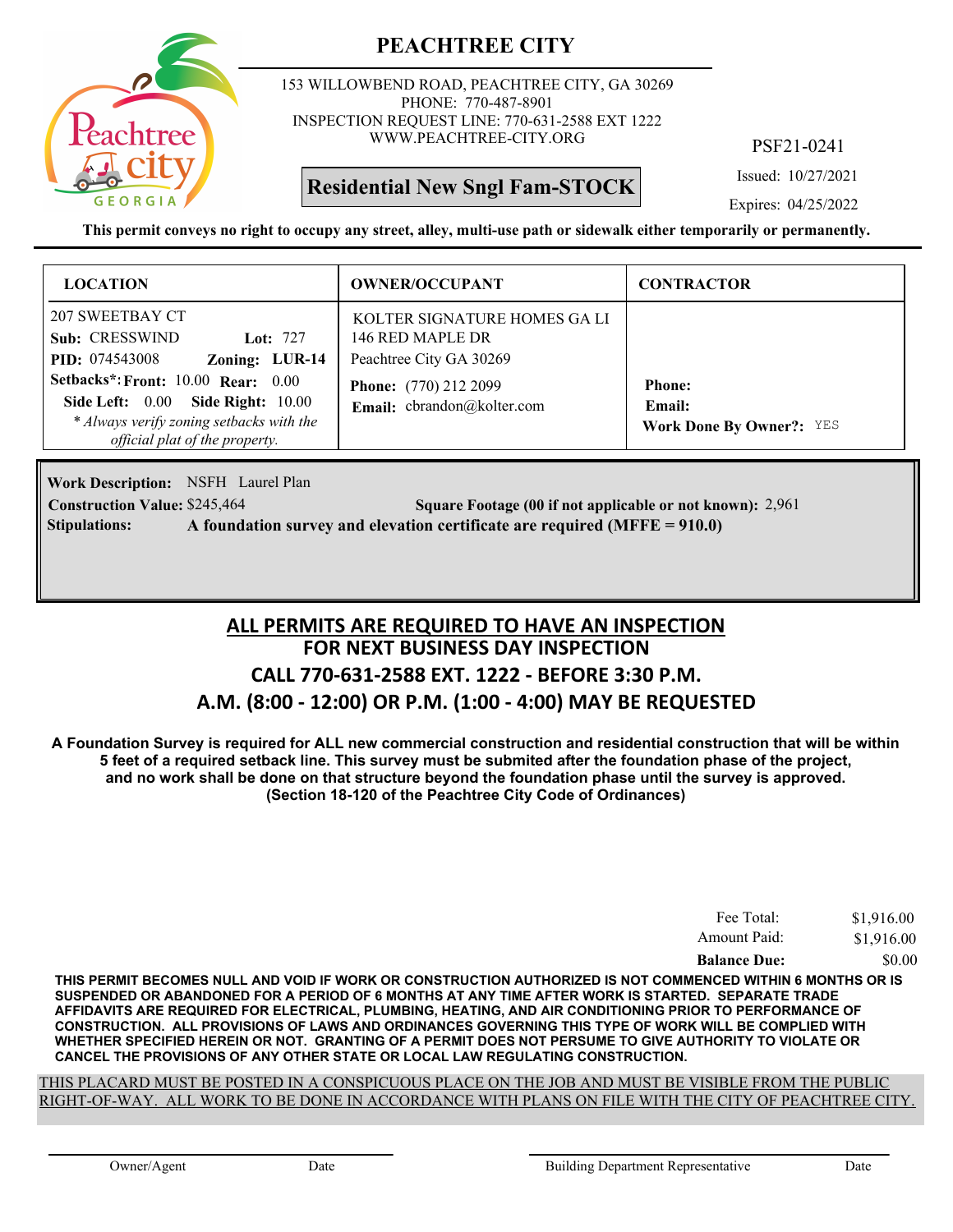

153 WILLOWBEND ROAD, PEACHTREE CITY, GA 30269 PHONE: 770-487-8901 INSPECTION REQUEST LINE: 770-631-2588 EXT 1222 WWW.PEACHTREE-CITY.ORG

**Residential New Sngl Fam-STOCK**

PSF21-0242

Issued: 10/27/2021

Expires: 04/25/2022

**This permit conveys no right to occupy any street, alley, multi-use path or sidewalk either temporarily or permanently.**

| <b>LOCATION</b>                                                                                                                                                                 | <b>OWNER/OCCUPANT</b>                                                                                                                     | <b>CONTRACTOR</b>               |
|---------------------------------------------------------------------------------------------------------------------------------------------------------------------------------|-------------------------------------------------------------------------------------------------------------------------------------------|---------------------------------|
| 410 COTTONWOOD CIR<br>Sub: CRESSWIND<br>Lot: $407$<br>Zoning: LUR-14<br><b>PID:</b> 074525007<br><b>Setbacks*: Front: 10.00 Rear: 10.00</b><br>Side Left: 0.00 Side Right: 0.00 | KOLTER SIGNATURE HOMES GA LI<br>146 RED MAPLE DR<br>Peachtree City GA 30269<br><b>Phone:</b> (770) 212 2099<br>Email: cbrandon@kolter.com | <b>Phone:</b><br>Email:         |
| * Always verify zoning setbacks with the<br>official plat of the property.                                                                                                      |                                                                                                                                           | <b>Work Done By Owner?:</b> YES |

Work Description: NSFH Laurel Plan **Construction Value:** \$275,964 5,308 **Square Footage (00 if not applicable or not known):** 5,308 **Stipulations: A foundation survey and elevation certificate are required (MFFE = 878.0)**

## **FOR NEXT BUSINESS DAY INSPECTION CALL 770-631-2588 EXT. 1222 - BEFORE 3:30 P.M. A.M. (8:00 - 12:00) OR P.M. (1:00 - 4:00) MAY BE REQUESTED ALL PERMITS ARE REQUIRED TO HAVE AN INSPECTION**

**A Foundation Survey is required for ALL new commercial construction and residential construction that will be within 5 feet of a required setback line. This survey must be submited after the foundation phase of the project, and no work shall be done on that structure beyond the foundation phase until the survey is approved. (Section 18-120 of the Peachtree City Code of Ordinances)**

| Fee Total:          | \$2,096.00 |
|---------------------|------------|
| Amount Paid:        | \$2,096.00 |
| <b>Balance Due:</b> | \$0.00     |

**THIS PERMIT BECOMES NULL AND VOID IF WORK OR CONSTRUCTION AUTHORIZED IS NOT COMMENCED WITHIN 6 MONTHS OR IS SUSPENDED OR ABANDONED FOR A PERIOD OF 6 MONTHS AT ANY TIME AFTER WORK IS STARTED. SEPARATE TRADE AFFIDAVITS ARE REQUIRED FOR ELECTRICAL, PLUMBING, HEATING, AND AIR CONDITIONING PRIOR TO PERFORMANCE OF CONSTRUCTION. ALL PROVISIONS OF LAWS AND ORDINANCES GOVERNING THIS TYPE OF WORK WILL BE COMPLIED WITH WHETHER SPECIFIED HEREIN OR NOT. GRANTING OF A PERMIT DOES NOT PERSUME TO GIVE AUTHORITY TO VIOLATE OR CANCEL THE PROVISIONS OF ANY OTHER STATE OR LOCAL LAW REGULATING CONSTRUCTION.**